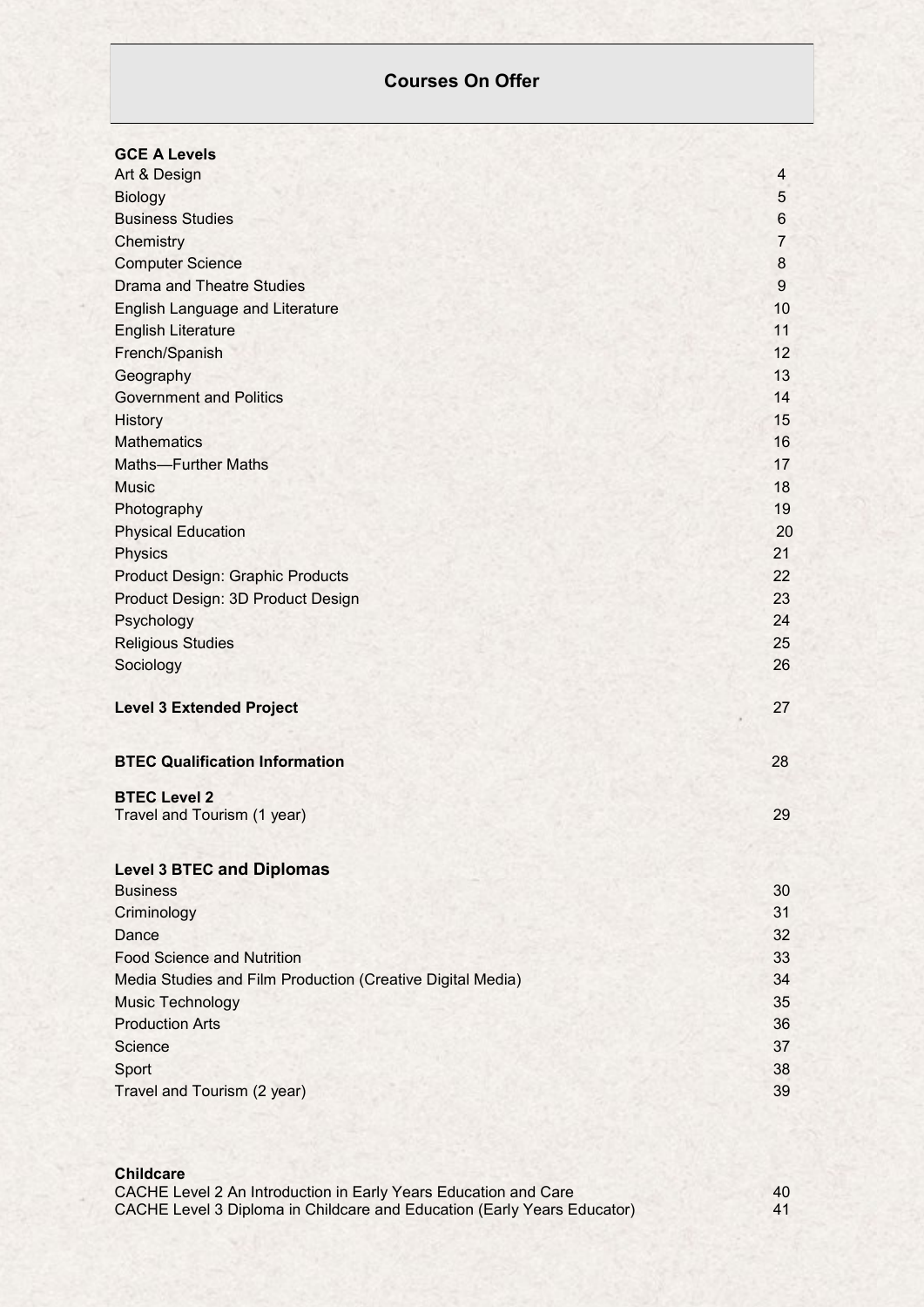### **Level 3 Courses**

Standard entry qualifications for Level 3 courses are 5 GCSEs grade 5+. Some courses have specific additional requirements. Please see the subject entry for details.

### **A Level**

To study A Levels you need a minimum of 5 GCSEs at grade 5+.

There are academic courses which have a high examinable component. A Levels provide the traditional route to university but may not be appropriate for all students. Students who have mainly 5 or equivalent grades at GCSE will find the demands of A Levels difficult and should consider BTECs as an alternative but equivalent qualification. A Levels currently take two years, the full A Level is accredited after two years and is graded A\*-E. A Levels have no exams after the first year, just final exams at the end of two years of study. The amount of coursework included has been reduced for most subjects, with a maximum of 20% of the final grade being made up of coursework.

**Physics**, **Chemistry** and **Biology** require students to include normal entry requirements for the Sixth Form as well as a grade 5 or above in English and a grade 66 at Combined Science or a 6 in the individual sciences chosen if separate sciences have been taken.

**Maths** require a grade 6 and **Further Maths** require a grade 7 at GCSE.

**Psychology** requires a grade 5 in GCSE Maths and a grade 5 in Science.

**English Language** ideally a grade 6 at English Language or Literature at GCSE however any student without the grade who wishes to take the course should speak to Mrs Park or Mrs Meadows.

It is generally advised that students should have a grade 6 in a subject at GCSE in order to study it at A level.

#### **BTEC and Diplomas**

To study BTEC courses you need a minimum of 4 GCSEs at grade 4+.

BTEC and Diplomas are coursework-based A Levels. They come in a variety of types, from one to three A level equivalents, and often incorporate more practical skills alongside academic work. The course lasts for two years and certification is at the end of this period. The gradings are Pass, Merit and Distinction – which are equivalent to E, C and A in UCAS points.

#### **CACHE Diploma Level 3 in Childcare and Education (Early Years Educators)**

To study CACHE level 3 you need a minimum of 4 GCSEs at grade 4 and above including English Language at grade 4 or above.

CACHE is a professional and academic qualification in Childcare and Education. The course is equivalent to 3 A levels and includes work experience, coursework and a written exam. The course is a required professional qualification for nursery staff but also provides a basis for students wanting to go on and study teaching, social work, nursing and related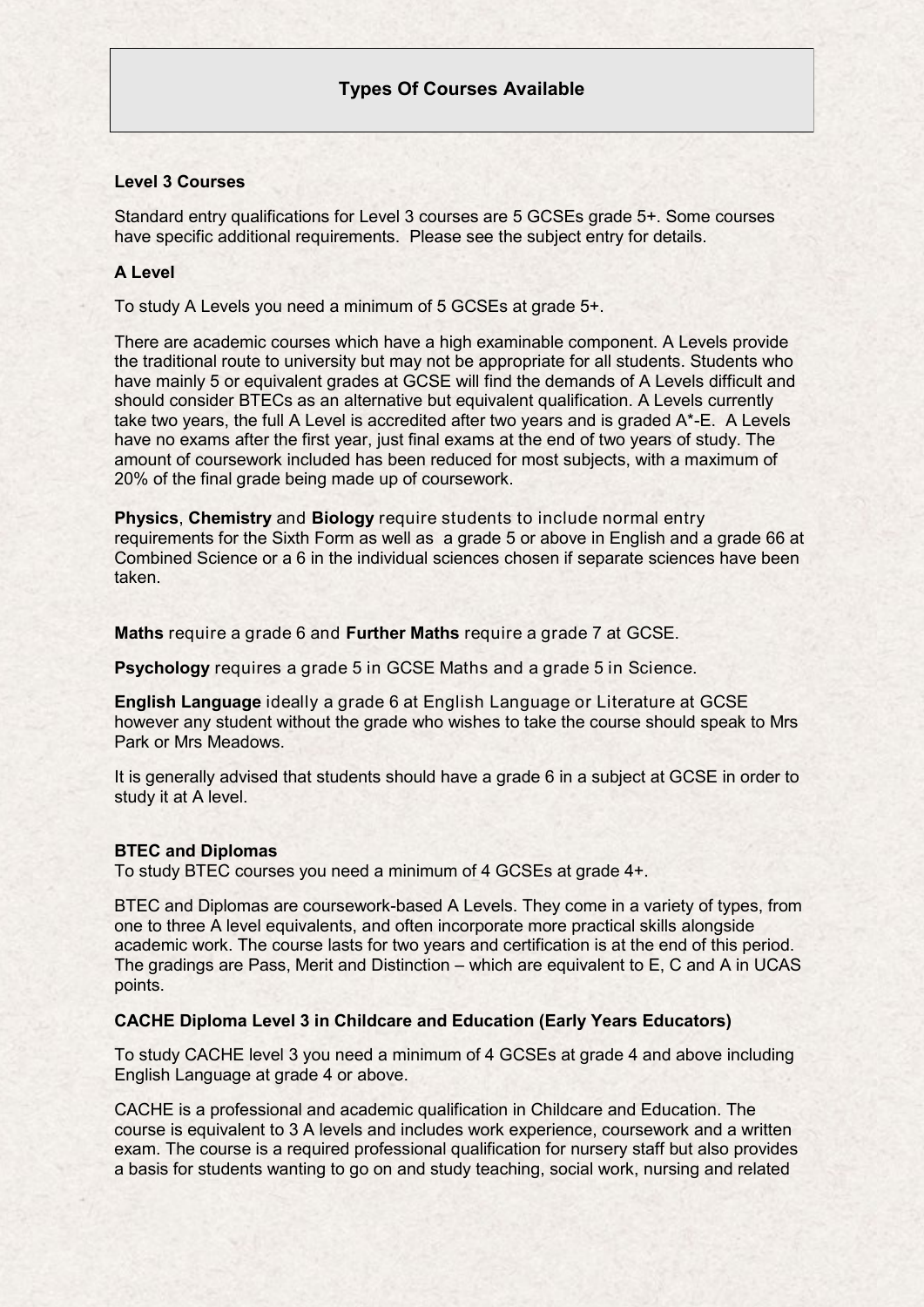### **Level 2 Courses**

Level 2 courses are for students who have not achieved the 4 grades at 4+ at GCSE.

#### **CACHE Level 2: An Introduction in Early Years Education and Care**

This offers direct entrance to Level 3 Diploma or into the workplace as a supervised practitioner. There are no formal entry requirements and can be taken alongside English or Maths GCSE resits

### **BTEC Level 2 Specialist Courses (1 Year) Certificate in Travel Services in Principles of Business and Administration**

Covers aspects of the travel and tourism industry. The course is the equivalent of 4 GCSEs and can be taken alongside Maths and English GCSE resits. The course is coursework based with no formal exams. There are no formal entry requirements.

The Level 2 courses provide a 'safety net' for students who did not gain 4 grade 4+ in Year 11. Many students move from these courses to Level 3 and eventually university or higher apprenticeship.

### **Extended Project**

The Extended Project is a Level 3 qualification that can be taken as a free-standing qualification. The project may explore an area of personal interest or activity. The extended project is increasingly valued by universities and is awarded UCAS points more generously than AS levels, but less than a full A level. It is usually completed in Year 12.

#### **GCSE Maths and English**

It is now compulsory for any student who has not gained a 4 grade at GCSE in Maths or English to continue to study that subject. We offer both GCSEs as a supplementary qualification to Level 3 subjects or embedded within the Level 2 BTEC course.

*\* Classes running are dependant on class sizes for that year group. If subjects are not running you will be notified*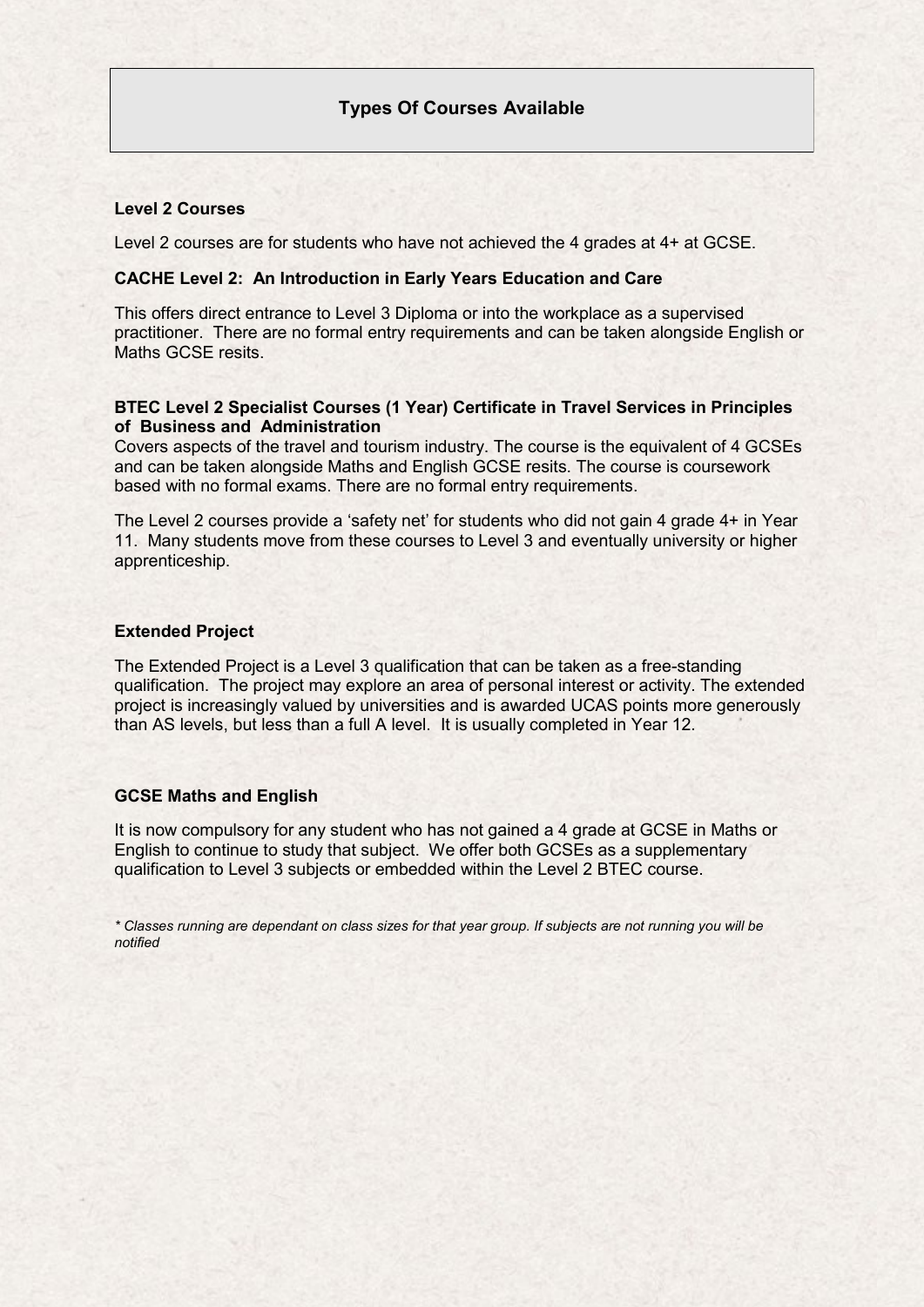## **Title of course: Art and Design A Level**

## **Board: OCR**

## **Teacher to contact: Mr W Bremner**

### **Introduction:**

This course is intended for pupils who wish to pursue their studies of Art and Design to a greater depth than required for GCSE. It combines a breadth and depth of study with a freedom of choice to accommodate a wide range of individual needs. We aim to develop skills introduced at GCSE while helping students to understand art to a greater degree so that they can make art with a greater critical understanding. Effective A Level candidates will be prepared to experiment and quickly take charge of their own work.

The full A Level is a two year course. In year 13 students will put together a portfolio of coursework and produce a supporting study.

### **Outline of units:**

Year 12 will consist of two extended coursework projects which will be carried forward into Year 13. The first will be guided, the second more student led.

Year 13. You will develop your coursework and produce a coursework portfolio with a supporting study which accounts for 60% of your final mark.

In the spring you will be given an early release exam paper and produce an extended exam project culminating in an exam where you will produce a concluding piece.

### **Assessment Methodology:**

The assessment of A Level is very much based around the development of an idea and while you will be given guidance on your progress it is only when each project is completed that a coherent level will be given. There are four assessment objectives, Develop, Experiment, Record, Present.

You would enjoy this subject if you are a creative person who likes the idea of studying a creative subject or working in a creative environment. While it helps to have studied GCSE Art, this is not always necessary if you have a good portfolio of work. In the last few years our A Level students have gone on to study Fine Art, Architecture, Fashion Design, Graphic Design, Product Design and Design Media.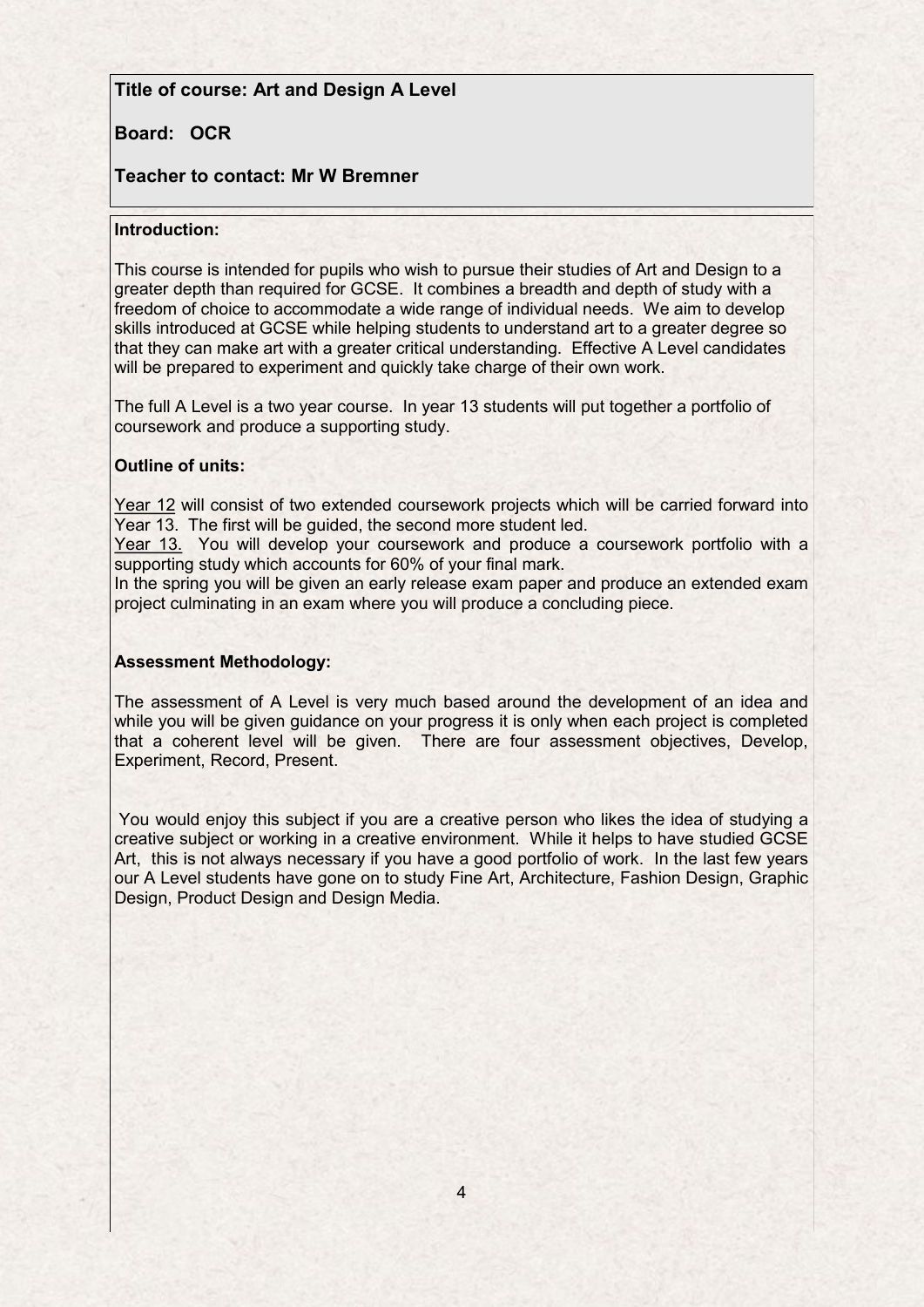## **Title of course: Biology A Level**

# **Board: AQA - specification A**

## **Teacher to contact: Mrs S McCarthy**

### **Introduction:**

A-Level Biology will help you make sense of the living world around you. You'll study the biology of plants and animals, human health and performance and the wider natural environment. You can progress to study a wide variety of courses at university, from agriculture to zoology. For medicine, it remains important.

### **Outline of units:**

The First year of the course contains four modules:

Biological molecules Cells Organisms exchange of substances with their environment Genetic Information, variation and relationships between organisms

The second year of the course contains four further modules:

Energy transfers in and between organisms Organisms response to change in their internal and external environments Genetics, populations evolution and ecosystems The control of gene expression

### **Assessment Methodology:**

Three exams at the end of the two years.

Paper 1 – Units 1-4, 120 minutes long, 35% of A-level grade Paper 2 – Units 5-8, 120 Minutes long, 35% of A-Level grade Paper 3 – Units 1-8, 120 minutes long, 30% of A-Level grade

A practical endorsement will be reported on separately at the end of your course and will consist of a separate grade to your A-level grade

#### What are the entry requirements?

Normal Sixth Form entry requirements, to include a grade 5 or above in English and a grade 66 at Combined Science or a 6 in the individual sciences chosen if separate sciences have been taken.

### Your destinations with this course?

Biology A Level is welcomed by all universities for a whole range of courses.

Many of our students go on to related degrees in subjects such as

Biology, Medicine, Veterinary Science, Nursing, Midwifery, Biochemistry, Biotechnology, Biomedicine, Dentistry, Physiotherapy, Audiology, Occupational Therapy, Optometry, Dietetics, Paramedic Science, Marine Biology, Ecology, Forensic Science, Genetics, Microbiology, Neuroscience, Pharmacy, Pharmacology, Zoology, Equine Science, Agriculture and Sport Science.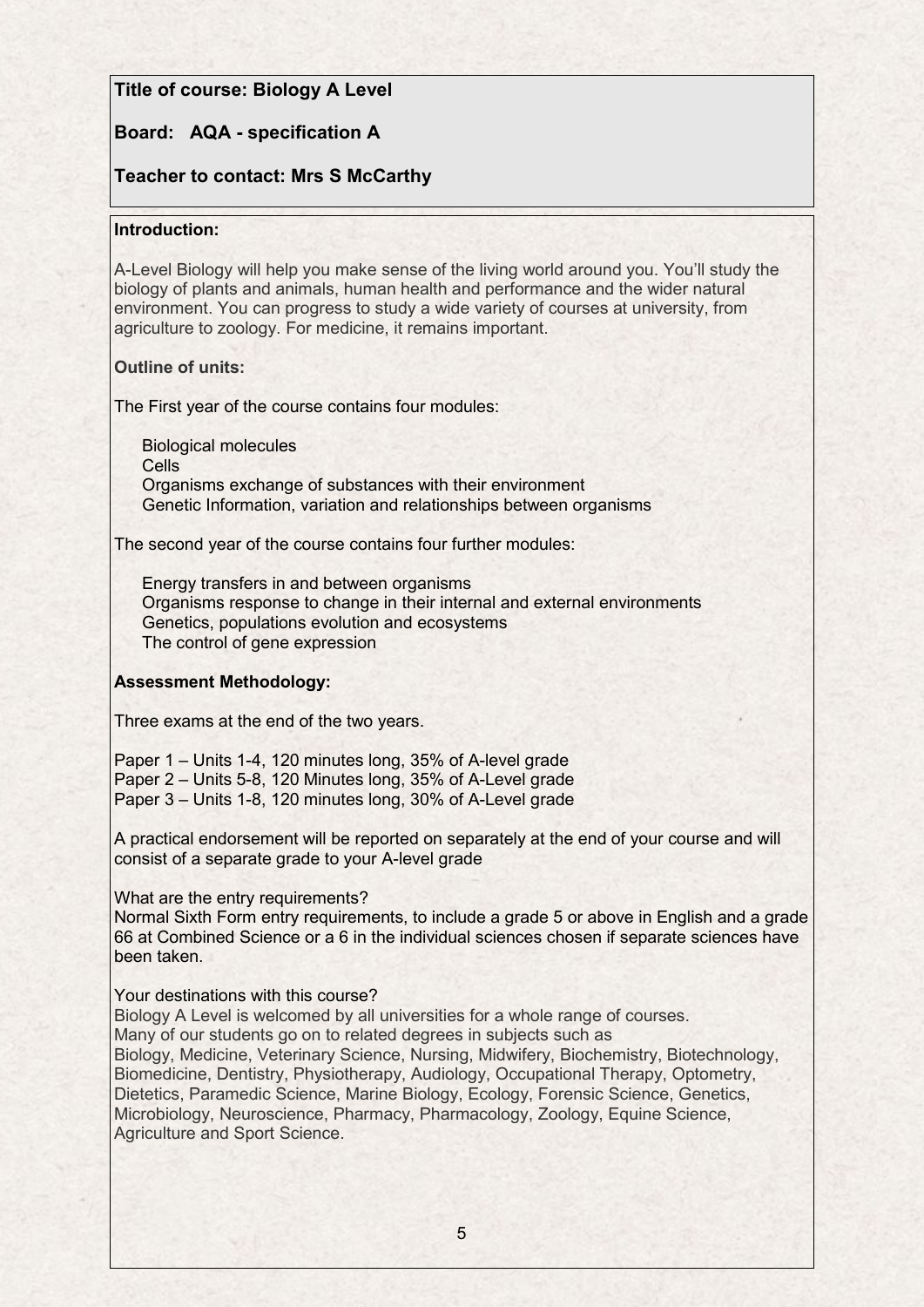# **Title of course: Business Studies A Level**

# **Board: AQA**

# **Teacher to contact: Miss J Nicholson**

### **Introduction:**

Many students find employment in a business environment on completion of the course. This course will prepare you to work in business and to develop the skills which will give you a head start in gaining promotion. The course combines the theoretical aspects of business with the practical knowledge required to be involved in successfully running a business. It covers a full range of business issues including the nature of business, how businesses are classified, marketing, accounting and finance, people in organisation and operations management.

You do not need to have studied Business Studies at GCSE in order to take this subject at AS/A level. However, grade 5 in Mathematics is essential due to the mathematical content of the course.

### First year AS content:

The course includes the following topics:

- 1. What is business?<br>2. Managers leaders
- 2. Managers, leadership and decision making.<br>3. Decision making to improve marketing perfo
- Decision making to improve marketing performance.
- 4. Decision making to improve operational performance.
- 5. Decision making to improve financial performance.
- 6. Decision making to improve human resource performance.

### Second year content:

The A Level incorporates the same six topics as year one, plus the following additional topics:

- 1. Analysing the strategic position of a business.
- 2. Choosing strategic direction.
- 3. Strategic methods: how to pursue strategies.
- 4. Managing strategic change.

#### A Level Assessment

The A Level is assessed by three two hour written exams at the end of the course.

Paper 1: Multiple-choice questions, short answer and two essays.

Paper 2: Three compulsory data response questions.

Paper 3: One compulsory case study consisting of six questions.

#### Testing quantitative skills:

The A Level assess quantitative skills, making up a minimum of 10% of the overall marks. The skills tested include ratios, averages, fractions, percentages and calculation of profit and loss.

### Your destinations with this course?

You would enjoy this subject if you want a sound basis for a wide range of career opportunities in all business environments, for example Business Management, Law and Accounting. It is also a very worthwhile subject to study in Higher Education, where a degree in Business Studies will provide a wide range of career opportunities.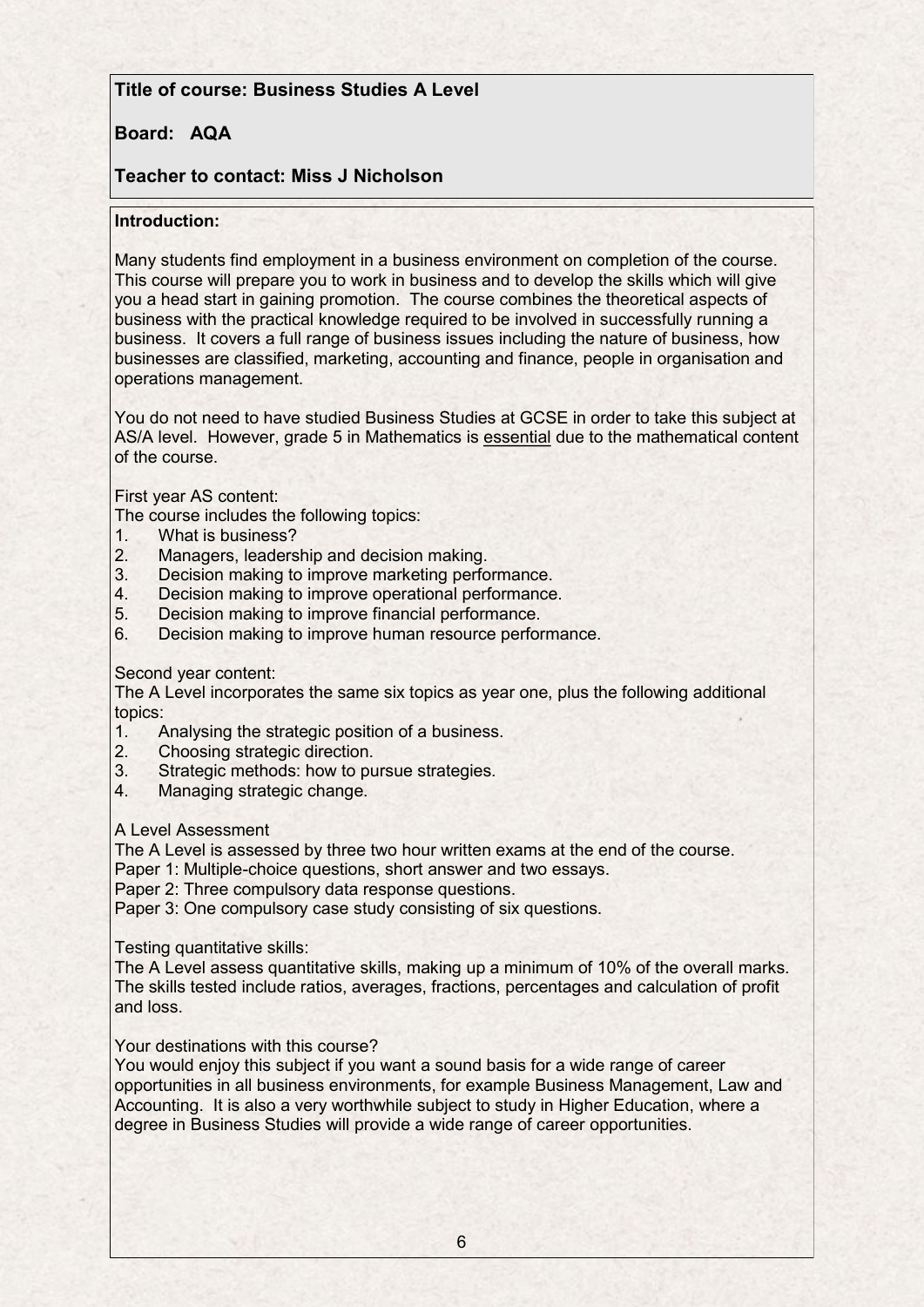## **Title of course: Chemistry A Level**

# **Board: OCR - Specification A**

# **Teacher to contact: Mr J Irving**

### **Introduction:**

Chemistry is an incredibly fascinating field of study because it is so fundamental to our world. Chemistry plays a role in everyone's lives and touches almost every aspect of our existence in some way. Chemistry is essential for meeting our basic needs of food, clothing, shelter, health and clean air, water & soil. Chemical technologies enrich our quality of life in numerous ways by providing new solutions to health, materials and energy usage; thus studying Chemistry is useful in preparing us for the real world. Chemistry is often referred to as the central science because it joins together Physics, Mathematics, Biology, Medicine and the Earth Sciences. For better or for worse, everything is chemical!

### **Outline of Units:**

The First year of the course contains four modules:

Development of practical skills in Chemistry Foundations in Chemistry Periodic table and energy Core organic Chemistry

The second year of the course contains two further modules: Practical Chemistry and transition elements Organic Chemistry and analysis

### **Assessment Methodology:**

Three exams at the end of the two years. Paper 1 – Units 1, 2, 3 & 5, 135 minutes long, 37% of A-level grade Paper 2 – Units 1, 2, 4 & 6, 135 Minutes long, 37% of A-Level grade Paper 3 – Units 1-6, 90 minutes long, 26% of A-Level grade A practical endorsement will be reported on separately at the end of your course and will consist of a separate grade to your A-level grade

What are the entry requirements?

Normal Sixth Form entry requirements, to include a grade 5 or above in English and a grade 66 at Combined Science or a 6 in the individual sciences chosen if separate sciences have been taken.

### Your destinations with this course?

Chemistry is an A Level subject accepted by universities for a whole range of degrees. We have had students' progress on to degrees in medicine, dentistry, nursing, midwifery, occupational therapy, radiography, optometry, paramedic science, biochemistry, biomedical sciences, forensic science, neuroscience, pharmacy and pharmacology. Many of our students go on to related degrees in subjects such as Biology, Medicine, Veterinary Science, Nursing, Midwifery, Biochemistry, Biotechnology, Biomedicine, Dentistry, Physiotherapy, Audiology, Occupational Therapy, Optometry, Dietetics, Paramedic Science, Marine Biology, Ecology, Forensic Science, Genetics, Microbiology, Neuroscience, Pharmacy, Pharmacology, Zoology, Equine Science, Agriculture and Sport Science.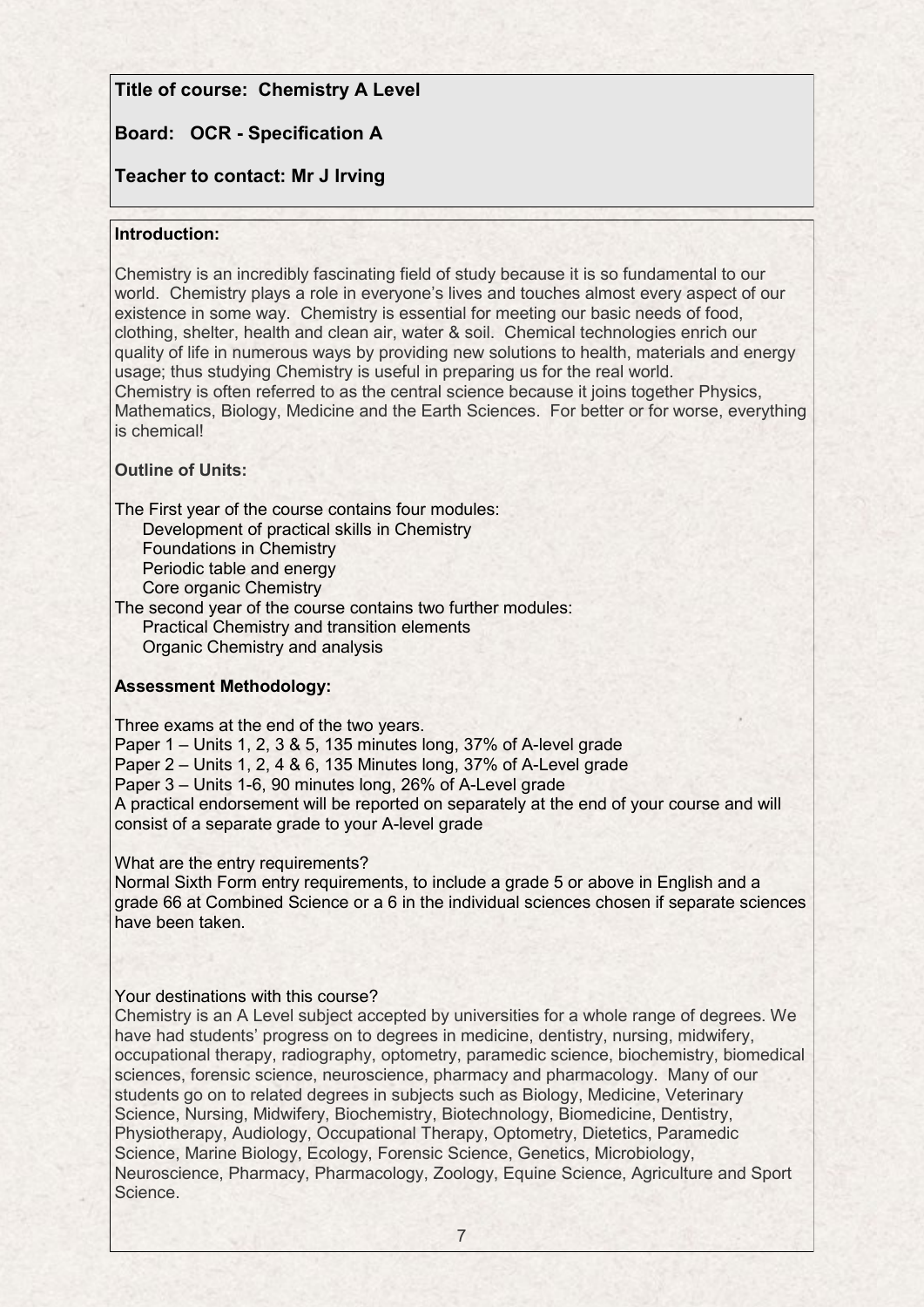# **Title of course: Computer Science A Level**

# **Board: OCR**

# **Teacher to contact: Mrs Cobbold**

## **Introduction:**

This course is for students to gain an insight in to a range of computing systems, including an understanding of the principles of programming and the solving of problems. Students will gain an understanding of the organisation of computer systems, the consequences of using computers, an awareness of emerging technologies and an appreciation of their potential impact on society.

# **Outline of Units:**

The students will cover the theory of computer systems, including software, hardware, data, communications and people. They will also gain the ability to apply skills, knowledge and understanding of computing, including programming in a range of contexts to solve problems. Through a project in Year 12/13 students will learn project and time management skills. The course will develop their capacity to think creatively, innovatively, analytically, logically and critically. There is a large programming component to the course including a project developed by the students.

# **Assessment Methodology:**

Two year full A Level content

Unit 1– Computer Systems– Exam Unit– 40% of A level

Unit 2– Algorithms and Programming– Exam Unit– 40% of A level

Unit 3– Programming Project– Coursework Unit– 20% of A level

You would enjoy this subject if you:

- Enjoy problem solving, want to learn what goes on within computers and networks and want to learn about programming,
- Are wishing to take computing studies at degree level, or for anyone considering any kind of career in computing.

# Your destinations with this course?

A level Computer science is naturally a strong subject to take if you wish to go on to do computer science at degree level, and although most computing-based degree courses do not require Computer science A level there are a number of software engineering courses which do. There are also other degree courses such as information technology and information systems which will be served well by a Computer science A level.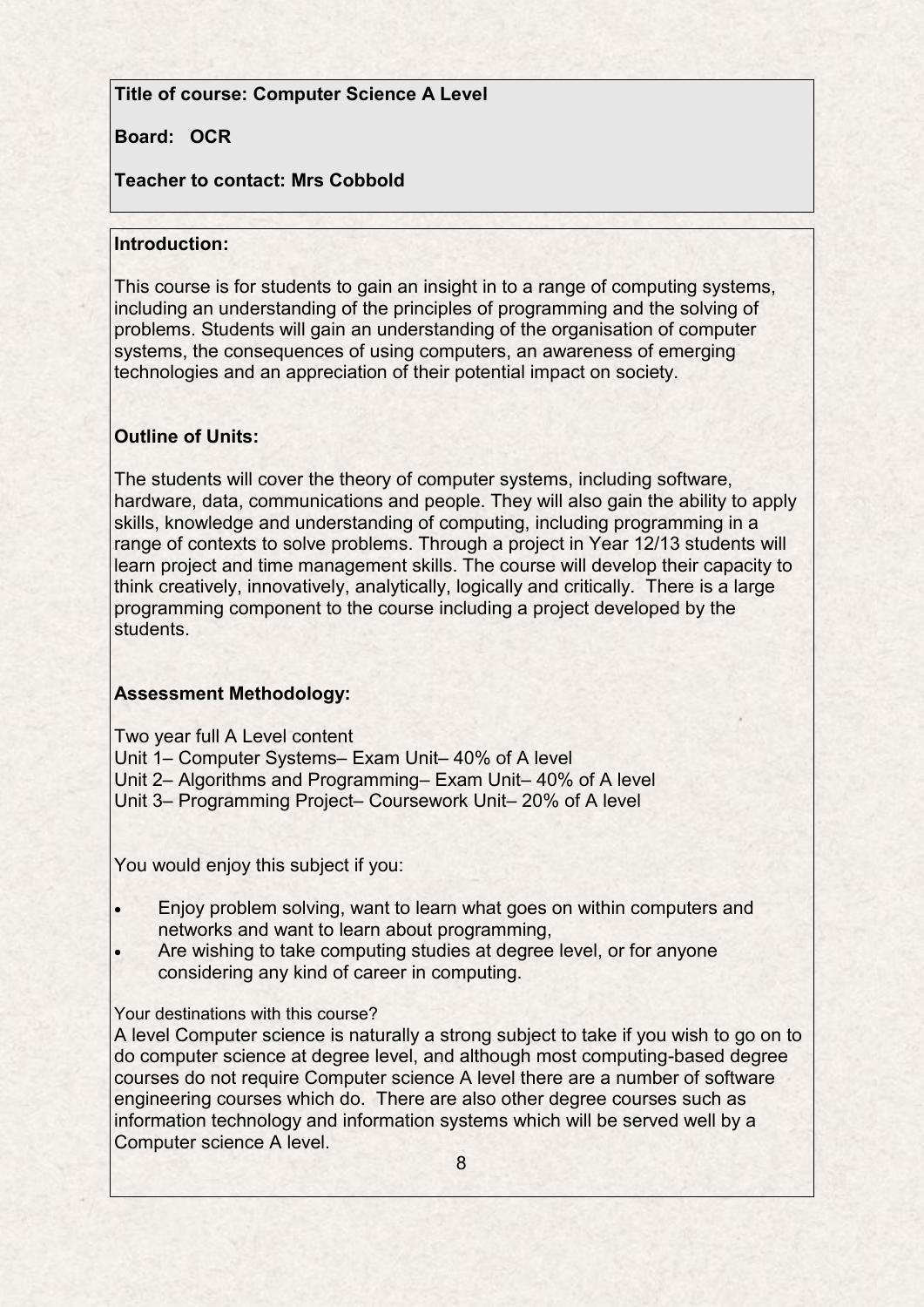# **Title of course: Drama & Theatre A Level**

### **Board: Pearson**

### **Teacher to contact: Miss Tottman**

#### **Introduction:**

This course involves the study of all aspects of the theatre. You will learn more about acting, direction, design and how to interpret texts ready for performance. You will show these skills in performance, when creating work and through writing.

This is a 2 year course. In the first year you will study Component 1 and in the second year go on to complete a further 2 Components. This course provides the opportunity to study plays from the point of view of a director, designer, performer and critic. It enables you to apply what you have learned in your own creative work.

#### **Component 1 Devising (40%)**

You will work in a group to devise an original piece of drama to perform to an audience. You will create your piece based on one key extract from a performance text and a theatre practitioner as a stimulus. You will be assessed on your performance and a written portfolio based on your piece.

#### **Component 2 Text in performance (20% )**

You will perform a group piece and monologue based on one key extract from different performance texts. This is examined by an external examiner.

#### **Component 3: Theatre makers in practice (40%)**

You study two plays and watch a live performance. You will be required to develop and shape your ideas on how to perform both plays, with one being related to a practitioner. You will also evaluate the live performance. You will have a 2 hour 30 minute exam.

#### Assessment Methodology:

You are assessed on both your practical and written work in both years and writing carries more marks than practical.

Component 1: (40%): Internally marked by teachers and externally moderated.

Component 2 (20%): Marked by an external examiner.

Component 3 (40%) : Marked by an external examiner

You would enjoy this subject if you have a strong interest in theatre, can think creatively and analytically, work effectively as part of a group and enjoy not only performing but writing and analysing theatre.

GCSE Drama is a strong foundation for Theatre Studies – without this you need to speak to a Drama teacher if you are considering A Level. It would be helpful but it is not essential to have achieved at least a 5 grade in GCSE Drama. You must also have good written English of at least grade 4. There is a lot of analytical and evaluative writing and this carries more marks than practical, therefore you must be prepared to embrace this aspect of the course as fully as the practical element.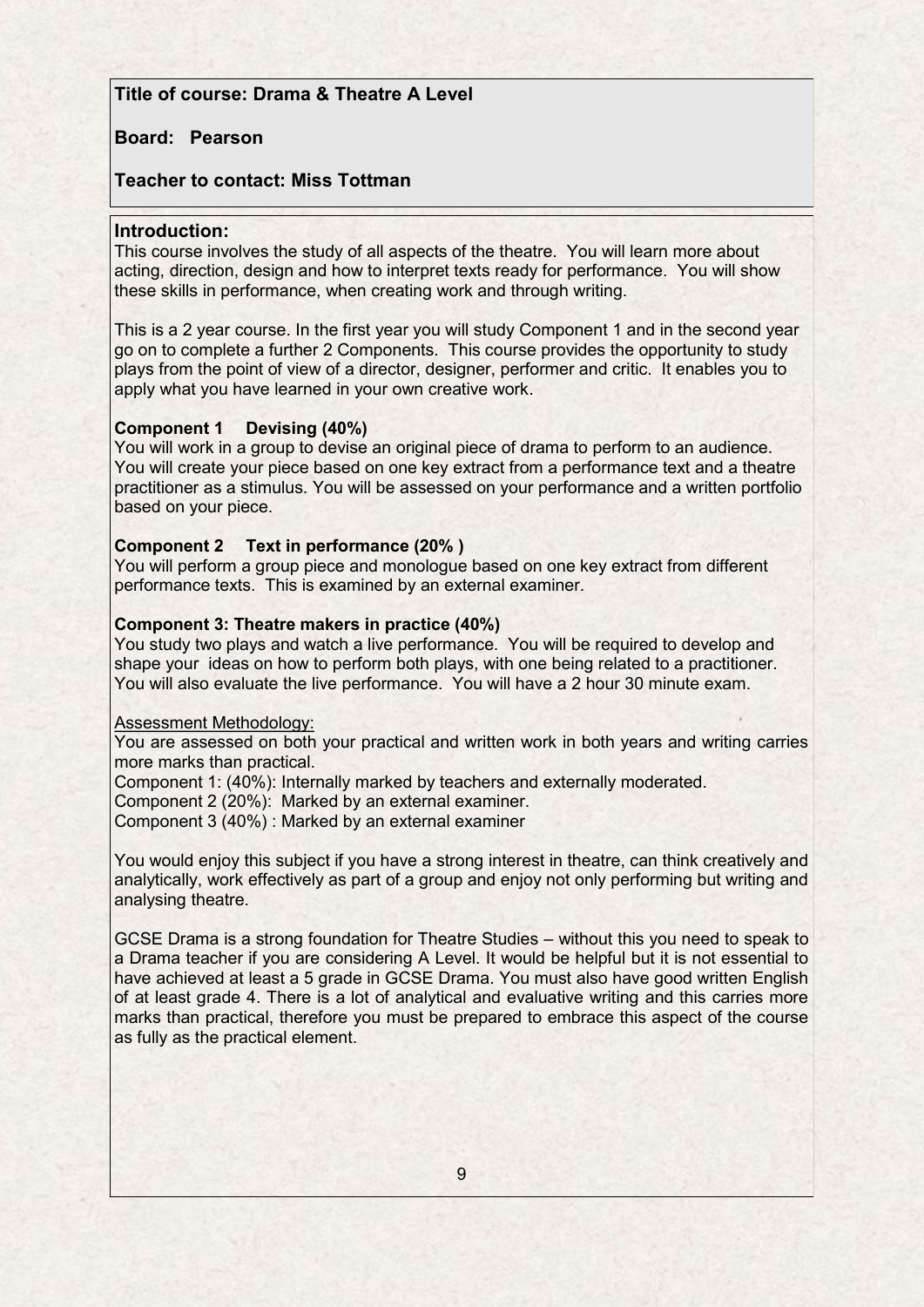**Title of course: English Language and Literature A Level**

## **Board: AQA**

# **Teacher to contact: Mrs S Park / Mrs S Meadows**

#### **Introduction**

This course combines analysis with CREATIVITY!

Students move away from purely analytical essay writing to focus on writing in a range of forms linked to their area of focus. It differs from those focused primarily on literature (prose fiction, poetry and drama) by extending its coverage beyond literature to study non-fiction and information texts in their various forms (for example, personal letters, spontaneous speech, multimedia texts but also charts and diagrams, transcripts, lists etc.)

It offers opportunities for students to develop their subject expertise by engaging creatively and critically with a wide range of texts. Students develop skills as producers and interpreters of language by creating texts themselves and critically reflecting on their own processes of production. The course is designed to fit within a continuum of study from GCSE to degree level.

| <b>COMPONENTS</b>                                                                          |                                                                                | <b>CONTENT</b>                                                                                                                                                   |  |  |
|--------------------------------------------------------------------------------------------|--------------------------------------------------------------------------------|------------------------------------------------------------------------------------------------------------------------------------------------------------------|--|--|
| Paper 1<br><b>Telling Stories</b><br>3 hour written<br>exam<br>100 marks<br>40% of A level | <b>Section A</b><br><b>Remembered</b><br><b>Places</b>                         | One compulsory question on the AQA Anthology:<br>$\bullet$<br>Paris (40 marks)<br>This section is closed book.<br>$\bullet$                                      |  |  |
|                                                                                            | <b>Section B</b><br>Imagined<br><b>Worlds</b>                                  | One question from a choice of two on prose set<br>$\bullet$<br>text (35 marks)<br>This section is open book.                                                     |  |  |
|                                                                                            | Section C<br><b>Poetic Voices</b>                                              | One question from a choice of two on poetry set<br>$\bullet$<br>text (25 marks)<br>This section is open book.<br>$\bullet$                                       |  |  |
| Paper 2<br><b>Exploring</b><br><b>Conflict</b><br>2 hours 30 mins<br>100 marks             | <b>Section A</b><br>Writing about<br>Society                                   | $\bullet$<br>One piece of re-creative writing using set text (25marks)<br>Critical commentary (30 marks)<br>$\bullet$<br>This section is open book.<br>$\bullet$ |  |  |
| 40%                                                                                        | <b>Section B</b><br><b>Dramatic</b><br>Encounters                              | One question from a choice of two on drama set<br>$\bullet$<br>text (45 marks)<br>This section is open book.<br>$\bullet$                                        |  |  |
| Non-exam<br>assessment<br>50 marks<br>20% of A level                                       | Making<br>Connections<br>Assessed by<br>teachers<br>Moderated by<br><b>AQA</b> | A personal investigation that explores a specific<br>$\bullet$<br>technique or theme in both literary and non-literary<br>discourse (2,500-3,000 words)          |  |  |

### **How will the course be organised and assessed?**

### **You would enjoy this subject …**

- You like being creative
- You like discussing ideas and how they are communicated
- You like reading but are not necessarily a book worm!
- You like expressing yourself in different ways
- You are interested in working in an environment where you communicate with the public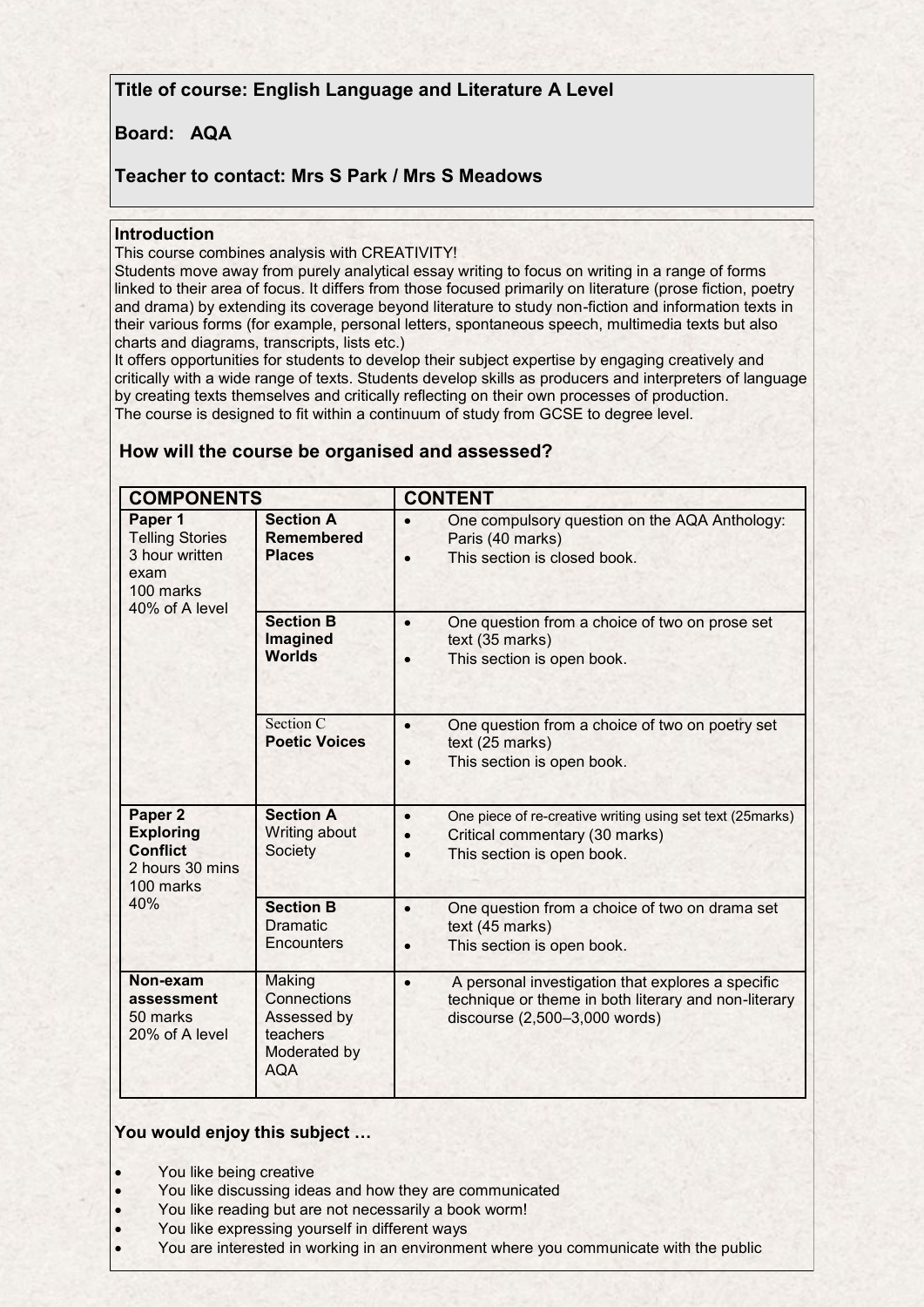# **Title of course: English Literature A Level**

## **Board: AQA**

# **Teacher to contact: Mrs S Park / Mrs S Meadows**

### **Introduction:**

Literature teaches us about people, society, philosophy and history. Writers of literary texts are those who can capture the essence and tensions of their age and craft them in to language. As well as reading a wide variety of literary texts, you will develop a greater control over your own written and spoken language to express ideas, analysis and a personal response to texts.

#### **How will the course be organised and assessed?**

Year one content

Unit 1—Literature through the ages: Shakespeare and poetry Written Paper: 1 1/2 hours (open text) One set poetry anthology, one Shakespeare text. Candidates answer two questions from a choice of 3.

Unit 2—Literature through the ages: Prose Written Paper: 1 1/2 hours (open text) Section A: Prose study 1800-2015. Section B: Prose study. Two set texts. Candidates answer one question from a choice of 4.

Year two content

Unit 3—Coursework

Period and Genre study. Two texts: one piece of extended writing on texts from different periods and genres, including drama and prose.

Students may select their own texts and area of study for this piece of coursework.

Unit 4—Literature through the ages.

Section A: Shakespeare: one passage-based question with linked essay. Section B: Unseen poetry: one question on two unseen poems. Section C: Comparing texts: one essay question linking two texts.

Unit 5—WW1 and its aftermath Section A: Set texts. One essay question on set text (25 marks) Section B: Contextual linking One question on an unseen extract. One question linking two texts.

This course is suitable for you if you enjoy thinking critically and really enjoy exploring how and why a writer portrays a particular view point.

Your destinations with this course?

English Literature is a highly respected A level. As well as an English Literature degree itself, students of Literature might go on to study for University degrees in a range of subjects including: History, Sociology, Psychology, Drama and Theatre Studies and Law. Even Medical Schools value the subject highly.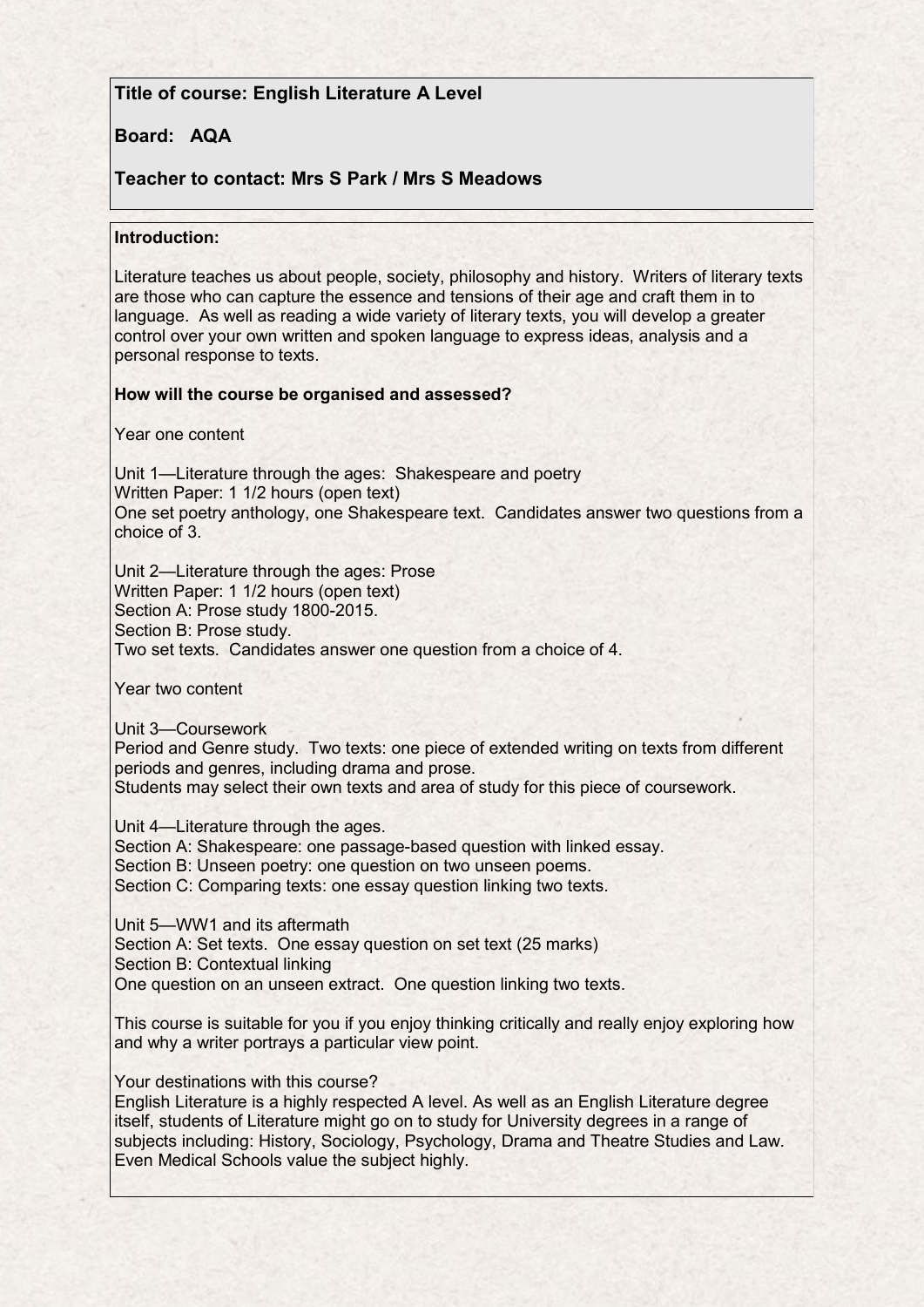# **Title of course: French/Spanish A Level**

# **Board: AQA**

# **Teacher to contact: Mrs McCabe**

### **Introduction:**

In today's world, the study of a language is becoming increasingly important. Learning a language gives students a wide range of transferable skills and language graduates are much sought-after and enjoy some of the highest graduate employment levels. It is also possible to combine a language with a degree in another subject, for example business or engineering, and an AS or A level qualification in one language can often be the gateway to the study of another language in university.

Year one content

- Social issues and trends in French and Hispanic societies e.g. family and cyber society
- Artistic Culture e.g. in music, cinema and heritage
- Authentic texts and films
- Grammar application and development

Year two content

- Social issues and trends in French and Hispanic societies e.g. diverse society and crime
- Political and artistic culture e.g. in music, cinema, heritage, political commitment, strikes and immigration
- Authentic texts and films
- Individual research project
- Grammar application and development

### **Assessment Methodology:**

There are three exams at the end of the course.

- A speaking exam conducted by the teacher (30% of AS marks and A Level marks)
- A listening, reading and writing exam (45% of AS marks and 50% of A Level marks)
- A written exam (25% of AS marks and 20% of A Level marks)

### Your destinations with this course?

Learning a language opens so many doors for you later in life. You can continue to study further, you can combine your A Level with another subject (such as Law), you can pick up another language at university from scratch (*ab initio*) or simply use your language skills to travel or work abroad. A Level French and Spanish offer a different type of study - you improve your confidence in speaking, you watch films and you listen to songs as part of your lessons. And you learn a lot more than the language: you understand and use English far better, you learn about global current affairs and you are able to discuss a huge range of topics, all of which can benefit your other subjects. Languages broaden your horizons personally and practically. You will be the envy of your friends when you can chat in the native language of others and will make international friends. Bonne chance! Buena suerte!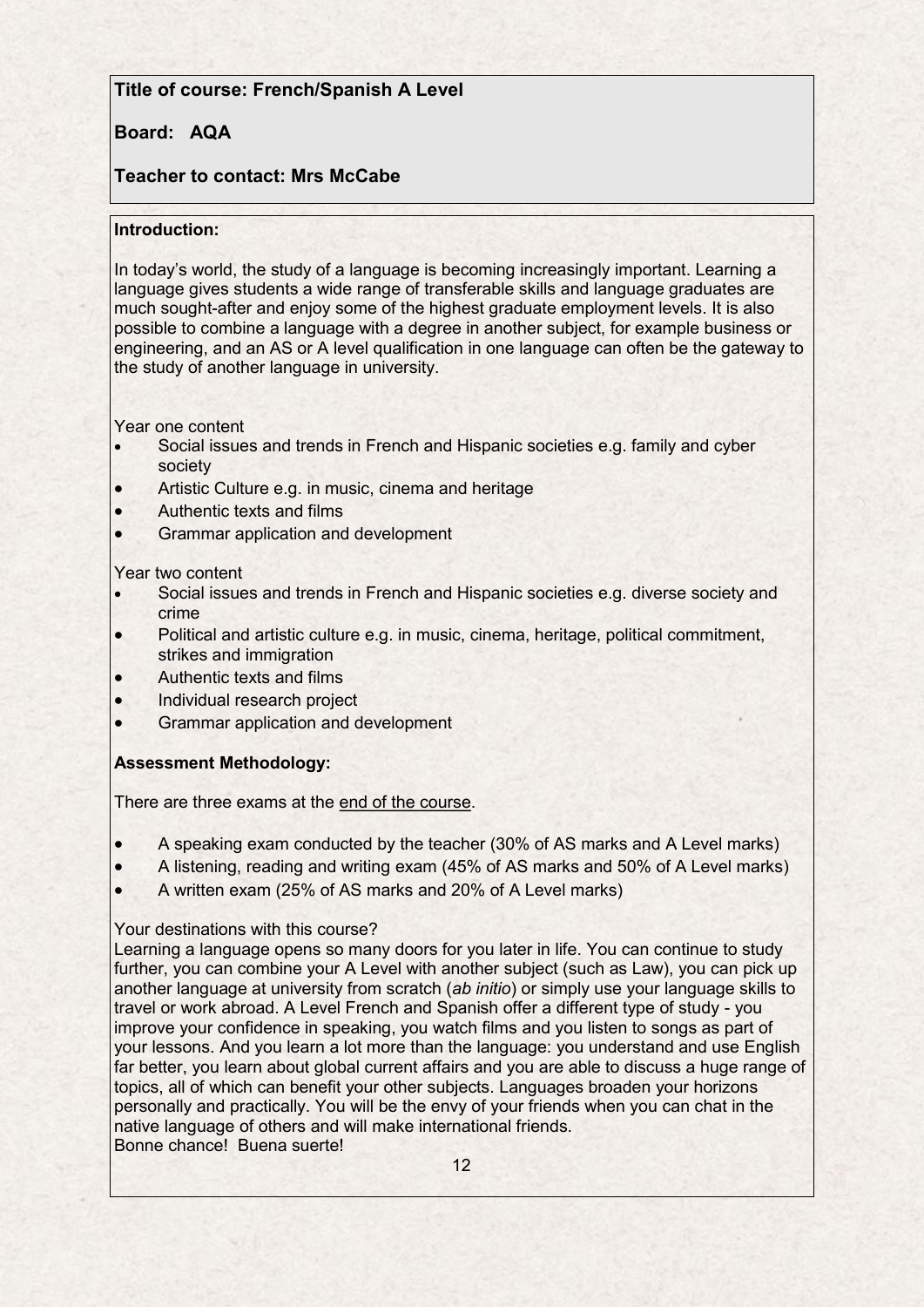# **Title of course: Geography A Level**

### **Board: Pearson**

# **Teacher to contact: Miss Self**

#### **Introduction:**

Geography is an exciting subject which looks at the connections between people and the natural environment. It will allow you to develop a current and fresh perspective on a range of world issues. Geography will broaden your knowledge and understanding of places, environments and process, sharpen your investigative skills and enable you to deepen your moral and ethical values.

### **Topics**

### **Component 1: Physical Geography—Assessed in Paper 1 (40%)**

- Tectonic Processes and Hazards
- Coastal Landscapes and Change
- The Water Cycle and Water Insecurity
- The Carbon Cycle and Energy Security

### **Component 2: Human Geography—Assessed in Paper 2 (40%)**

- **•** Globalisation
- Diverse Places—including a fieldtrip to Slough
- **Superpowers**
- Global Development and Connections including Migration, Identity and Sovereignty

### **Component 3: Geographical Investigation—20%**

Students complete an individual investigation which must include data collected in the field. The individual investigation must be based on a question or issue defined and developed by the student relating to any part of the specification content. The fieldwork data will be collected on a 4 day residential visit.

### **You would enjoy this subject if you are…**

- Excited by exploring and learning about a wide range of places and natural wonders.
- Thirsty to know more about current and future global issues which will affect you.
- . Intrigued by inequality of wealth, resources, quality of life around the globe.
- Hungry to know which nations hold the cards in terms of energy supply, water supply, food supply.
- . Keen to rebrand and reinvent run down places and resolve long running issues.
- Motivated to investigate deep and intriguing mysteries through fieldwork and research.
- Passionate about debating the pros and cons of issues from deep sea port expansion to the survival of the Galapagos Islands as a biodiversity hotspot.

#### Your destinations with this course?

Geography is highly respected by universities who recognise that A Level Geography students have excellent investigative, interpretative and evaluative skills, can give in-depth perspectives on a broad range of current local, national, and global issues, and are able to develop strong arguments, orally and in writing.

Geography is highly respected by employers. They recognise that with the increasing emphasis on environmental issues, and increasingly complex planning regulations, there is a need for Geographers who can apply their investigation, interpretation and evaluation skills to be forward thinking and make strong commercial decisions.

Students wishing to take A Level Geography will need to have completed GCSE Geography and have achieved at least a 5 grade in the higher tier paper.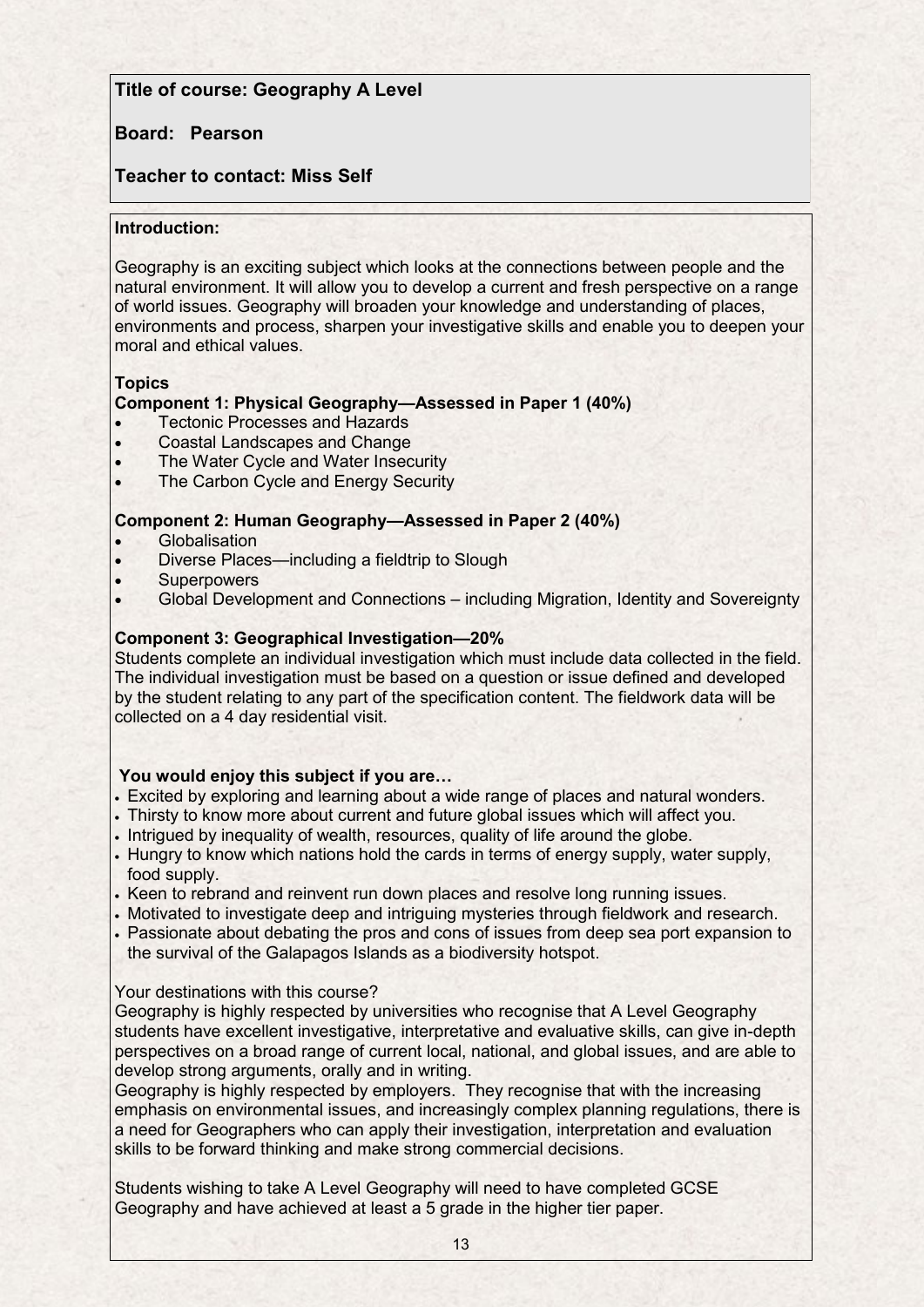# **Title of course: Government and Politics A Level**  $\blacksquare$

## **Board: Pearson**

# **Teacher to contact: Mr G Donohoe**

#### **Introduction:**

Government & Politics covers British politics in year one and American Politics in year two.

### **Outline of Units:**

In year 1 we study British Politics; examining the nature of democracy, law making and the meaning and sources of "Power". What is power and how do people get it, how do they keep it, what entitles them to it? Why don't people rebel against dictatorships; when they do, why? How do politicians get away with it?!! What is it they get away with?!

We examine the structure of Parliament and the process of law making; how pressure groups operate and their importance, the electoral systems used in the UK and how fair they are and what MPs do for their £80k a year. Students taking Government and Politics in 2019 will be doing so with the possibility of a new Prime Minister, a sudden General election and even a change of government on the horizon.

We look in detail at specific ideologies; what do Marxists really believe? How do Conservatives differ from Liberals? You also get to choose a specialist topic, the class will decide (democratically) between Feminism, Nationalism, or Ecologism.

American Politics is incredibly interesting even without Donald Trump and allows you to view your own opinions through the lens of a completely different system. American Politics is full of incredible stories, unbelievable personalities, bizarre practices, grotesque unfairness, inspiring heroism and shocking injustices. It's what determines the behaviour of *the* Superpower; gripping stuff.

### **Assessment Methodology:**

The whole course is assessed by examination. At A level there are three exams each consisting of some short answer questions and essay questions.

You would enjoy this subject if you like History, Law, RS or just arguing generally. We do discuss the issues of the day; they are used as evidence in debates and essays. It is important to remember that it is not one long year of arguments and opinions, it's even more interesting than that because you get to use our own views and the evidence you gather to support them in essays and exams. The course is designed to welcome and reward different perspectives; as long as you can justify them with evidence.

This subject is highly regarded by the Russell Group of universities. Our results last year were outstanding with 80+% securing A\* - B at A level and a level 2 ALPS score for the whole department.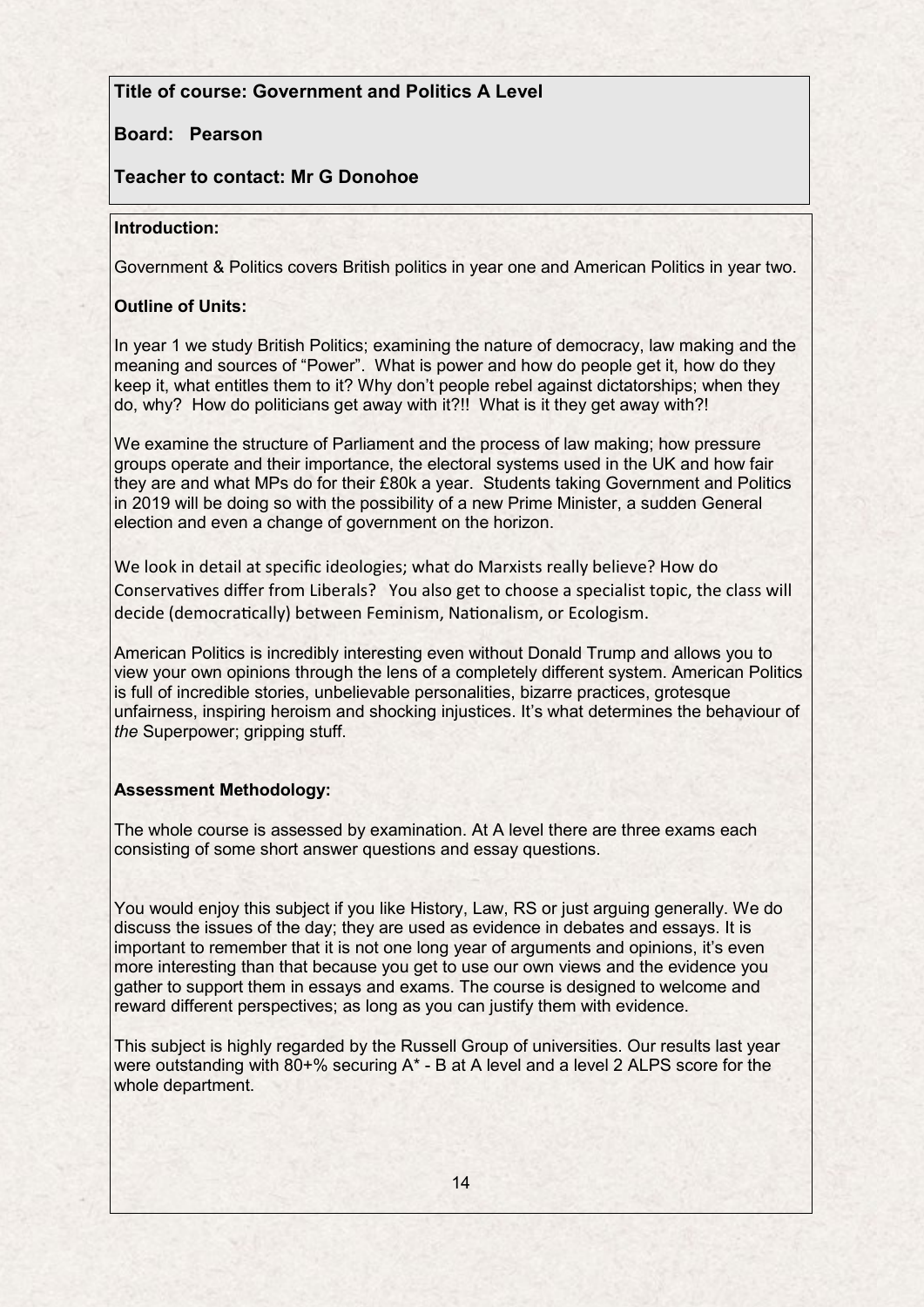### **Title of course: History A Level**

## **Board: AQA**

# **Teacher to contact: Miss Vinci**

#### **Introduction:**

History is a powerful part of your general education in terms of skills of analysis, understanding information, literacy and communication. Your understanding of the contemporary world will increase your employability. It will also enable you to assess our present predicaments and circumstances and allow you to play a fuller part as a future citizen. In the words of the Parliamentary Council of Europe, "Historical awareness should be an essential part of the education of all young people."

A Level History will support you in many fields of employment including journalism, the law, teaching, social work, media research, museum education/curator and many more.

#### **Year one content**

Breadth Study

- a) Russia in the age of Absolutism and Enlightenment 1682-1796 i) Establishing Authority 1682-1707
	- ii) Increasing the glory of Russia

Depth Study

b) Building a New Britain 1951—1979

i) The Affluent Society 1951 –1964

ii) The Sixties 1964—1970

iii) The End of Post War Consensus 1970—1979

#### **Year two content**

Breadth Study

a) Russia in the age of Absolutism and Enlightenment 1682-1796

i) The epoch of palace coups 1725-1762

ii) Catherine the Great and Russia 1762-1976

Depth Study

b) Modern Britain 1979—2007

i) The Impact of Thatcherism 1979—1987

- ii) Towards a New Consensus 1987 –1997
- iii) The Era of New Labour 1997—2007

#### **Historical Investigation**

A personal study based on a topic of the student's choice. This should take the form of a question in the context of approximately 100 years. 3,000 to 3,500 words.

You would enjoy History if a challenge is something inspiring to you, if you find yourself eager to explain how and why events happen and why certain people were important in the process. You will enjoy History if you like to weigh up all the different points of view so you can make an informed decision and finding answers to hot topics of the past and the present is something you find thrilling. You will enjoy History if building your skills base is important to you and if putting your best foot forward in the world of higher education and employment matters to you.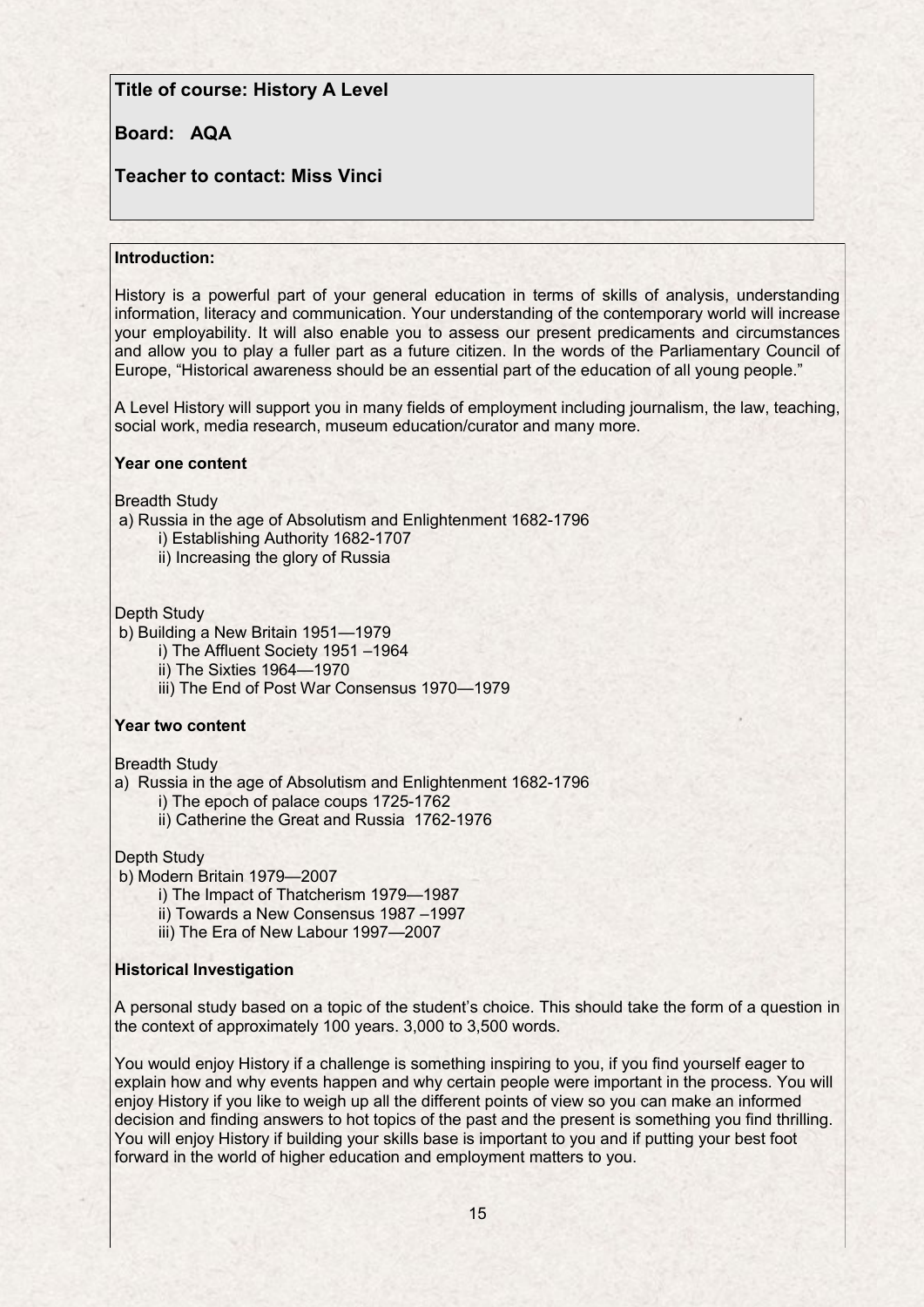## **Title of course: Mathematics**

# **Board: AQA**

## **Teacher to contact: Mrs Shore**

### **Introduction:**

"An A Level in maths will impress both prospective employers and university admission tutors. It shows you can think logically, accurately process information and skilfully manipulate numbers. Employers look for hard-working, self-motivated, and intelligent people to join their staff. Obtaining a Mathematics A-level shows that you have what it takes. You may not use algebra or probability in your job every day, but the transferable skills of analysis, logic, and problem solving will always come in handy." *[Source: http://www.mathscareers.org.uk, 2014]*

There are three options if you wish to continue the study of mathematics in Yateley Sixth Form:

- A Level Further Mathematics (GCSE Grade 9/8)
- A Level Mathematics (GCSE Grade 9-6)
- AS Level Core Mathematics (GCSE Grade 6-5/4)

### **Mathematics (GCSE 9-6 is a requirement):**

Highly regarded and provides strong support to any application for employment or further study. The Statistics and Decision Mathematics studied at A level are very useful for many courses in science, engineering and the social sciences. The study of Pure Mathematics develops logical thinking and a systematic approach to problem solving - attributes which are highly valued in the workplace. While studying for the A Level, Mathematics students will extend their knowledge of algebra and graphs to increase their understanding and develop new mathematical concepts and techniques.

In order to start the Mathematics course, a student must have achieved at least a grade 6 at GCSE. Students who achieve a grade 9 - 7 in their GCSE will have the prerequisite knowledge for the Mathematics A Level. Students who achieve a grade 6 in their GCSE will be fully supported with Mathematics Skills booster sessions at the start of the course.

Outline of Units Mathematics A Level:

- Mathematical argument, language and proof
- Mathematical problem solving
- Mathematical modelling

New Mathematical concepts that you will explore include:

- **Calculus**
- Quantities and units in mechanics
- Kinematics, Forces and Newton's laws

### **Assessment Methodology Mathematics A Level:**

There are three examinations in the summer term of Year 13, each 2 hours long and one third of the overall A Level marks.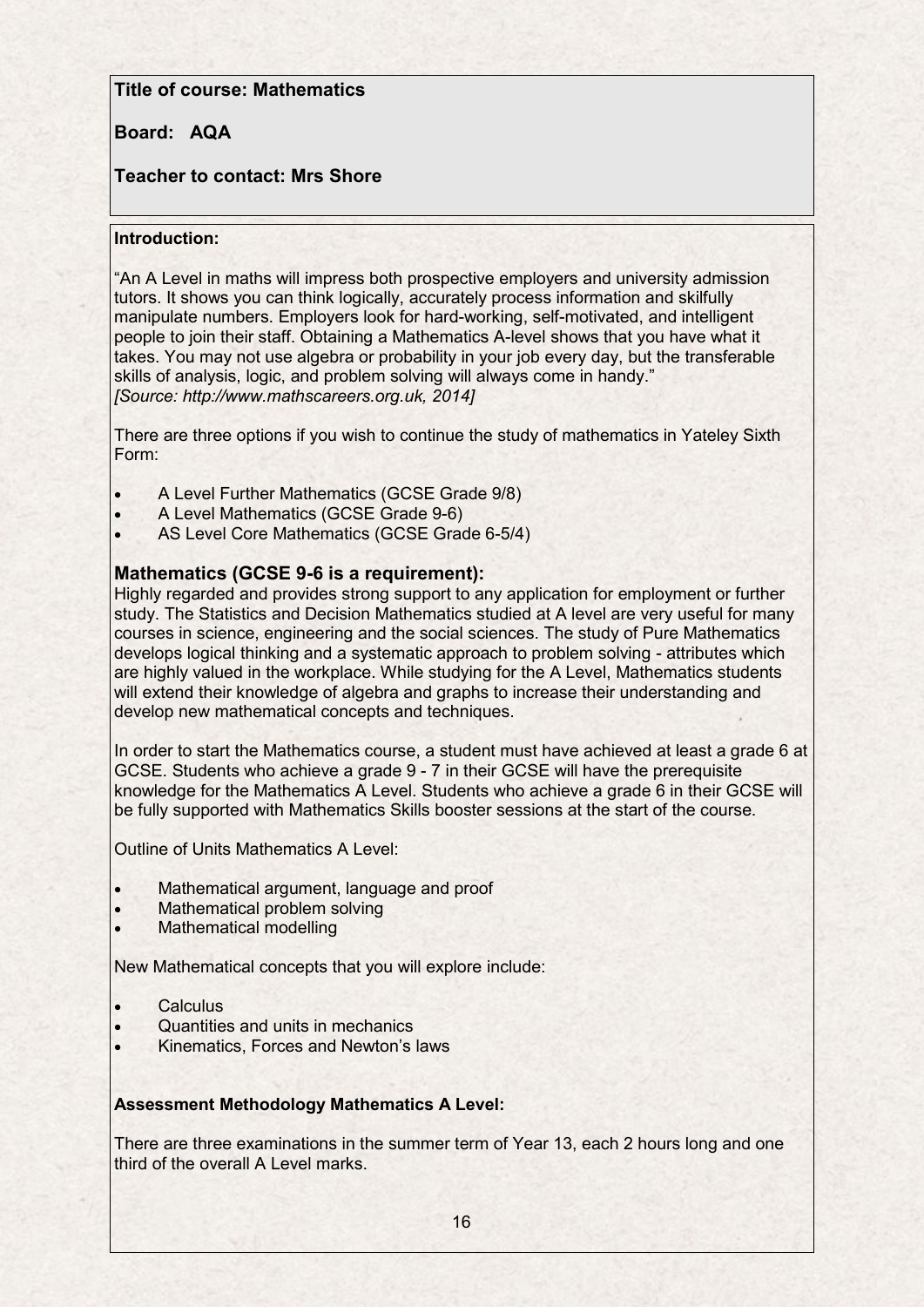**Title of course: Mathematics - Further Mathematics** 

# **Board: AQA**

# **Teacher to contact: Mrs Shore**

# **Further Maths (GCSE Grade 9-8 requirement)**

Aimed at the most able mathematicians, Further Mathematics will introduce you to fascinating mathematical concepts. It will develop your problem solving skills, which will help to boost your performance in A Level Mathematics. If you plan to apply for any degree that is rich in mathematics, a qualification in Further Mathematics will give your application an edge. If you are considering studying mathematics or any science based subject beyond A Level, you should ask your Mathematics teacher about the Further Mathematics option.

### **Outline of Units:**

- Complex Mathematics
- Matrices and graphs
- Hyperbolic functions
- Polar co-ordinates
- Further Calculus
- Further Vectors
- Further algebra and functions

Plus two of:

- **Statitics**
- **Mechanics**
- Discrete

### **Assessment Methodology:**

Three exams in the summer term of year 13, each one third of the final assessment

You would enjoy the further study of Mathematics if you enjoy being challenged both intellectually and in terms of time, organisation and application of your knowledge. Students who successfully complete any of the three mathematics AS and A Level say they have benefited from the discipline required. Students often comment how satisfying they find mathematics and quite rightly feel a great sense of achievement in having completed one of these challenging courses.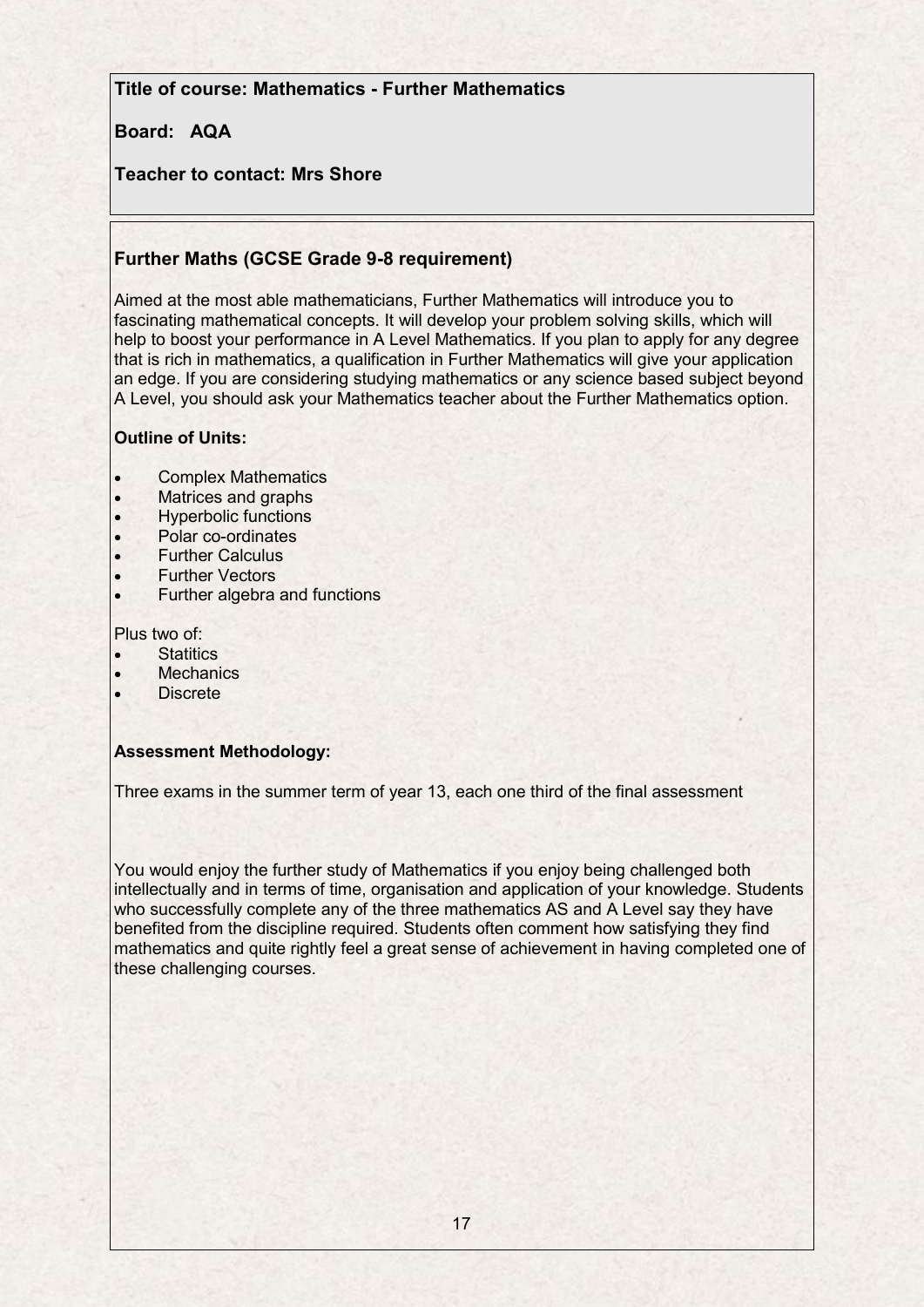## **Title of course: Music A Level**

### **Board: Eduqas**

### **Teacher to contact: Mrs Pejovic**

#### Introduction:

All universities and colleges of music recognise 'A' level music as an academic entry qualification. Music is an asset in occupations dealing with the arts, teaching,music therapy, the recording industry, broadcasting and public relations as well as music specific performing or teaching careers. Musicians are valued members of business teams as they meet deadlines and can work individually or as part of a group.

Outline of units: One year content

Unit 1: Performing (30%) Unit 2: Composing (30%) Unit 3: Appraising (40%) Outline of units: Two year content Unit 4: Performing (25-35%) Unit 5: Composing (25-35% Unit 6: Appraising (40%)

Assessment Methodology:

One year

Unit 1 - Total duration of performing recital is 10-12 minutes; 35% externally assessed by a visiting Eduqas examiner

Unit 2 - Total duration of 2 compositions of 4 1/2 - 7 minutes; externally assessed by Eduqas.

Unit 3 - Written examination lasting 1 hour and 30 minutes; externally assessed by Eduqas

Two year

.

Unit 1– Total duration of performing recital is 10-12 minutes (35%); externally assessed by a visiting Eduqas examiner

Unit 2 - Total duration of 2 compositions is 4-6 minutes (25%) or 8-10 minutes (35%); externally assessed by Eduqas

Unit 3 - Written examination lasting 2 hours and 15 minutes

The following requirements are expected on this course:

- Grade 5/6 or equivalent on any Western or world instrument (the ability to play at this level, not necessarily to have an exam certificate)
- An ability to read staff notation.

It would be an advantage it you:

- Play a musical instrument at grade 5/6 standard
- Enjoy composing, performing, historical/aural/harmonic analysis.
- Like broadening your listening skills.
- Enjoy playing with others or on your own.
- Like composing and/or arranging.
- Are passionate about different genres and style of music.
- Enjoy using music software for composing.
- Have a knowledge and understanding of staff notation and grade 5 music theory
- Take part in ensemble rehearsals, performing via extra-curricular involvement

Strong recommendations:

- Knowledge and understanding of grade 5 theory
- Regular instrumental lessons with a chosen instrumental teacher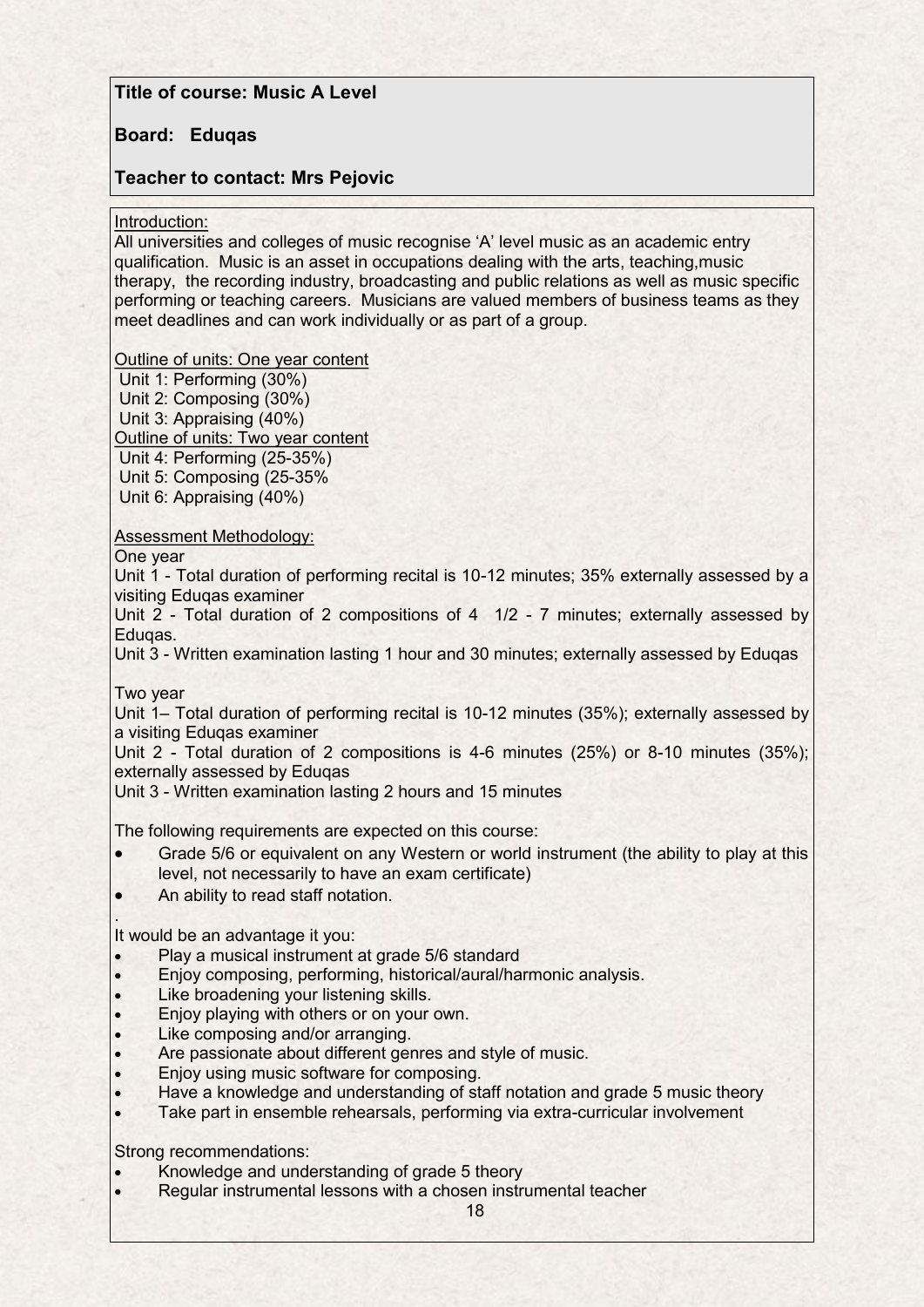### **Title of course: Photography A Level**

### **Board: AQA**

#### **Teacher to contact: Miss N Parish**

#### **Introduction:**

Photography at Yateley is now 100% digitally based; students use DSLR cameras and learn how to manipulate the aperture and shutter speed functions in order to produce both correctly exposed and imaginative photographs. Although students will gain some experience of Photoshop as they progress through the course, this is not a course that offers Photoshop tuition; the aim of the course is to produce good/great photographers, not graphic designers. No prior knowledge of photography, or GCSE in the subject, is needed but it is essential that students have an interest in the subject and a creative mind-set. It is expected that all students will develop an independent style of working and **those considering studying the course need to ensure they have time during their weekends to go out and take photographs.**

The course is 100% coursework assessed. Although there is no final 'written' exam, students are expected to evaluate the progress and development of their work in written forms throughout the course.

#### **Outline of Units:**

#### 1: First year: A Level

Students will begin by completing an initial 7 week period of introductory exercises. These exercises are intended to familiarise students with the workings of a digital SLR camera, understanding how apertures and shutter speeds can be used to produce creative imagery. Following the autumn half term, students will then work towards applying what they have learned in a series of short projects designed to test their creative thinking and newly acquired photographic skills. At the end of the year students will be formally assessed for their suitability to progress onto the second year of the course following the completion of a 12 week 'mock exam' project.

#### Second year: A Level

#### Component 1: Independent Project

This unit consists of **one** independent project based on an idea of the student's choosing - this project begins in September and finishes at the end of January the following year. In this unit candidates must show greater maturity and depth of understanding in their photographic skills, subject knowledge and understanding. Evidence of increased investigative, analytical and evaluative skills is expected. In addition to their portfolio, students are required to produce a 1000-3000 word investigation or evaluation of their project.

#### Component 2: 10 weeks – Externally set assignment

This is an externally set assignment that provides students with the opportunity to demonstrate the photographic skills, techniques and knowledge gained in Component 1. Students will be given a preparatory period, during which they will develop their own ideas relating to a chosen starting point, set by the AQA. During this time students are expected to work without the help of the teacher for at least 15 hours (broken up into 3x5 hour invigilated periods spread over 2 months).

You would enjoy photography if you take pleasure in working in both a creative and independent manner. If you have a desire to work in the art and design industry, Photography is the ideal choice of subject to study at A Level and will give you ample opportunity to produce the work required for the portfolio you will be expected to produce at a University or Art Foundation interview.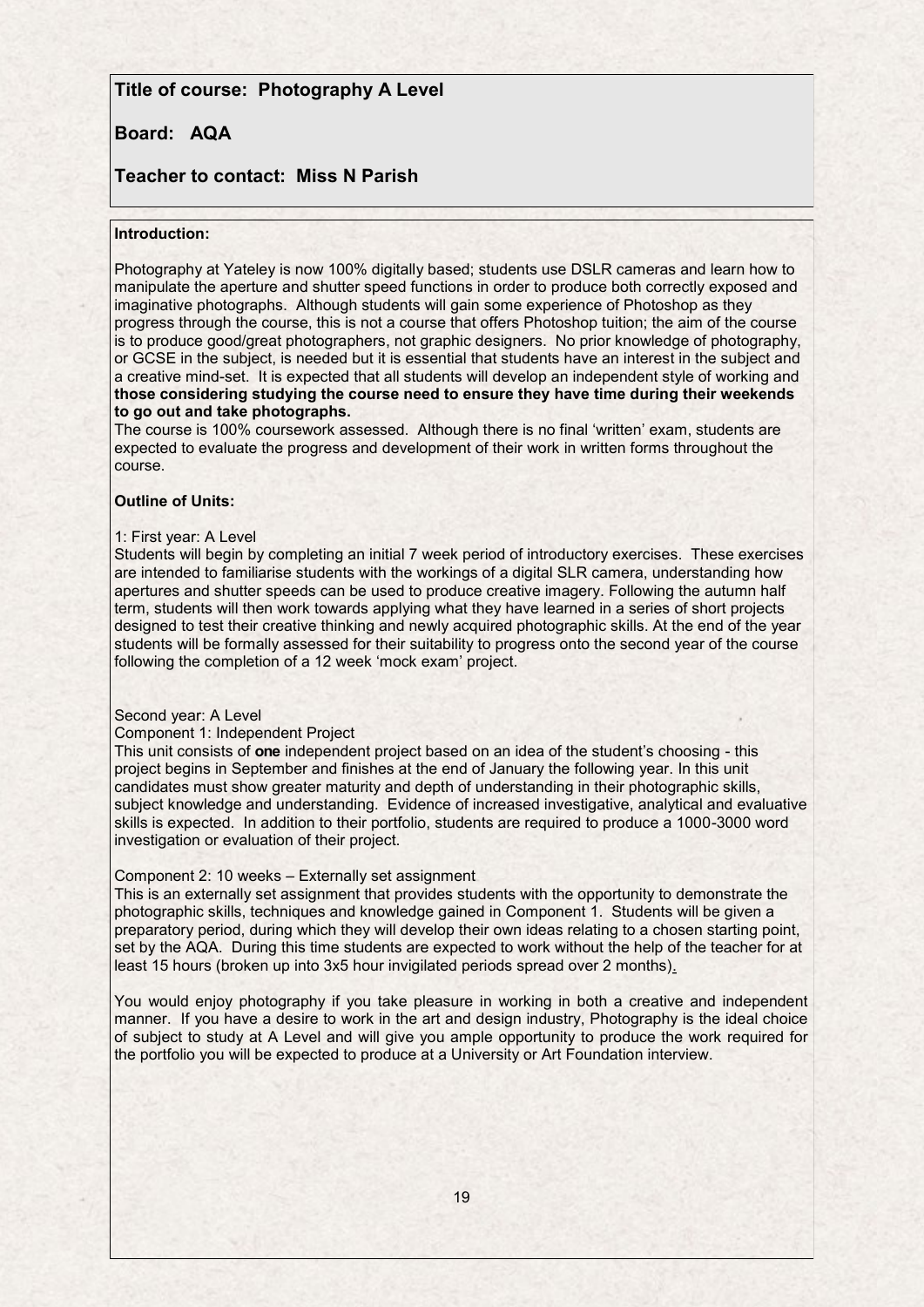# **Title of course: Physical Education A Level**

# **Board: AQA**

# **Teacher to contact: Mrs K Evans**

### Introduction:

This specification will build on your knowledge from Key Stage 4 and GCSE PE, although you do not have to have taken GCSE PE to take the A level. It will enhance your knowledge and increase your understanding of the factors that affect performance and participation in physical education. You will have the opportunity to experience and develop an interest in a variety of roles in sport such as performer, official and coach. The theory content of the course will address current contemporary topics in sport such as the impact in the use of ergogenic aids, technology and increasing commercialisation of sport. The course covers historical, contemporary, physical, social and psychological factors which influence sport and physical education.

### **Outline of Sections**

### One year (AS) content

- 3.1.1— Applied Anatomy and Physiology
- 3.1.2— Skill Acquisition
- 3.1.3— Sport and Society
- 3.1.4— Exercise Physiology
- 3.1.5— Biomechanical Movement
- 3.1.6— Sport Psychology
- 3.1.7— Sport and Society and Technology

One exam which is 2 hours long = 70% of AS Non exam assessment: practical performance in full sided version of one activity plus an analysis of performance = 30% of AS

# **Two year full A Level content**

All of the above plus:

- 3.1.1.6 Energy Systems
- 3.1.2.5 Memory Models
- 3.1.2.5.2 Efficiency of Information Processing
- 3.2.1.3 Injury Prevention and Rehabilitation
- 3.2.2.3 Linear Motion, Angular Motion, Projectile Motion
- 3.2.2.6 Fluid Mechanics
- 3.2.3.1 Motivation
- 3.2.4 Concepts of Physical Activity and Sport
- 3.2.4.8 Sport Analysis

Two exams—2 hours each: 35% of A Level for each one.

Non exam assessment: practical performance in full sided version of one activity plus an analysis of performance: 30% of A Level

You would enjoy this subject if you are interested in sport, in its widest sense. A Level Physical Education works well with Maths, Physics, Biology, Psychology and Sociology. It provides a vast number of options within the sport and leisure industry as well as physiotherapy, journalism, police and armed forces.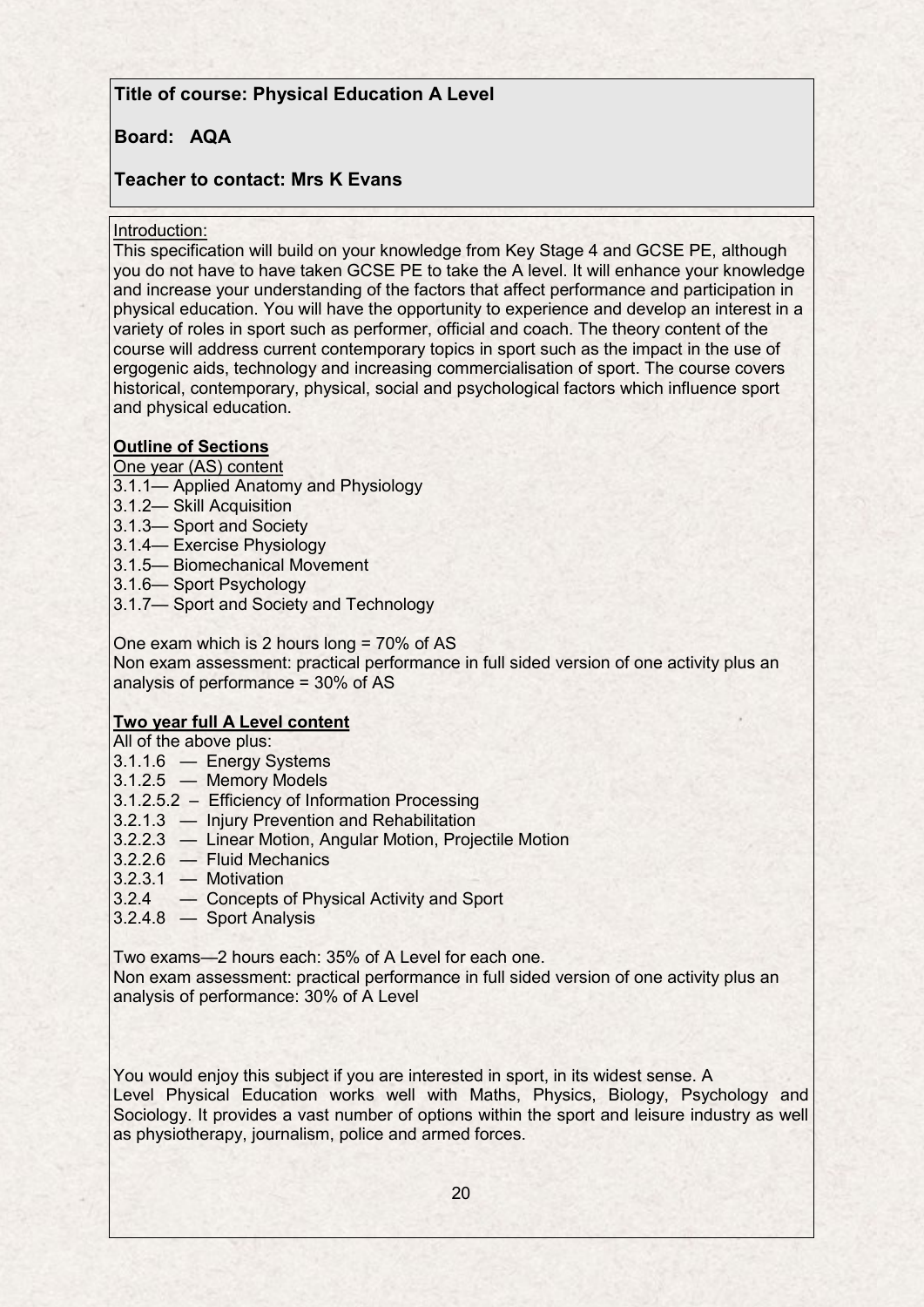### **Title of course: Physics A Level**

## **Board: AQA Specification A**

### **Teacher to contact: Mr W Stacey**

#### **Introduction:**

Physics is the most fundamental of the natural sciences: it encompasses study of the basic ingredients of matter starting at the quantum level; it enables the creation of new materials; and it challenges us with the discoveries of modern astrophysics and cosmology. All the gadgets we take for granted like laptops and mobile phones wouldn't be here; nor would the electricity supply that charges them and powers so many other things we use every day.

A Level Physics lays the groundwork for all such concepts and most students go on to study physicsbased subjects at university, or related disciplines like engineering. Physics is also an asset if you aim to study medicine, veterinary science or natural sciences.

#### **Outline of Units:**

The first year of the course contains four modules:

Measurements and their errors Particles and radiation **Waves** Mechanics and materials **Electricity** 

The second year of the course contains four further modules:

Further Mechanics and thermal physics Fields and their consequences Nuclear Physics

The second year also has a number of option units that you will only have to study one of. **Astrophysics** Medical Physics

A practical endorsement will be reported on separately at the end of your course and will consist of a separate grade to your A-Level grade

#### **Assessment Methodology:**

Three exams at the end of the two years. Paper 1 – Units 1-6, 120 minutes long, 34% of A-Level grade Paper 2 – Units 7&8, 120 Minutes long, 34% of A-Level grade Paper 3 – Units 1-8 + one option unit, 120 minutes long, 32% of A-Level grade

What are the entry requirements?

Normal sixth form entry requirements, to include a grade 5 or above in English and a grade 66 at Combined Science or a 6 in the individual sciences chosen if separate sciences have been taken. A grade 6 or above at Maths is recommended

Your destinations with this course?

The majority of students successfully apply to Higher Education for a wide variety of subjects, dependent on the combination they have studied at college. Some of the most related degrees which students have gone on to include physics, radiography, theoretical physics, astrophysics and physics with space science & technology.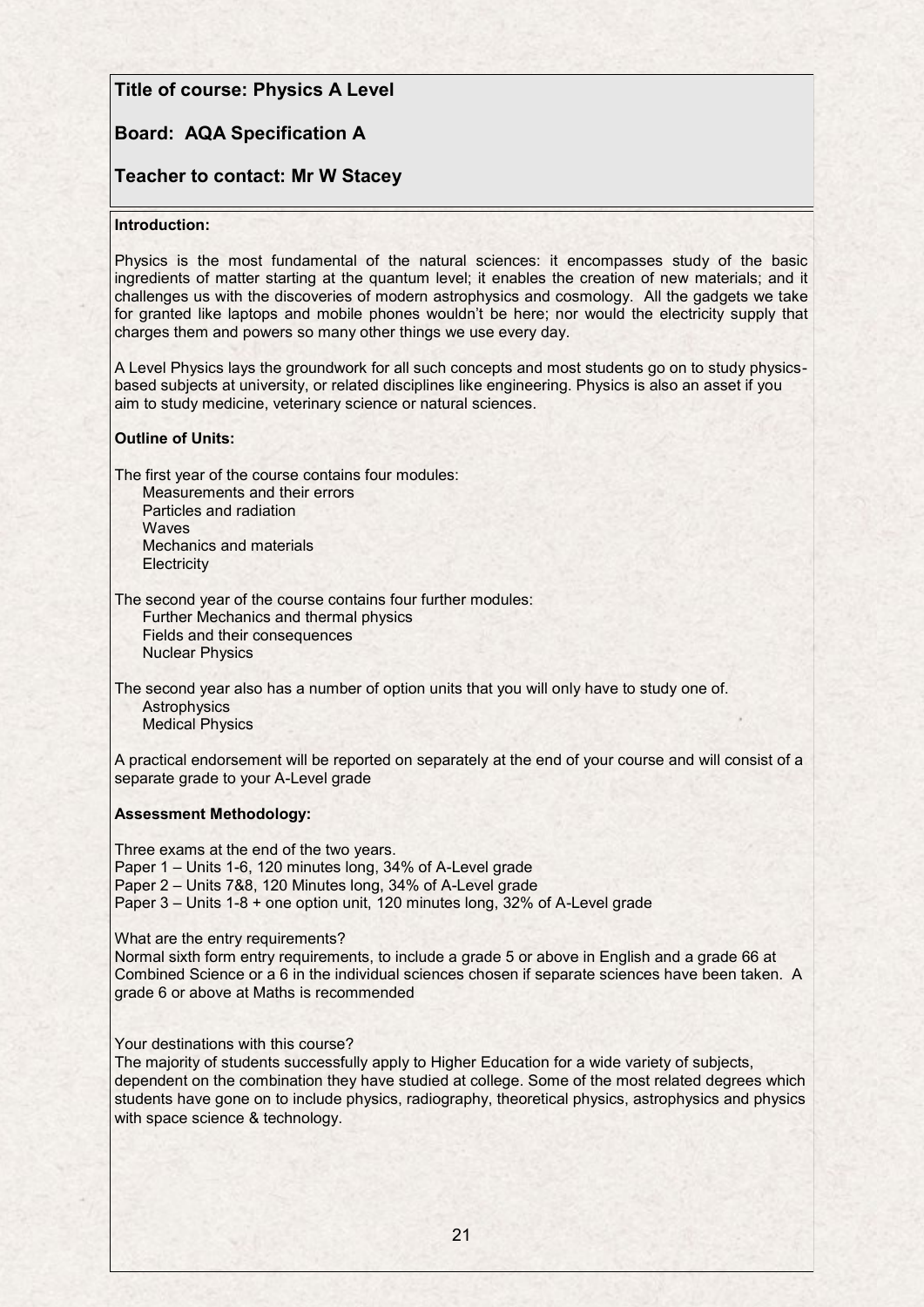# **Title of course: Design and Technology: Product Design : Graphics A Level**

## **Board: Pearson**

### **Teacher to contact: Miss S Williams**

### **Introduction:**

This course is for students who wish to continue to expand their knowledge and understanding of both Graphics and Product Design. It will involve students in a wide range of design activities making use of drawing skills as well as computer aided design. It incorporates knowledge of materials, manufacturing processes, industrial and environmental issues. The course is intended to extend earlier experience gained in a Design and Technology Graphics Products course and seeks to develop students' knowledge and understanding of, and skills and application in, Graphics and Product Design. Students will also develop their research, analysis, product development, project planning and evaluation skills as they become involved in a range of design projects.

### **Outline of Units:**

In year 12 students will produce a design portfolio which demonstrates their creativity and flair when investigating, designing and making products. They will also complete assignments which will focus on the theory elements of the course. In Year 13 students will complete their coursework project. They will work on a design brief of their own choice in consultation with a client or user group. Students will be introduced to a wide range of design techniques, will go on visits to business/design studios and exhibitions, use industry standard computer software, use CAD/CAM equipment such as laser cutting and 3D printing and have the opportunity to work with a professional designer.

#### **Assessment Methodology:**

The course is made up of two elements coursework and examination. The coursework element accounts for 50% of the final grade and the exam element is also 50%. The coursework project is completed in year 13 and there will be one examination which will take place at the end of year 13.

Year one components Unit 1– Product Design Unit 2– Product Investigation Unit 3– Product Manufacture

Year two components Unit 3– Principles of Design and Technology (exam unit 50%) Unit 4– Independent Design and Make Project (coursework unit 50%)

You would enjoy this subject if you enjoy designing, problem solving, model making, using computer aided design packages such as Adobe Photoshop, Illustrator, Google Sketch Up and Techsoft 2D Design and are wishing to continue studies in further education or wishing to seek employment in: Graphic Design, Architecture, Interior Design, Advertising, Product Design, Illustration or any other course or employment opportunity in the creative and manufacturing industries.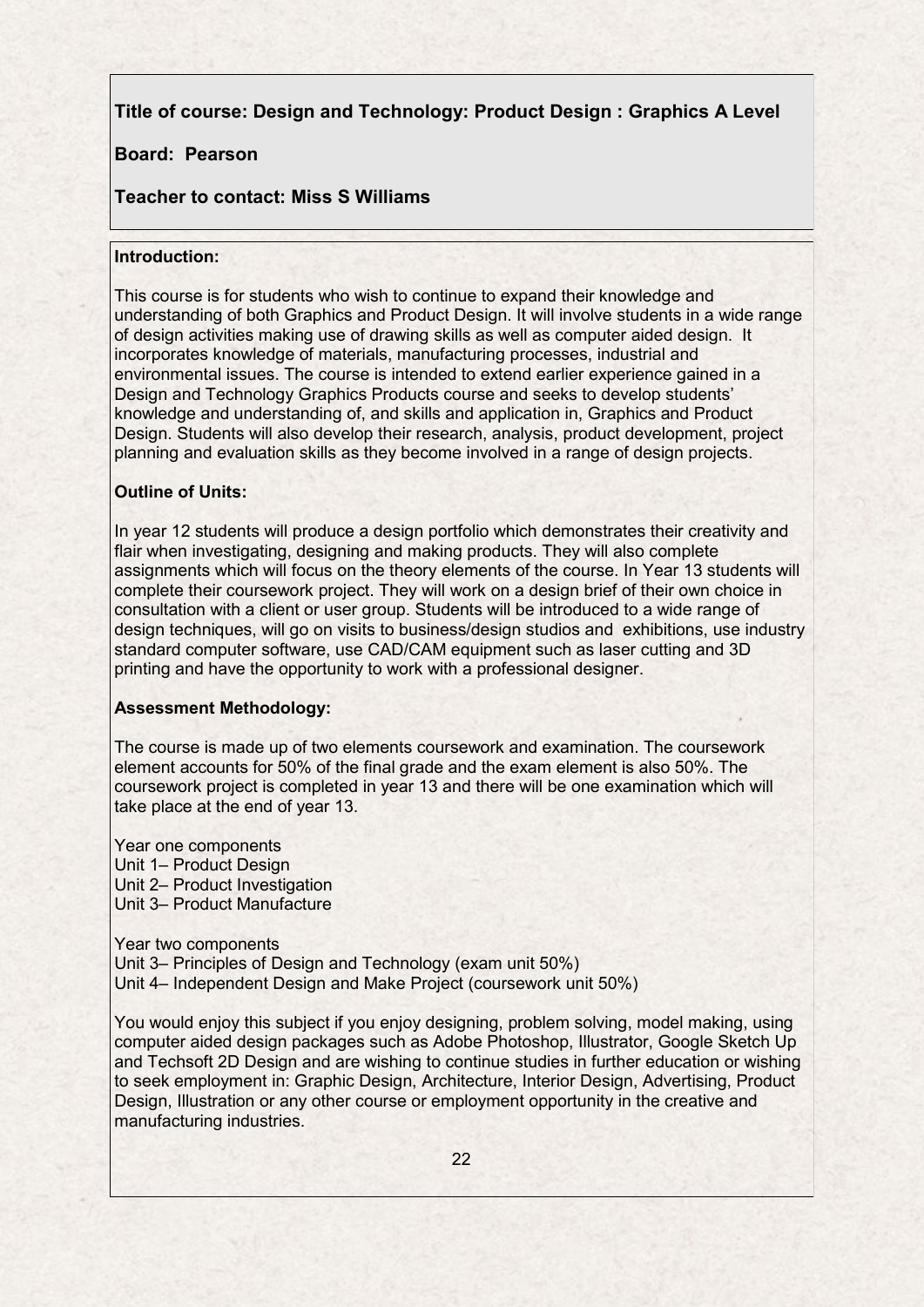**Title of course: Design and Technology Product Design : 3D Product Design**

### **Board: Pearson**

# **Teacher to contact: Mr Sibbald**

### **Introduction:**

Product Design: Resistant Materials is a course based in three-dimensional design that aims to develop your design capability and making skills. You will apply your knowledge and skills to develop and manufacture high quality products in wood, metal and plastics. In the first year you undertake a Product Investigation where you will be analysing a product and presenting your findings using text and photographs. You will also undertake a Product Design unit where you will design a 'creative' product and present the final proposal with accompanying working drawings. Finally, you will complete the Product Manufacture unit that will enable you to accurately work with a range of materials using a variety of techniques and processes. In year 13 you will identify and create your own design and make task that will take up the major part of your second year, this task involves consideration of both commercial and environmental factors. Furniture design and lighting projects tend to be the most popular options and involve working with a client. You will find the study of Product Design: Resistant Materials to be complementary to the study of both artistic and technical subjects.

### **Assessment Methodology:**

The course is made up of two elements coursework and examination. The coursework element accounts for 50% of the final grade and the exam element is also 50%. The coursework project is completed in year 13 and there will be one examination which will take place at the end of year 13.

### **Outline of Units:**

.

Year one components Unit 1– Product Design Unit 2– Product Investigation Unit 3– Product Manufacture

Year two components Unit 3– Principles of Design and Technology (exam unit 50%) Unit 4– Independent Design and Make Project (coursework unit 50%)

You would enjoy this subject if you are creative, can problem solve and enjoy working with a range of materials to produce high quality products. The course is also suitable for students wishing to continue studies in higher education, e.g. engineering degrees, product design, industrial design etc., or is equally well suited to those seeking employment in an engineering, manufacturing or a technological environment.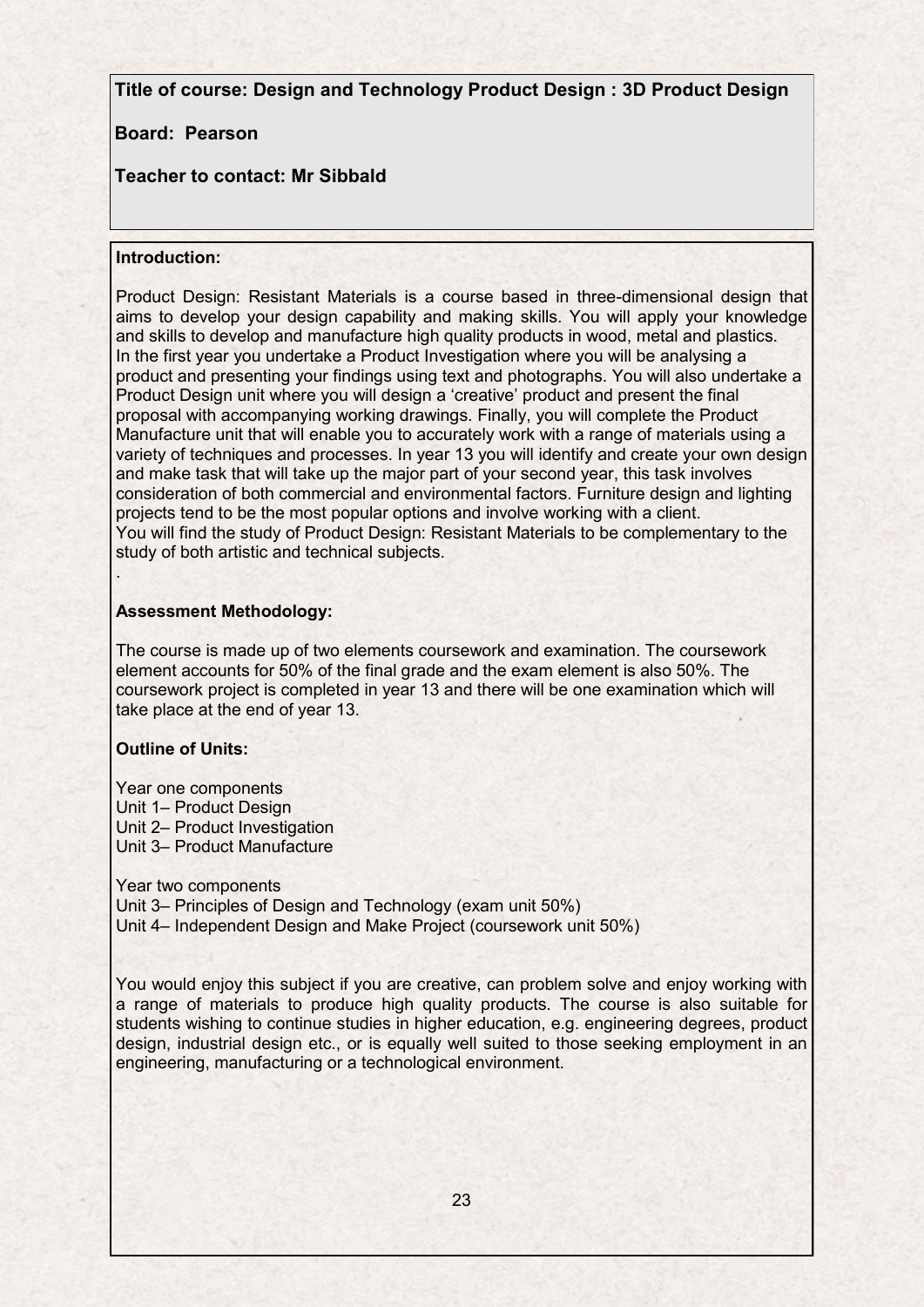### **Title of course: Psychology A Level**

### **Board: AQA**

#### **Teacher to contact: Miss L De Haan**

#### **Introduction:**

Psychology is the scientific study of people, the mind and behaviour. We constantly strive to understand why humans and non-human animals behave the way they do. Thoughts, dreams and brain functioning cannot easily be observed so how do psychologists work?

The approach to Psychology is like any other scientific study; hypotheses are created and experiments are devised to either confirm or dispute the theory.

As an academic discipline, Psychology is thriving as society recognises its importance in many areas of professional practice. The emphasis is on applying knowledge and understanding rather than just acquiring knowledge, thereby developing students' transferable skills of analysis, evaluation and critical reasoning.

**Psychology requires a grade 6 in GCSE Maths and English**.

#### **Outline of content:**

Paper 1: *written examination 2 hours long*

#### **INTRODUCTORY TOPICS IN PSYCHOLOGY**:

- **Social Influence**  We all like to think that we know our own minds, that we make our own decisions that we act *independently*. But is it possible that this is just an illusion?
- **Memory**  Research into eyewitness testimony may lack accuracy, yet it is vital to the police and courts. Psychologists therefore attempt to find ways to improve memory based on psychological evidence.
- **Attachment** Attachment begins with the interactions between infants and their caregivers. It is the responsiveness of the caregiver to the infant's signals that has profound effects on later life.
- **Psychopathology** The study of psychological disorders, focused on phobias, depression and OCD. How can we decide if a person is sufficiently unusual to justify diagnosis or treatment for a psychological disorder?

Paper 2: *written examination 2 hours long*

#### **PSYCHOLOGY IN CONTEXT** –

- **Approaches in Psychology**  Looks back cross the development of psychology and includes classic studies such as Pavlov, Skinner, Bandura, Maslow and Freud.
- **Biopsychology**  The human brain is surely one of the most complex and fascinating of all biological systems. Advances in science and technology have brought even more sophisticated methods of studying the brain.
- **Research Methods**  Methods and techniques that psychologists use to answer questions about all human behaviour.

Paper 3: *written examination 2 hours long*

**ISSUES AND OPTIONS IN PSYCHOLOGY** –

- **Issues & debates**  Is human behaviour the product of genetic inheritance or the environment? Are our thoughts and behaviour freely chosen or determined by factors that we cannot control? Questions such as these are major issues and debates in psychology. Want to know more? It's your choice…. *Or is it*?
- **Relationships** *'The course of true love never did run smooth'*, Shakespeare. But how can it run smoother? How can it get started at all in the first place?
- **Schizophrenia** A severe mental illness where contact with reality and insight are impaired (an example of psychosis). But how can we diagnose and treat such a complex condition?
- **forensic psychology**  The question of whether criminals are born or made is one that has puzzled scientists and philosophers for centuries. Surveys suggest that the majority of the public would like to see harsher conditions in prisons, but does prison work?

You would enjoy this subject if you are inquisitive about human behaviour, want to know what makes people tick, understand why we do what we do or want a career that involves working with people closely. It will help you to understand others and yourself better.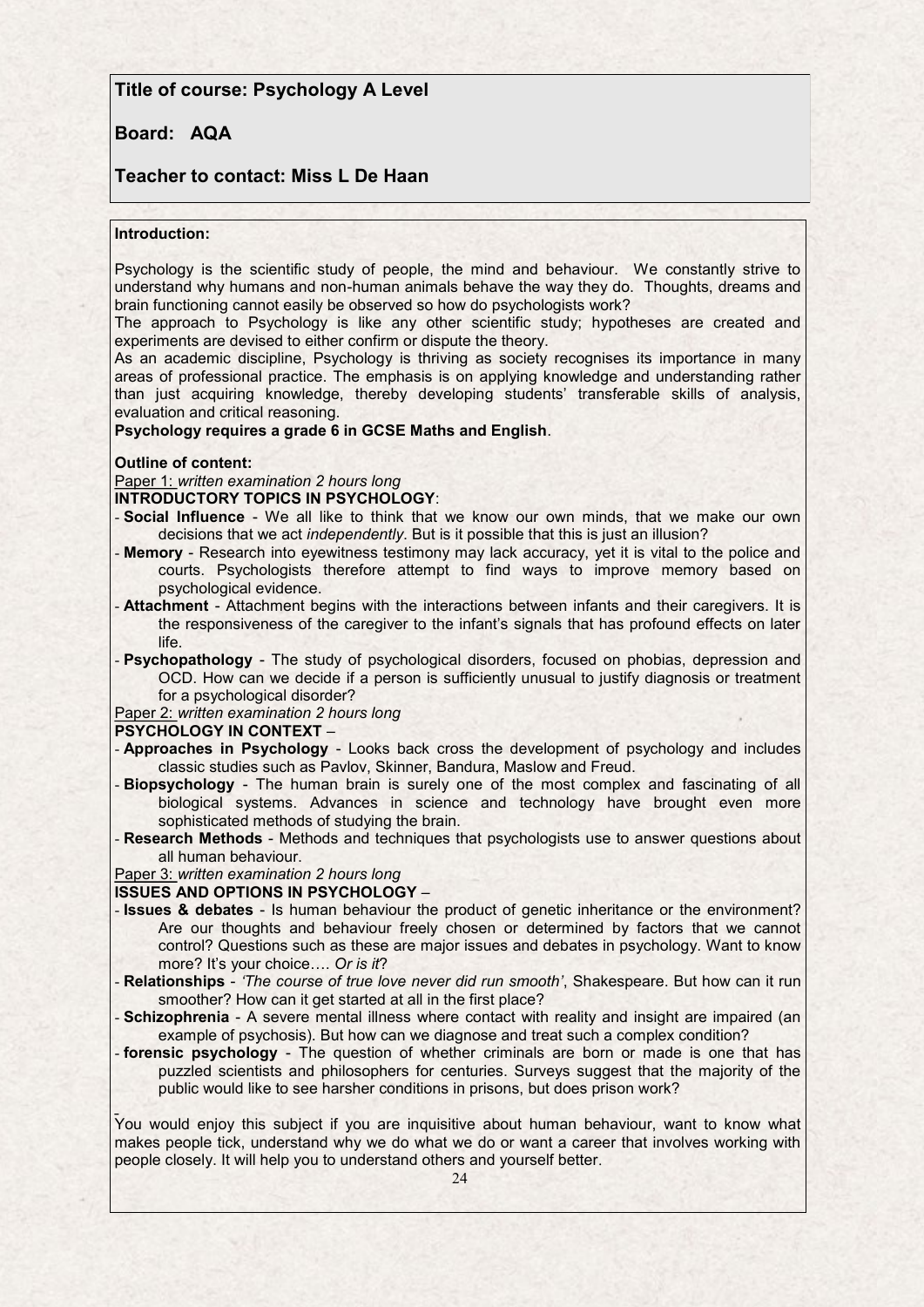## **Title of course: Religious Studies A Level**

# **Board: EDUQAS**

# **Teacher to contact: Mr Bristow**

#### **Introduction:**

Religious Studies: Philosophy and Ethics is the fastest growing subject at AS and A Level in the country.

Philosophy is one of the oldest academic subjects in the world and asks questions like; 'Does God Exist?', 'What is life after death?', 'Why does God allow evil and suffering?', 'Are we truly free?' and 'What is moral behavior?'

Ethics examines how we should behave. 'Do our morals come from God, society or our parents?', 'Are some issues always wrong no matter which time and culture, or are moral standards just subject to change?' We will look at ethical systems such as Utilitarianism and the Kantian Categorical Imperative which will enable us to draw conclusions about issues of euthanasia, abortion and genetic engineering.

An introduction to the Study of Religion will focus on one major world faith and give students a deep understanding of its history, religious figures, practices and customs.

#### **Outline of Units:**

#### **Unit 1: An Introduction to the Study of Religion : Islam**

Written examination 1 hour and 15 minutes.

This unit provides learners with the opportunity to undertake an in-depth and broad study of four fundamental religious themes: religious figures and sacred texts, religious concepts, religious life and religious practices that shape religious identity (part 1).

#### **Unit 2: An introduction to Religion and Ethics and the Philosophy of Religion**

Written examination 1 hour and 45 minutes.

#### **Section A: An Introduction to Religion and Ethics**

This section provides learners with the opportunity to undertake an in-depth and broad study of four fundamental ethical themes: ethical thought (part 1), Aquinas' Natural Law, Fletcher's Situation Ethics and Utilitarianism.

#### **Section B: An Introduction to Philosophy of Religion**

This section provides learners with the opportunity to undertake an in-depth and broad study of four fundamental philosophical themes: arguments for the existence of God – inductive, arguments for the existence of God – deductive, challenges to religious belief (part 1) and religious experience (part 1).

You would enjoy this subject if you are interested in Religion and Philosophy. The course attracts students who are open minded, enthusiastic and critical. Classes include students who are thoughtful and passionate and happy to discuss complex ideas.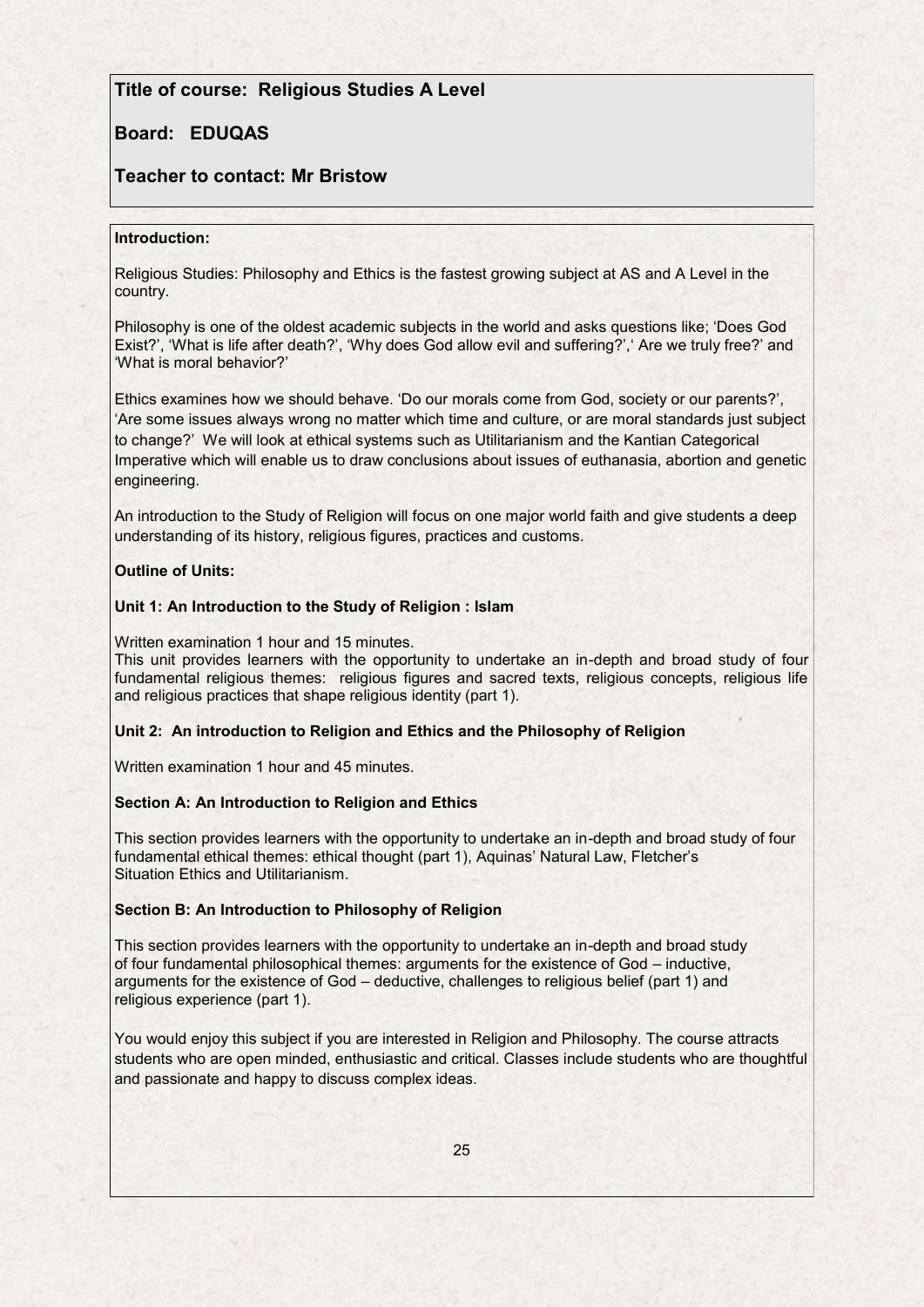# **Title of course: Sociology with Criminology A Level**

## **Board: AQA**

### **Teacher to contact: Miss P Ford / Mr A Fraser**

#### **Introduction:**

Sociology is the scientific study of society. It is about the social relationships that people share with each other; in their families, in school and in work.

Social theory is important in sociology. Students learn there is more than one way to see the world. It provides arguments, backed by research based evidence, which can be used to evaluate examination questions.

Students will learn the methods sociologists use and will be able to apply these to studies throughout sociology A level.

Sociology will appeal to students with strong opinions; who are open to debate; who are interested in current affairs and are willing to work hard.

### **Outline of Components:**

#### **Year one component**

Component 1: Education and Research Methods

Written paper 1 hour 30 minutes 50% of AS mark, stand alone qualification. It does not contribute to the overall A level grade.

Component 2: Families and Households and Research Methods

Written paper 1 hour 30 minutes 50% of AS mark, stand alone qualification. It does not contribute to the overall A level grade.

#### **Year two component**

Component 1: Education and Research Methods and Sociological Theory

Component 2: Families and Households and Beliefs in Society

Component 3: Crime and Deviance and Sociological Theory

Written papers are 2 hours long, each is worth 33.3% of total A Level

#### **Assessment Methodology:**

In A Level, the Component 1 paper is two hours long and includes one four mark, one six mark, two 10 marks, one 20 mark and one 30 mark essay question. A level Component 2 consists of: four 10 mark questions and two 20 mark essay questions. And A level Component 3 comprises one four mark, one six mark, two 10 marks, one 20 mark and a 30 mark essay question.

#### What careers will it lead to:

Sociology is an A Level recognised by and taught at the top universities in the United Kingdom. As a discipline, it is useful for any career that involves working with people including: journalism, teaching, public relations, social work, policing, law, marketing, advertising, any jobs in the media, as well as nursing and medicine.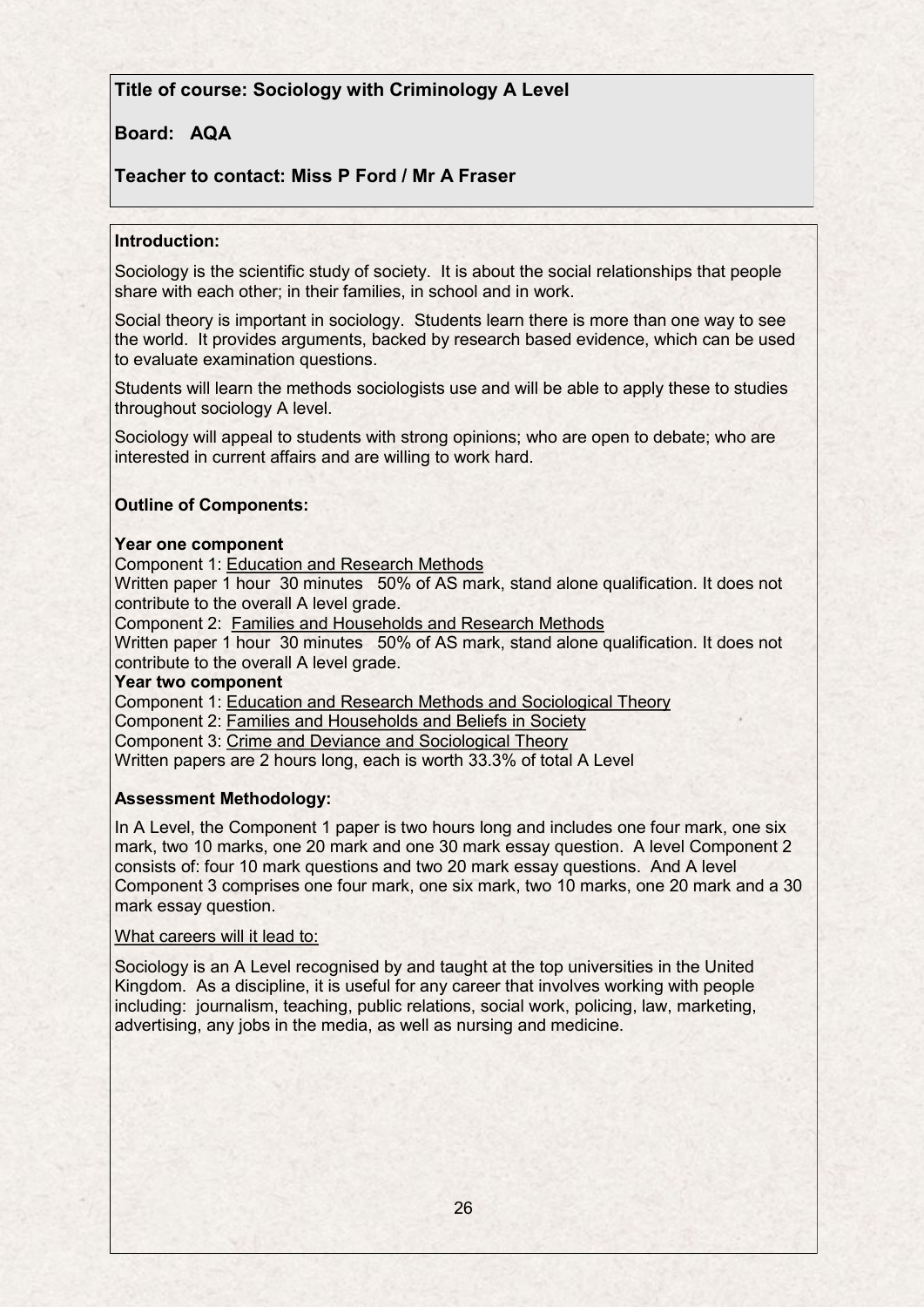# **Title of course: Extended Project**

## **Board: AQA**

### **Teacher to contact: Mr A Conway**

### **Introduction:**

The Extended Project is a Level 3 qualification introduced from September 2008. The project may explore an area of personal interest or activity.

Students are required to choose an area of interest and draft a project title and aims. They then plan, research and carry out the project, providing evidence of all stages of the project production. At the end of the project, students must deliver a presentation to a specified audience, outlining the process of their project.

This is an independent project but students will have a teacher supervisor to meet with three times over the course of the project to give advice and support.

### **Outline of Units:**

Students choose either to write a 5,000 word research-based project or to create an artefact and support that with a 1,000 word research-based essay. An artefact may be something like a performance, a piece of creative writing or a model.

The students choose any topic which is not part of their taught syllabus and the project should take them about 90 hours. Some taught skills are also delivered.

#### **Assessment Methodology:**

This is a project so there is no exam. It is assessed at A2 Level, grades are available from A\* to E, and it is worth more than an AS qualification. Assessment is based on the completed production log, the written report, the evidence and the presentation. Work is assessed internally and then moderated by the exam board.

Students are assessed on four main areas: AO1 Manage

AO2 Use resources

AO3 Develop and realise AO4 Review

You would enjoy this subject if you are an independent worker and have good study and research skills. This is for students who want to take their learning beyond the A Level syllabus and it is particularly appropriate for those who want to apply to the top universities as it is a higher level type study. Sometimes, universities make the Extended Project result part of their offer, or, at other times, it may the reason students receive an offer. Passionate about a subject? - this is for you!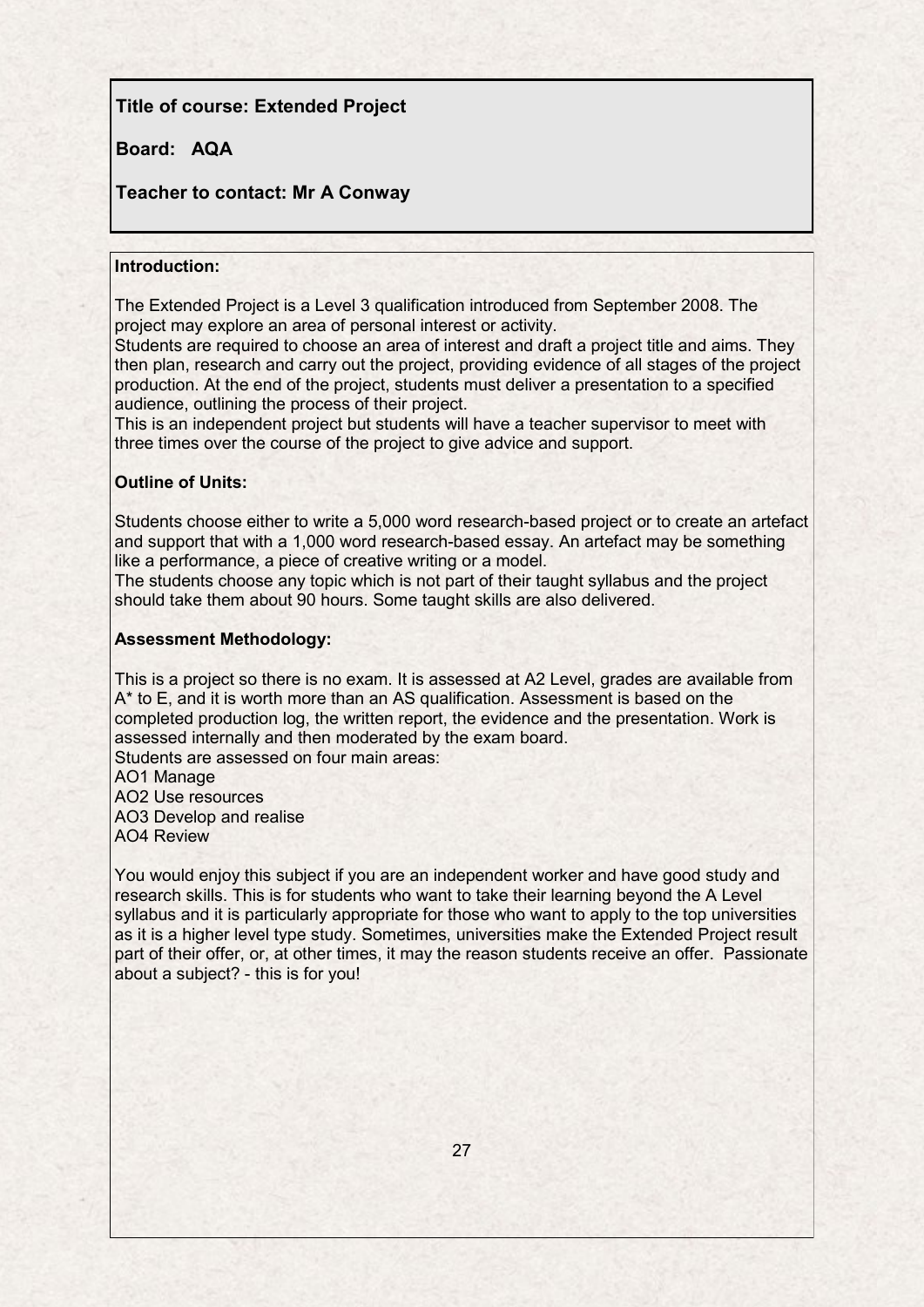# **BTEC and Diploma Qualifications**

A number of Pearson BTEC and Diploma qualifications are offered at Yateley Sixth Form College.

These qualifications are coursework based, which involve the students focusing on a particular vocational area of study, and are designed to bring the realities of the world of work into learning and assessment activities.

The qualifications are offered at a series of different levels:

BTEC Level Two Certificate in Travel Services - A full time one year course equivalent to GCSE and allowing students the opportunity to improve both English and Maths grades if required. BTEC Level 3 National Subsidiary Diploma in Business - equivalent to 1 A level BTEC Level 3 Diploma in Travel and Tourism (2 year) - equivalent to 2 A levels BTEC Level 3 Creative Digital Media Design WJEC Level 3 Applied Diploma in Criminology BTEC Level 3 National Extended Certificate in Performing Arts: Dance BTEC Level 3 Food Science and Nutrition BTEC Level 3 Subsidiary Diploma in Music Technology BTEC Level 3 in Production Arts BTEC Level 3 National Extended Certificate in Sport CACHE Level 2 An Introduction in Early Years Education and Care CACHE Level 3 Diploma in Childcare and Education (Early Years Educator)

The advantage for the student of taking BTEC qualifications is that most assessment is coursework, so there are fewer examinations involved at any stage. The work involves guided research to structured assignment briefs. Learning is very student centred. As a result they learn a variety of skills including how to gather information and data from a variety of sources in order to answer the questions set for them.

The work is marked by the teachers at a variety of stages with suggestions on how to improve it. Edexcel uses a grading structure of Pass, Merit and Distinction. By allowing the students to return to their assignments we are able, in most cases, to enable the students to achieve the higher grades.

Vocational courses have been run successfully at Yateley Sixth Form College for a number of years and we have developed an expertise in their delivery. The results achieved have provided the students with a high level of added value. The research based approach seems very appropriate for some students, who do not achieve well in examination conditions, but through a coursework based approach, often flourish.

At the end of their studies of BTEC qualifications, students have found that many career opportunities are open to them. Although the courses have a vocational focus, this does not seem to limit the opportunities for the student when applying for jobs. As a result of the approach to studying BTEC qualifications, employers find that our students are flexible, have good time management and have developed very competent ICT skills. BTEC is also well accepted by universities and many of our students have progressed to study at degree level following a BTEC course at Yateley.

*\* Classes running are dependant on class sizes for that year group. If subjects are not running you will be notified*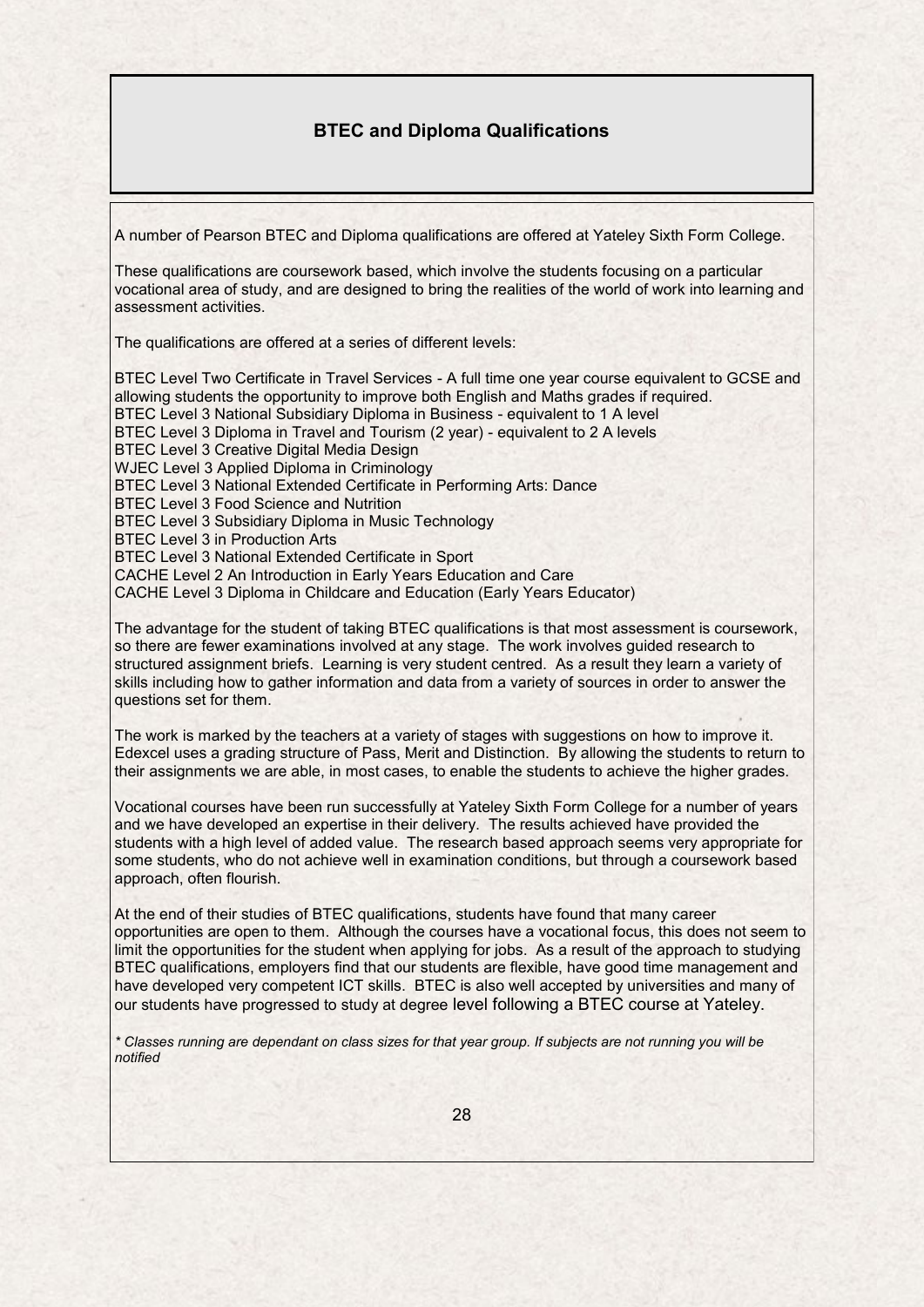# **Title of course: BTEC Level 2 Specialist Courses (1 year) Certificate in Travel Services Award & Principles of Business Administration**

**Board: Pearson**

**Teacher to contact: Miss J Nicholson**

### **Introduction:**

This totally coursework-based qualification consists of vocational study covering a range of tourism related topics. Opportunities are presented throughout the course for visits to a range of businesses. There is also frequent contact with local providers which gives students a background in relevant businesses to support their research in tourism and business. It is an initial qualification for students who wish to follow careers in one of the many areas in Travel and Business or continue onto BTEC Nationals or A levels. The latter route is one that many of our students have successfully taken.

### **Outline of Units:**

BTEC Level 2 Certificate in Travel Services

Unit 1 - Worldwide Travel and Tourism Destinations

Unit 2 - Principles of Customer Service in Hospitality Leisure and Tourism

Unit 6 - UK Travel and Tourism Destinations

BTEC Level 2 Award in Principles of Business Administration

Unit 1 - Principles of Working in Business Administration

Unit 2 - Principles of Professional Behaviour

Unit 3 - Principles of Producing Administrative Services

### **Assessment Methodology:**

The two courses are assessed through coursework there is no exam.

You would enjoy this subject if you enjoy working in small groups, researching and writing up the information you have found, then this is the course for you.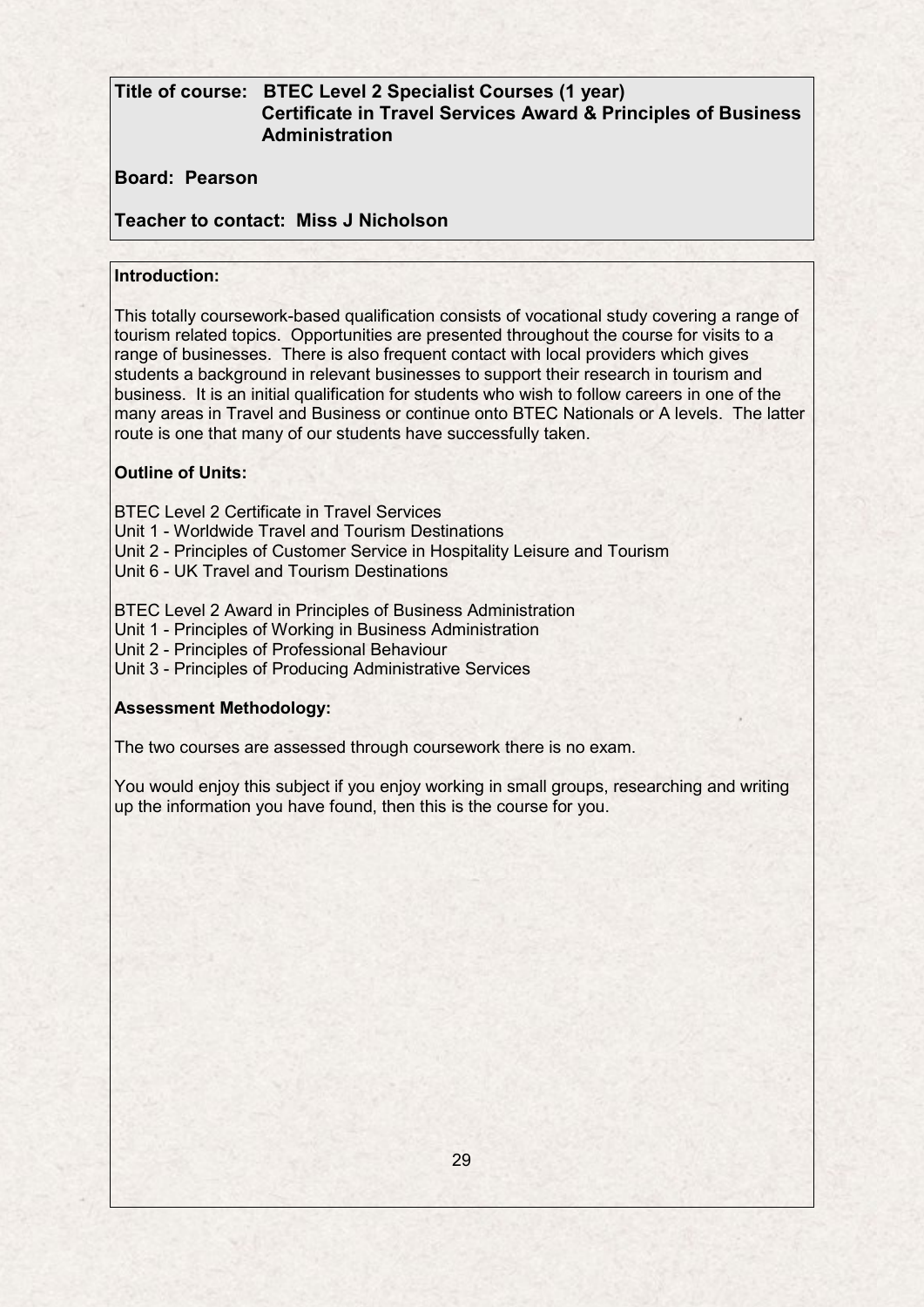# **Title of course: BTEC Level 3 National Extended Certificate in Business**

### **Board: Pearson**

# **Teacher to contact: Miss J Nicholson**

### **Introduction:**

This course will appeal to those students who have a keen interest in business and how it operates. As the qualification is coursework based it will be of benefit to those students who enjoy finding out about business through personal investigations and coursework.

Students with BTEC Business have access to a wide range of careers and higher education opportunities. You will learn to use a variety of transferable skills throughout the course including collecting, analysing and interpreting data and communicating the findings in different ways.

Many students continue to study business at university with this qualification. Others use the qualification to follow trainee management schemes in business.

This course could be combined with other BTEC and A levels. Those undertaking the BTEC Level 3 Extended Certificate qualification in Production Arts (Theatre Technology) could also take the BTEC Level 3 National Extended Certificate in Business and/or Music Technology Extended Certificate and/or Dance. Alternatively this subject could be combined with BTEC Level 3 Diploma in Travel and Tourism (2 A Levels)

### What could this qualification lead to?

The qualification carries UCAS points and is recognised by higher education providers as contributing to meeting admission requirements to many relevant business Foundation degrees and HND's. When combined with other qualifications such as A Levels or another BTEC National Foundation Diploma, learners can progress to higher education on full degree, single or combined courses. After this qualification, learners can also progress directly into employment, however it is likely that many will do so via higher study.

### **Outline of Units:**

Unit 1: Exploring Business Unit 2: Developing a Marketing Campaign Unit 3: Personal and Business Finance Unit 27: Work Experience in Business

### **Assessment Methodology:**

Each unit is assessed through internally set coursework, externally set assignments and an exam.

You would enjoy this subject if you like research, have good time management skills and find independent learning interesting then this is the course for you.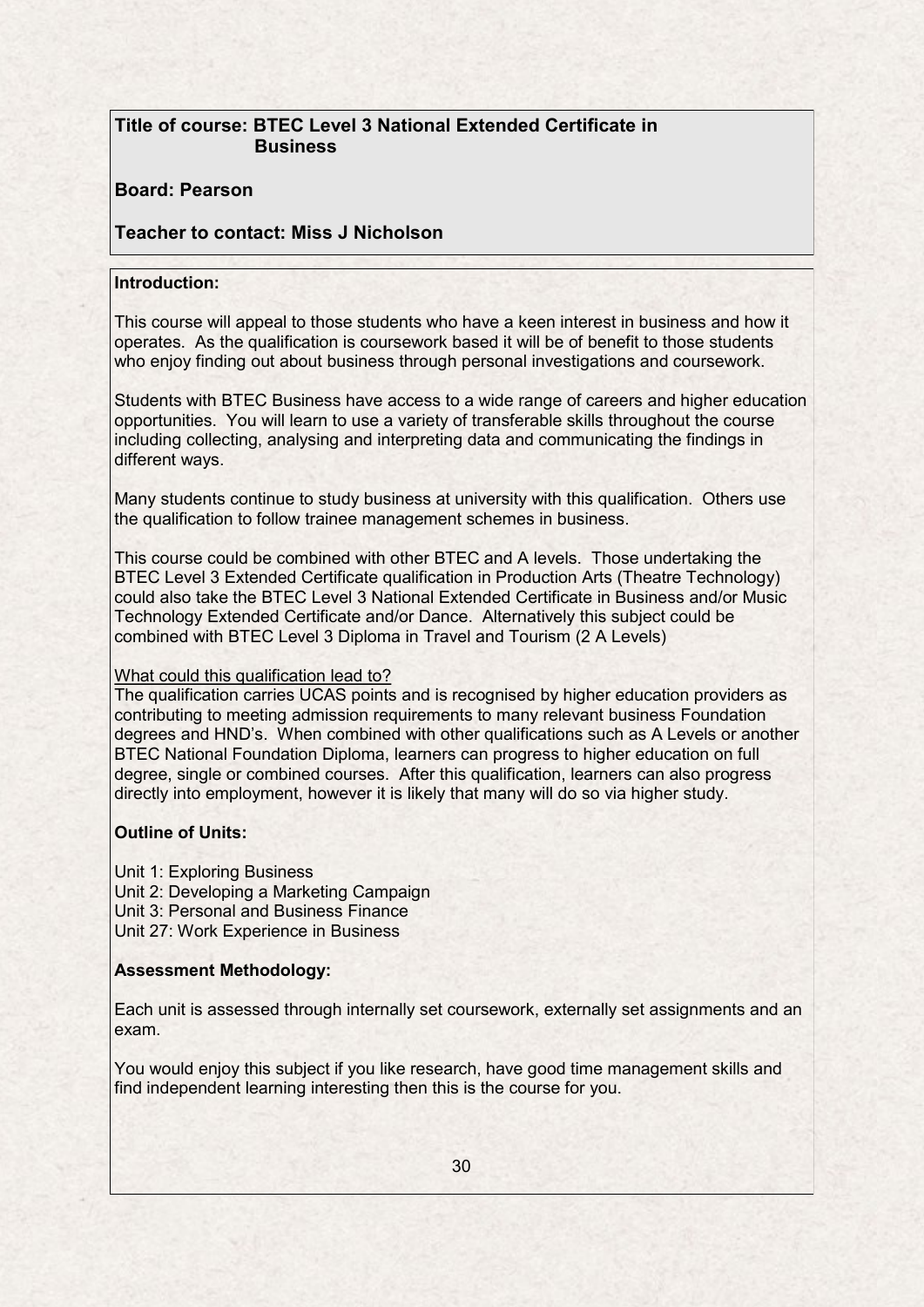# **Title of course: Level 3 Applied Diploma in Criminology**

# **Board: WJEC**

# **Teacher to contact: Mrs Juliette Rampton / Mrs C Robinson**

### **Introduction:**

Criminology is the social and psychological explanation of deviant or criminal behaviour with a view to finding solutions. It explores deviant or criminal behaviour from a social and individual perspective in order to identify causes to inform government actions. Topics like the 2011 London Riots is an example of a subject for criminologists. The criminologist is guided by a set of questions like why did it happen? Who were involved: their ages, gender, ethnicity? What crime did they commit? What could be done differently to avoid this occurring again? Criminologists would also study why people reoffend, commit domestic violence, carry out acts of cyberbullying or hate crimes with a view to resolving these issues.

| <b>Unit Number</b> | Title                              |           | <b>Assessment</b> |
|--------------------|------------------------------------|-----------|-------------------|
|                    | <b>Changing Awareness of Crime</b> | Mandatory | Internal          |
|                    | <b>Criminological Theories</b>     | Mandatory | External          |
|                    | Crime scene to court room          | Mandatory | Internal          |
|                    | <b>Crime and Punishment</b>        | Mandatory | External          |

You would enjoy this subject if you find crime and criminal investigations interesting.

Some of the career pathways are in law enforcement, crime scene investigation, social policy research, education, probation service and more. Most University has criminology as a department due to increasing relevance and popularity. A Level subject combinations with criminology could be but not limited to Law, Sociology and psychology. See the WJEC website for further information.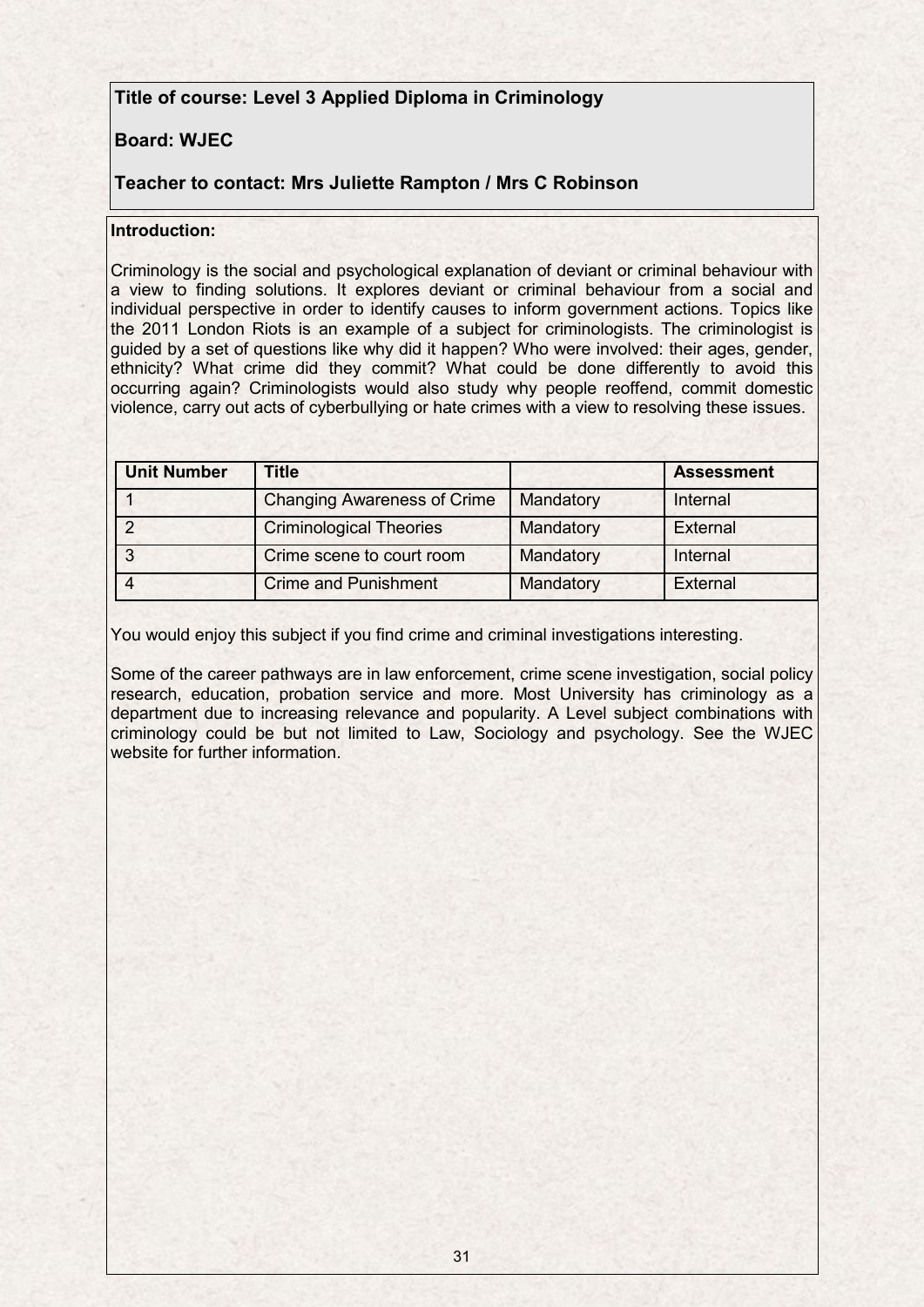**Title of course: BTEC Level 3 National Extended Certificate in Performing Arts: Dance**

**Board: Pearson**

**Teacher to contact: Mrs H Wearing, Head of Dance**

### **Why Study BTEC Dance?**

This is a brilliant course if you are looking to develop your skills and knowledge as a dancer. It is a highly practical course that challenges you to learn a range of dance styles and study the work of professional choreographers. This course is equivalent to 1 A Level which means you can study it alongside other qualifications and continue to study at higher education in the future.

### **What do you study?**

The course is made up of four units, 3 mandatory units and 2 are external. **Mandatory Units:** (Externally Assessed) Investigating Practitioner's Work Developing Skills and Techniques for Live Performance Group Performance Workshop

**Specialist Units:** (Internally Assessed) Contemporary Dance Technique Jazz Dance Technique

### **How is dance assessed?**

All assignments are assessed and graded. Each mandatory unit is marked by the exam board and a grade is awarded. Students must achieve all mandatory units at pass grade or above. Students are permitted to resit any external assessment only once during their programme. Internally assessed units are marked by the teacher then internally verified by another dance teacher. An external verifier will also visit the school in the spring term to check that the department is marking student's work accurately. Units are assessed using the grading scale of Distinction, Merit, Pass and Unclassified.

### **What type of person does well?**

You would enjoy this subject if you have a passion for Dance and would like to have insight to into the professional dance world. There are many opportunities for you to work with professional dance companies, attend theatre trips, experience study days at Higher Education Institutes, perform in a number of Dance Shows and take part in the Rock Challenge Dance Competition.

#### **Where could it lead?**

Many of our students go on to professional dance schools such as Bird College, Urdang Academy, Creative Academy and Laine Theatre Arts School. Students can also go onto study Dance or Performing Arts at university such as Winchester, Birmingham, Chichester or Surrey. Some universities offer combined courses for example English and Dance! .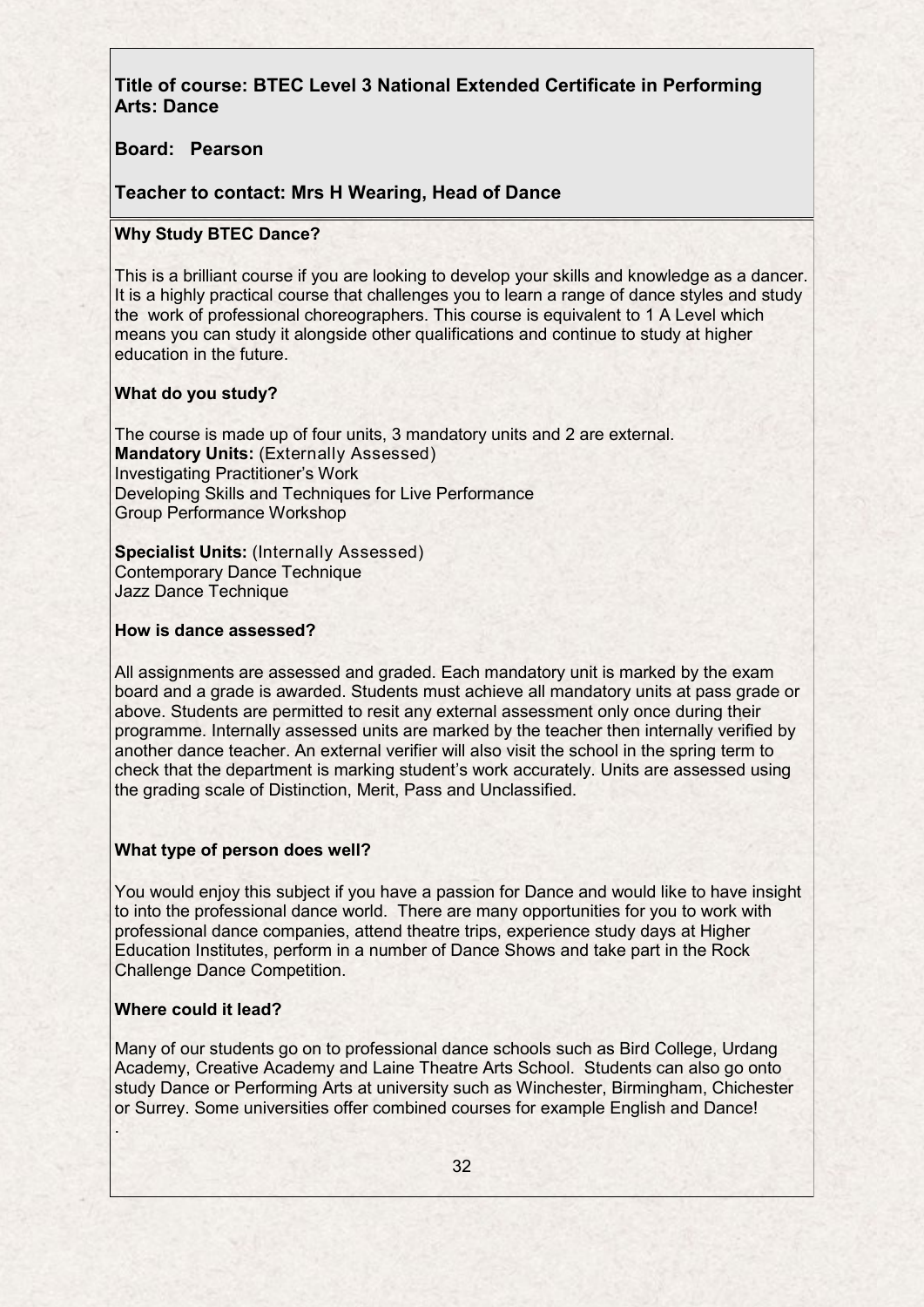# **Title of course: Level 3 (QCF) Food Science and Nutrition**

# **Board: WJEC**

# **Teacher to contact: Mrs P Quick**

### **Introduction:**

This is an exciting course which allows students to gain a wealth of knowledge about Food Science and Nutrition. Students have the opportunity to learn about the relationship between the human body and food as well as practical skills about cooking and preparing food. There is a strong emphasis on practical work, making this an ideal choice for students who like to learn by doing.

The course supports student progression from any study at Level 2 but in particular GCSE Hospitality and Catering, Food and Nutrition, Physical Education, Leisure and Tourism and Design & Technology.

Students will be able to consider employment within the food and drink sectors of hospitality and catering, food production or food retail. Reference www.wjec.co.uk.

## **Outline of Units:**

Certificate award (1 year)

Unit 1: Planning to meet nutritional needs

There are two parts to unit 1:-

- 1) Coursework (involving practical and theory sections) Internally and externally assessed
- 2) External exam –meeting Nutritional Needs of specific Groups. Externally assessed

Diploma Award (2 years)

Unit 1 and

Unit 2: Ensuring food is safe to eat

Unit 4: Current issues in consumer food choices

### **Assessment Methodology:**

The qualifications are assessed through controlled assessment: internally assessed and externally moderated. This applies to all units. WJEC's Food Science and Nutrition qualifications are accredited within the Qualifications and Credit Framework (QCF) and are linked to the National Occupational Standards in Food Technology, Hospitality, Professional Cookery and Food Safety Manufacturing suites.

You would enjoy this subject if you:

- Enjoy food and cooking
- Would like to learn more about how to provide interesting nutritional dishes for a range of people.
- Would like to solve problems and suggest ideas to improve food choices and related health.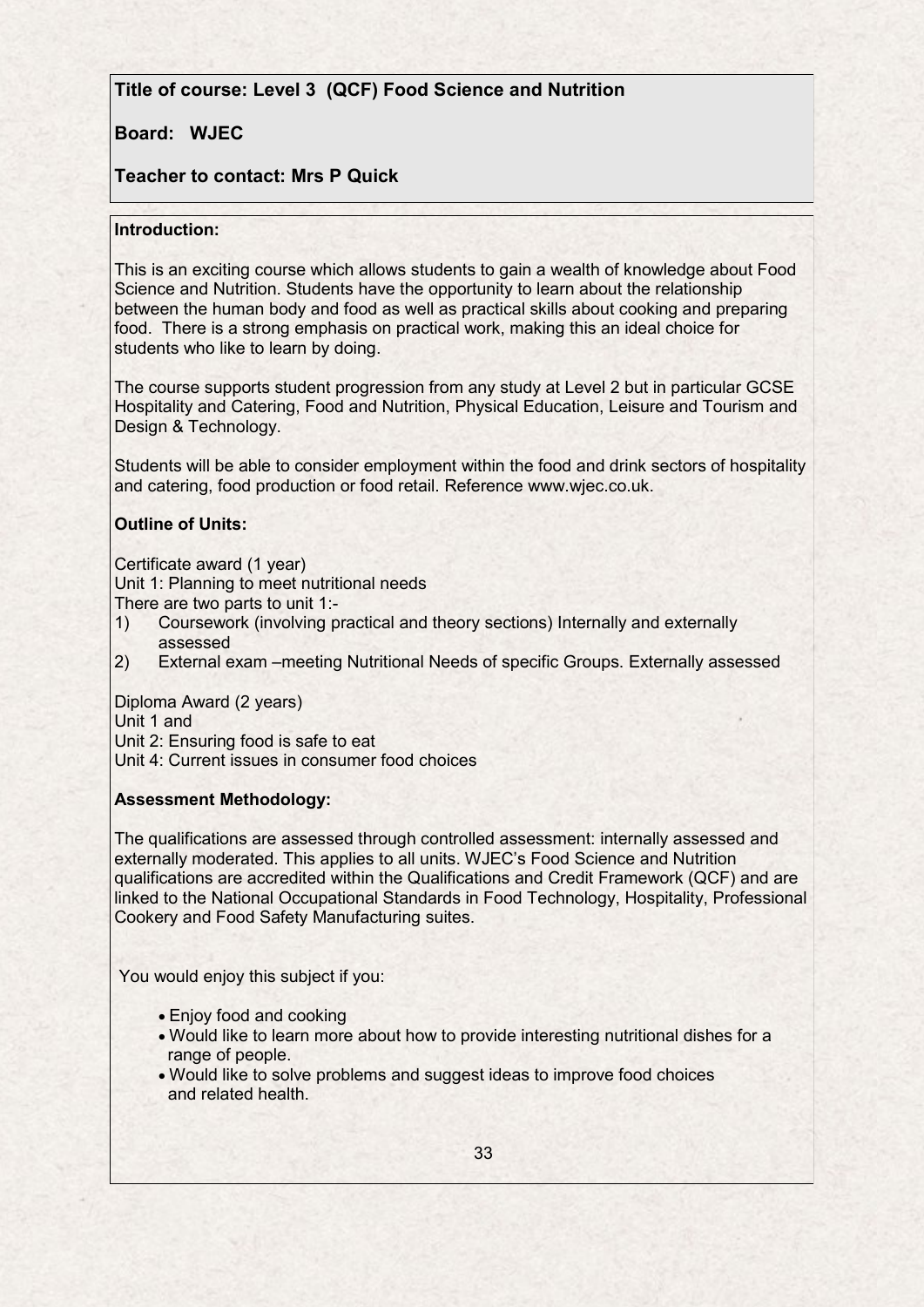### **Title of course: Media Studies and Film Production (BTEC Creative Digital Media)**

## **Board: Pearson**

## **Teacher to contact: Miss N Parish**

#### **Course information:**

BTEC Media Studies and Film Production is a **TWO YEAR** vocational and practical course that is ideal for students who have an interest in both Media and Film production. It also complements a wide range of subjects such as English Literature, Dance, Art and Design, Photography, IT, Business, Drama, and Sociology. The Extended certificate is an exciting and practical course which offers a number of transferable skills in preparation for employment or further educational study in areas such as; Television and Film, Sound Recording, Print-Based Media and interactive media.

#### **Course content:**

There are 4 mandatory units, 2 internal and 2 external. Media Representations (theory based with some practical elements) Pre-Production Portfolio (written and practical work) Responding to a Commission (written and practical work) Film Production (100% practical

#### **Unit in brief and Assessment method:**

- **Unit 1 Media Representations.** In this unit, you will study a range of media from different sectors, such as music videos, short film extracts, animation, news programmes, websites, digital games and print adverts in order to explore how meaning, messages and values are constructed through form and stylistic elements. At the end of the unit learners will complete a 2-hour onscreen exam where they will watch and control audio-visual media products and analyse them in terms of media messages. **Externally assessed.**
- **Unit 4 Pre-Production portfolio.** This unit will enable you to develop your understanding of the essential pre-production work that takes place as part of a creative media production. You will be required to produce a report, presentation and written/audio/video summary to document how the pre-production for your short film (Unit 10) was managed. **Internal assessment (externally moderated).**
- **Unit 8 Responding to a commission.** In this unit, you will understand how to respond to a commission brief with ideas based on the required content, style, audience, purpose and approach proposed by the client. You will work within the requirements and constraints of the client's specifications and consider your response in terms of ethos, format, budget, platform and duration. A task set and marked by the exam board completed under supervised conditions. This will consist of two parts: Part A: Learners will be provided with a commission for a media production. Part B will be a task completed in 5 hours under supervised conditions. **Externally assessed.**
- **Unit 10 Film Production – Fiction**. In this unit, you will investigate how conventions of narrative storytelling are used by filmmakers, looking at formats and generic conventions. You will then prepare for a film production by creating and gathering the materials and preparing the cast and crew. You will need to bring together a range of elements to successfully produce your film: camera, lighting, acting, direction and sound during the production phase, and successfully use post-production techniques to deliver a final outcome (your film). This unit will focus on the process of producing and making a short narrative film or film extract that uses generic conventions. **Internal assessment (externally moderated).**

#### **This course would suit you if you have:**

An interest in Media/Film/Communications/Journalism/Cultural Studies. You must enjoy watching films and be prepared to watch and analyse independent, foreign and short film productions.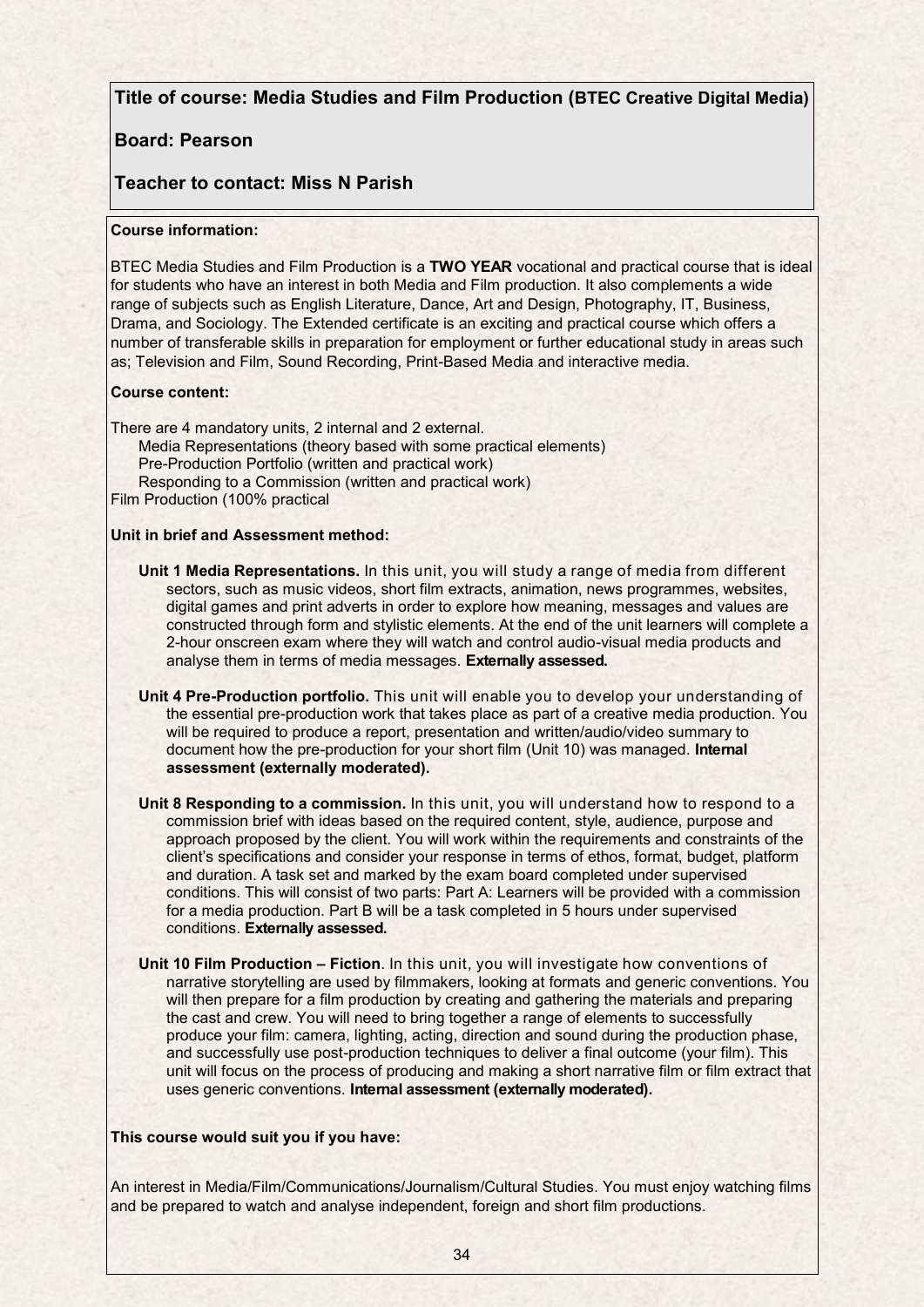# **Title of course: BTEC Level 3 Subsidiary Diploma - Music Technology (Production)**

## **Board: Pearson**

## **Teacher to contact: Mr M Davis**

### **Introduction:**

Music Technology and production is one of the fastest growing industries in the UK. This course is open to anyone with an interest in music, recording, producing and editing. Traditional music skills and GCSE Music are NOT required. Music Technology is an asset in occupations dealing with the arts, especially the recording industry. With its increasing importance in modern day music making, music technology is fast becoming an area that has great value for the musicians of the future. This course provides an excellent opportunity to explore musical creativity and production with computer applications. Performing skills are advantageous to each candidate.

The course is currently made up of a selection of units, spread over two years of studying the topic. Two of the units will involve completing a practical task tackling an everyday challenge and utilising information that students have learned so far on the course.

## **Course Outline**

Students will study five mandatory units, which include the following topics:

- Studio recording techniques
- Digital Audio Workstation (DAW) production
- Live Sound
- Sound for Media

Learners choose five optional units, designed to support progression to relevant occupational areas, and to a range of sector related courses in higher education. They cover content areas such as:

- Creative Synthesis and Sampling
- Music Technology in Performance
- Mixing and Mastering Techniques
- Working as a Production Team

### **Assessment Methodology**

Most of your work will be assessed by your teacher and may be externally verified by a moderator.

Two of the units will be undertaken in controlled conditions and externally marked. Students are required to submit a mixture of written, recorded and practical work for assessment.

A distinction in the course is the equivalent of a A at A Level and carries the same number of UCAS points.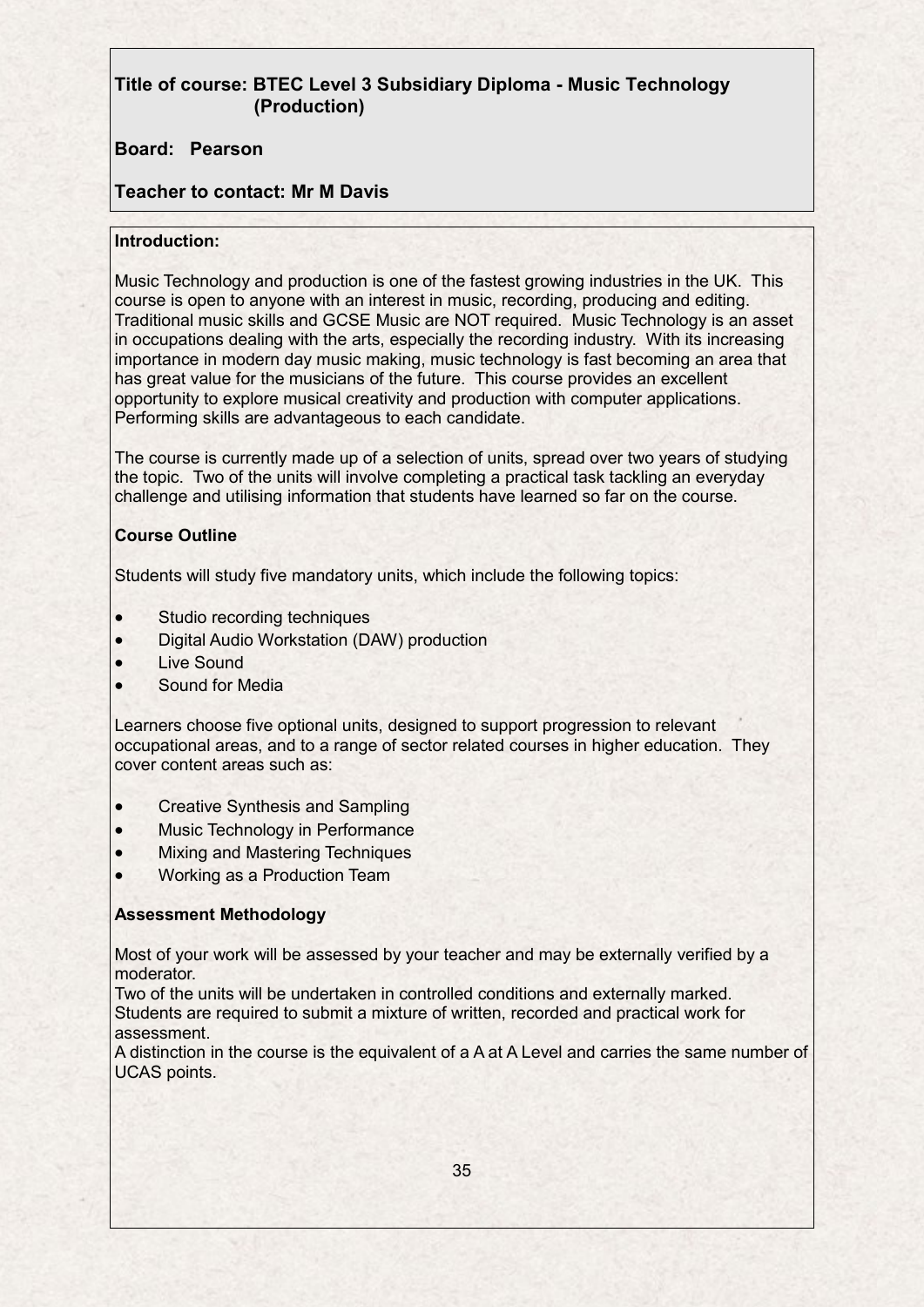# **Title of course: BTEC Level 3 in Production Arts**

# **Board: Pearson**

# **Teacher to contact: Mr M Davis**

### **Introduction:**

Ever watched a theatre production or concert and wondered what goes on behind the scenes? This course lets learners undertake a variety of roles from sound engineers, lighting engineers to stage management and gives them an opportunity to learn all the technical aspects to bring the magic of a performance to the stage. The Production Arts and Production Arts industry is worth £4 billion to the UK economy and about 84,000 people make their living in the UK in this sector.

## **Outline of Units:**

This BTEC is a flexible qualification, made up of six different units that include: Automated Stage lighting, Live Sound for the Stage, Lighting Design, Sound Design, Technical stage Operations, Temporary Stage Installations, Planning for a Production. This is a two year Level 3 course and is equivalent to 1 A-Level.

QCF BTECs are made up of units, which contain assignments that link theory with practical exercises. To complete each unit, your work is assessed by your teacher, tutor or training provider along the way. This ongoing assessment allows you to analyse and improve your performance throughout your course in much the same way as you would in a real workplace.

BTEC unit results are graded as:

- Pass (P)
- Merit (M)
- Distinction (D)

Once you have completed your BTEC, all of your unit grades are converted into a points score, which are added together to calculate your overall grade.

### **Assessment Methodology:**

Learners are assessed by practical assessments and assignments through a variety of mediums. Learners are encouraged to collect evidence of their work in the form of videos, audio clips, diaries, blogs and written work to submit for grading. Teacher observations will assess practical work.

You would enjoy this subject if you are creative, technically minded, have a keen interest in technical theatre and are willing to learn and enjoy getting the most out of exploring new ways to entertain an audience. Working as part of a team is essential as many of the practical projects and assessments require you to work with other learners on the course. This course requires some working into the evenings as you will need to operate shows and other theatre productions.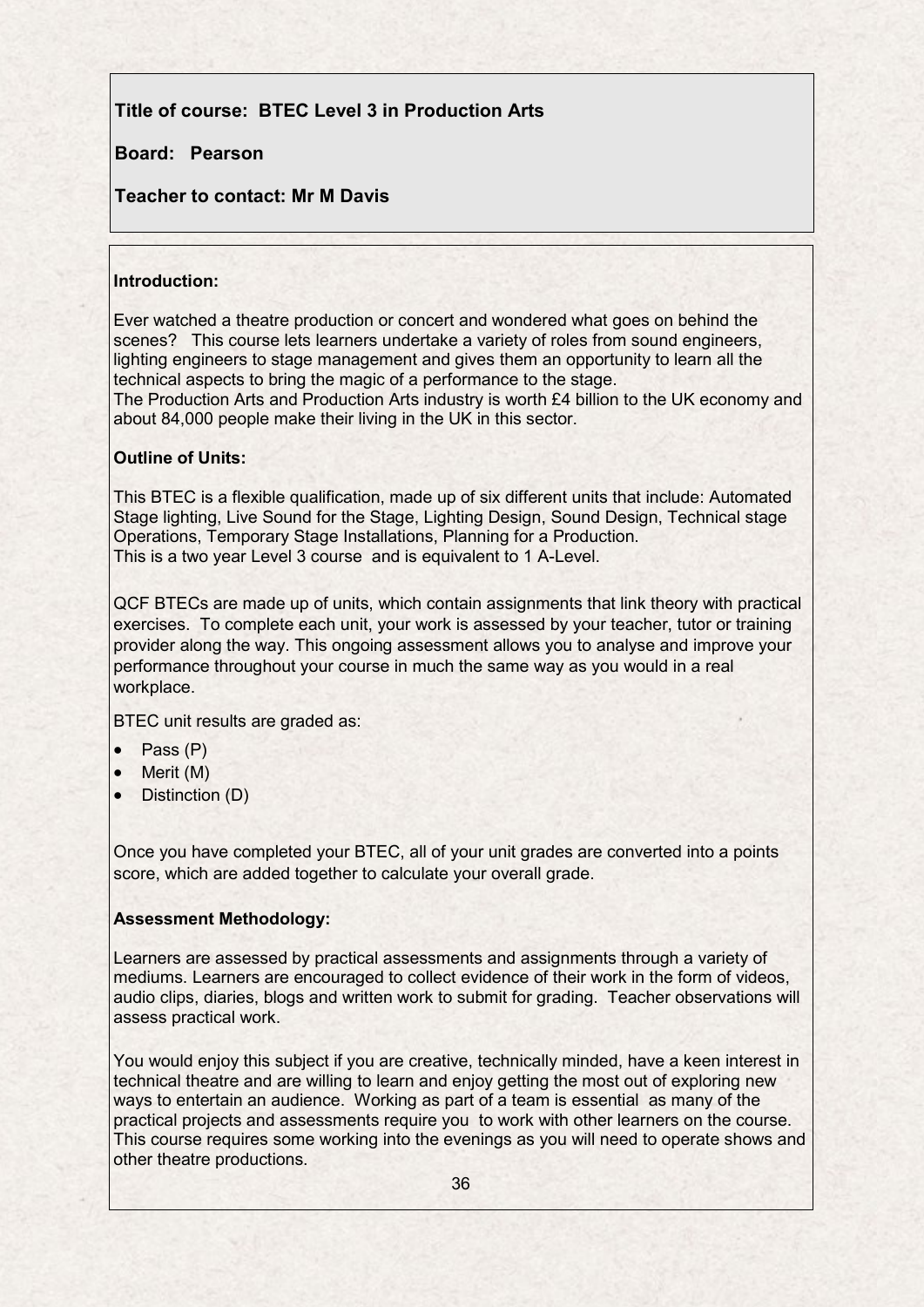### **Title of course: BTEC Level 3 Science Extended Certificate**

### **Board: Pearson**

### **Teacher to contact: Mr W Stacey**

#### **Introduction:**

This course contains a mixture of biology, chemistry and physics content at Level 3 with some mathematical elements and designed to be the substantive part of a 16–19 study programme for learners who want a strong core of sector study.

The Level 3 Applied Science Extended Certificate (single award) is equivalent to 1 A Level in science. You would pair this course with two other subjects at Level 3.

#### **What could this qualification lead to?**

The requirements of the qualification will mean that learners develop the transferable and higher order skills which are valued by higher education providers and employers. The qualification carries UCAS points and is recognised by higher education providers as contributing to meeting admission requirements for many courses if taken alongside other qualifications as part of a two-year programme of learning, including, but not exclusively, those which are science-related.

#### **What does this qualification cover?**

The content of this qualification has been developed in consultation with academics to ensure that it supports progression to higher education. Employers and professional bodies have also been involved and consulted to confirm that the content is appropriate and consistent with current practice for learners planning to enter employment directly in the applied science sector. Learners will study three mandatory units:

Unit 1: Principles and Applications of Science I

Unit 2: Practical Scientific Procedures and Techniques

Unit 3: Science Investigation Skills.

Learners choose one optional unit which has been designed to support choices in progression to applied science courses in higher education.

Optional units include:

Unit 8: Physiology of Human Body Systems

Unit 10: Biological Molecules and Metabolic Pathways

Unit 13: Applications of Inorganic Chemistry

Unit 15: Electrical Circuits and their Application.

#### **Assessment Methodology:**

For the Extended Certificate, 58% is externally assessed under exam conditions and 42% is internally assessed coursework.

The course is modular and you will receive module grades as you progress through the course – no potential surprises at the end of two years like with the new linear A-levels. You can also re-sit the externally assessed examination units; this is not possible with the linear A-level science courses.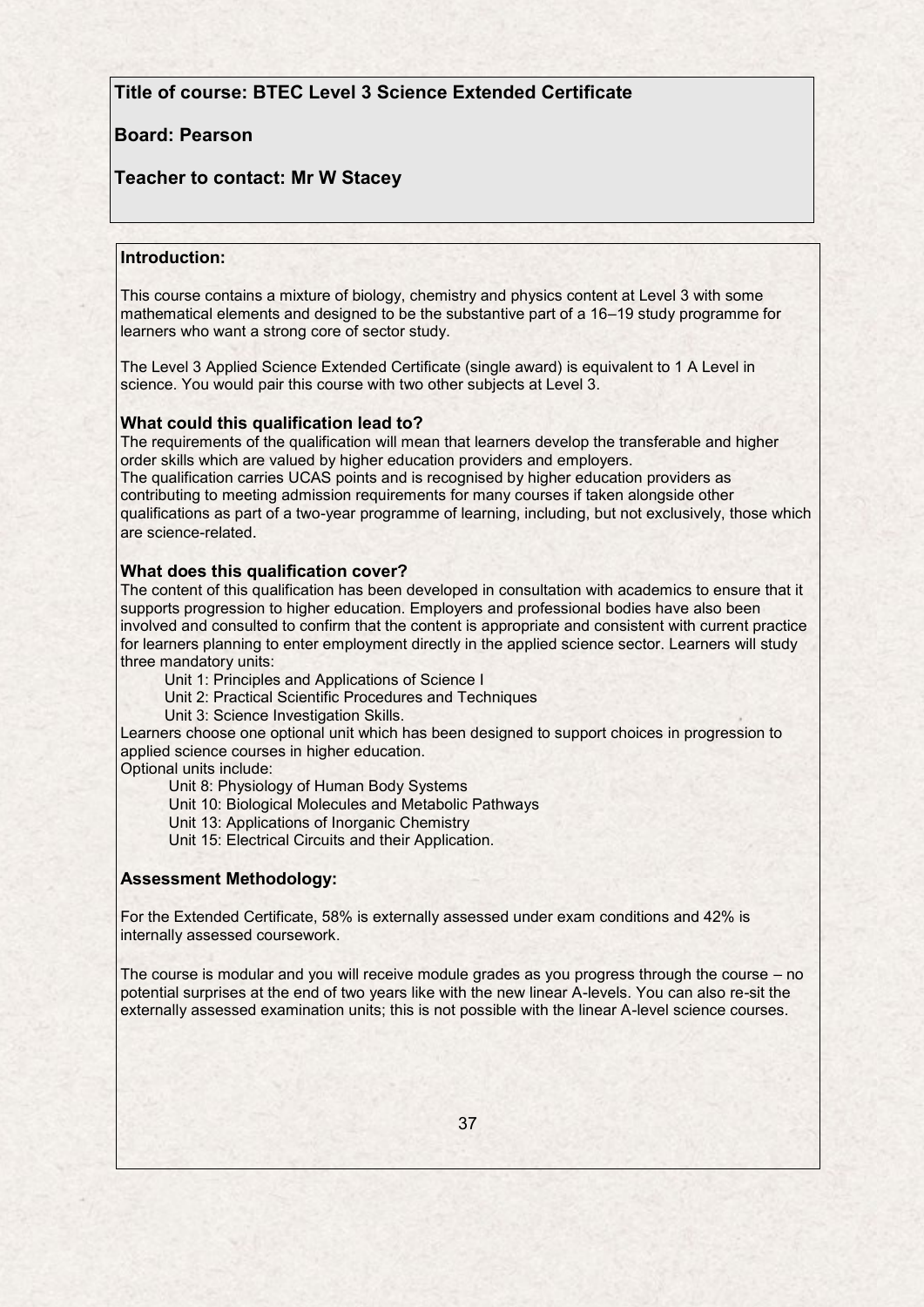## **Title of course: BTEC Level 3 National Extended Certificate in Sport**

### **Board: Pearson**

# **Teacher to contact: Mrs K Evans**

### **Introduction:**

Students completing BTEC Nationals in Sport will be aiming to go on to employment, often via the stepping stone of higher education. The course will enhance your knowledge and increase your understanding of the factors that affect performance and participation in sport. The course will look in detail at anatomy and physiology in Unit 1, fitness training and programming for health, sport and well-being in Unit 2, professional development in the sports industry in Unit 3 and Sports Psychology from the optional units.

## **BTEC Structure**

360 Guided Learning Hours Equivalent in size to one A level 4 units of which 3 are mandatory and 2 are external Mandatory content is 83% External assessment is 67%

**Unit 1** – Anatomy and Physiology 120 Guided Learning Hours Mandatory unit External assessment by exam

**Unit 2** – Fitness Training and Programming for Health, Sport and Well-being 120 Guided Learning Hours Mandatory unit External assessment by exam assignment

**Unit 3** – Professional Development in the Sports Industry 60 Guided Learning Hours Mandatory unit Internally assessed assignments

**Unit 6** – Sports Psychology 60 Guided Learning Hours Optional unit Internally assessed assignments

Grading system – Pass, merit and distinction (Distinction\* is top grade)

BTEC Nationals are awarded UCAS points like A levels

You would enjoy this subject if you are interested in sport, in its widest sense. Physical Education works well with Maths, Physics, Biology, Psychology and Sociology. It provides a vast number of options within the sport and leisure industry as well as physiotherapy, journalism, police and armed forces.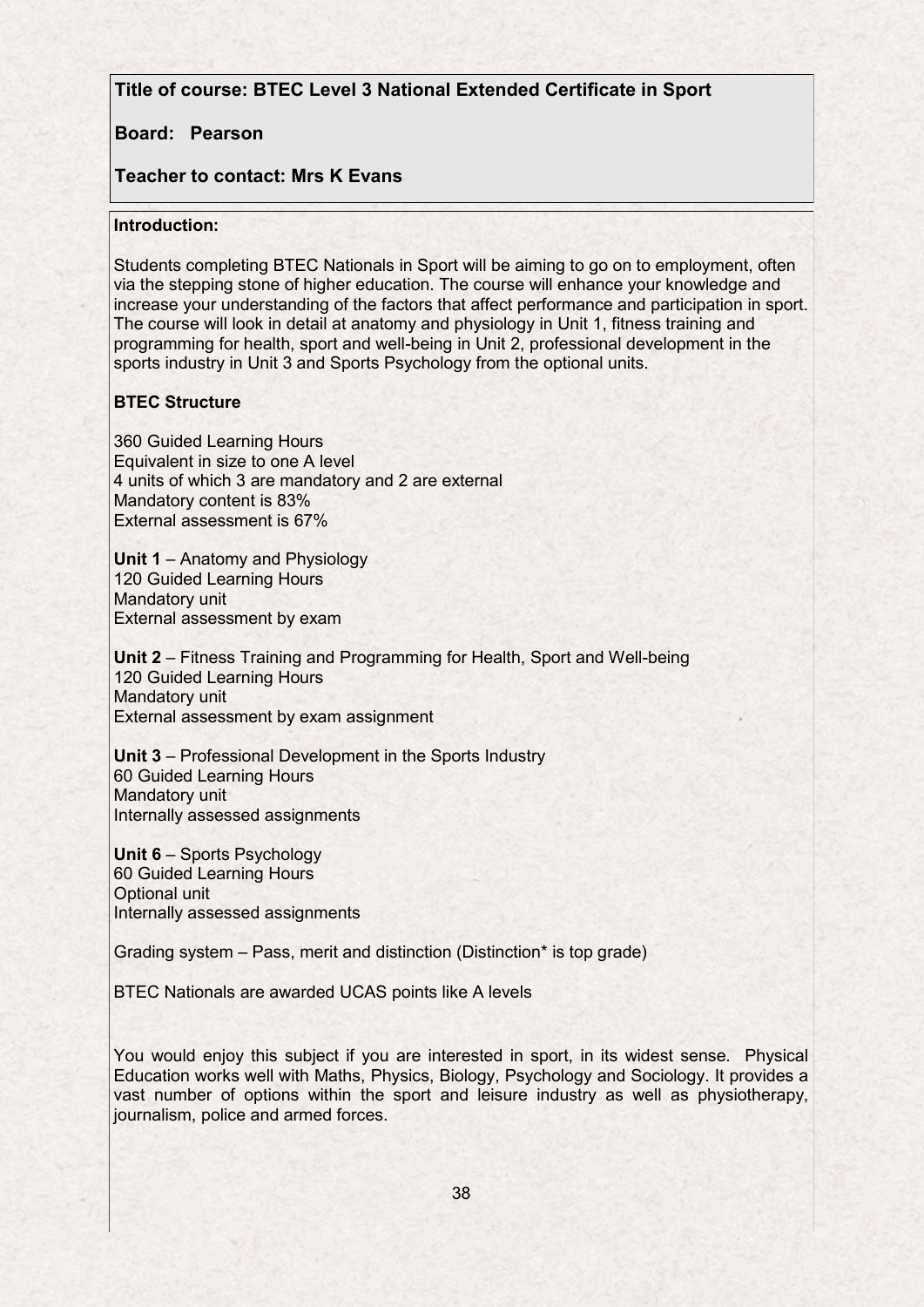# **Title of course: BTEC Level 3 National Diploma in Travel and Tourism (2 year) NQF**

# **Board: Pearson**

# **Teacher to contact: Miss J Nicholson**

### **Introduction:**

This course will appeal to those students who have a keen interest in travel and tourism and how it operates. As this is a coursework based qualification it will appeal to those students who enjoy finding out about travel through personal investigations. Students with BTEC Travel and Tourism have access to a wide range of career and higher education opportunities. Students learn the use of a variety of transferable skills throughout the course including collecting, analyzing and interpreting data and communicating your findings in different ways.

### What could this qualification lead to?

The qualification carries UCAS points and is recognized by higher education providers as meeting admission requirements to many relevant courses. Learners can progress to degree courses such as BA (Hons) in Travel and Tourism, BA (Hons) Tourism Management, Bsc( Hons) in Business and Management, BA (Hons) in Business Studies. In addition to the travel and tourism sector-specific content, the requirements of the qualification will mean that learners develop transferable skills such as self-confidence, perseverance, personal discipline and time management which are highly regarded by higher education providers and employers. This qualification is designed primarily to support progression to employment after further study at a higher level, however, it also supports learners choosing to progress directly to employment. The transferable knowledge, understanding and skills will give successful learners an advantage when applying for a range of entry-level industry training programmes.

### **Outline of Units:**

- Unit 1 The World of Travel and Tourism
- Unit 2 Global Destinations
- Unit 3 Managing the Customer Experience
- Unit 4 Travel and Tourism Enterprises
- Unit 5 Researching Current Issues in Travel and Tourism
- Unit 6 The UK as a Tourist Destination
- Unit 10 Marketing in Travel and Tourism
- Unit 15 Visitor Attractions
- Unit 19 Work Experience in Travel and Tourism

Equivalent to two A Levels. Double award qualification.

### **Assessment Methodology:**

Each unit is assessed through internally set coursework, externally set assignments and an exam.

You would enjoy this subject if you love research, have good time management skills and find independent learning interesting.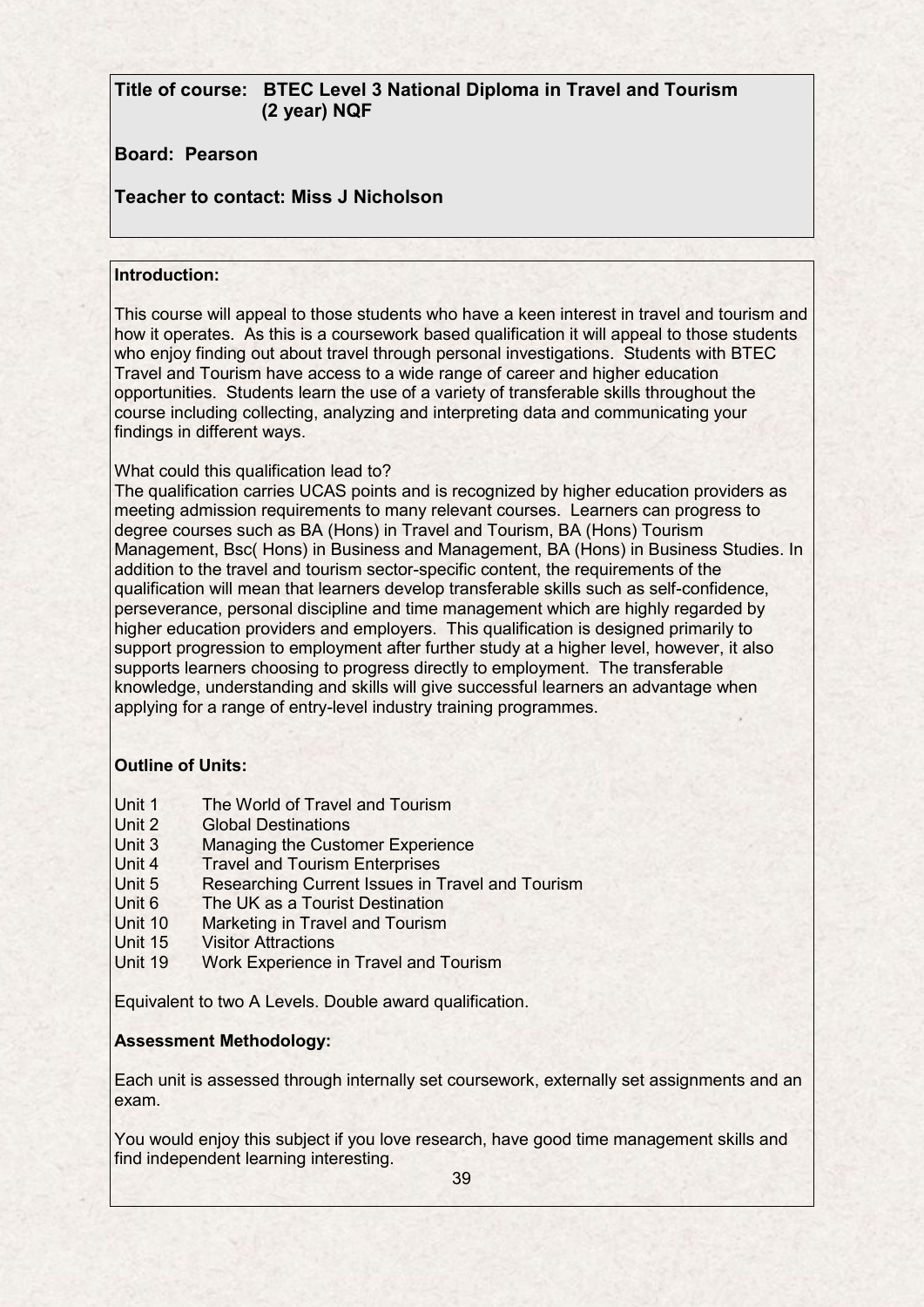**Title of course: CACHE Level 2 Diploma for the Early years practitioner**

# **Board: CACHE (Council for Awards in Children's Care and Education)**

# **Teacher to contact: Mrs D'Alton**

### **Introduction**

This course is a full time qualification which is designed to build knowledge and skills required to work with children and young people. It allows students to gain access to the workplace by covering a diverse range of job roles and occupational areas such as nursery nurses, learning support assistants and child minding .

The course content is taught through written coursework tasks and assessment in the workplace.

Do learners need to be working to take this qualification?

Learners will take part in a practical placement in an environment suitable for the pathway they are taking, as they need to show competence in both knowledge and skills. This work takes place two days a week in placements organised by the college.

What are the entry requirements?

Learners should be at least 16 years old. Students do not need any formal qualifications although GCSE English Language would be an advantage. Students will have to resit GCSE English and Mathematics during their time in the Sixth Form, if they have not achieved grade 4\*.

The course is full-time for one year and consists of 14 mandatory units which are assessed throughout the course in a variety of ways.

Units include :

- Roles and Responsibilities of the Early years Practitioner
- Understand how to support children's Development
- Support care routines for babies and young children
- Promote play in an Early years Setting
- Partnership working in the early years

### **Assessment Methodology:**

This course is internally assessed by a range of methods. This includes direct observation within the workplace, a portfolio of evidence and written assignments. You would enjoy this subject if you want to work with children, caring for their needs as part of a team.

The course offers direct entrance to the CACHE Level 3 Technical Diploma in Childcare and Education (Early Years Educator) or into the workplace as a supervised Practitioner. Note: a Level 3 qualification is necessary to work as an unsupervised Practitoner.